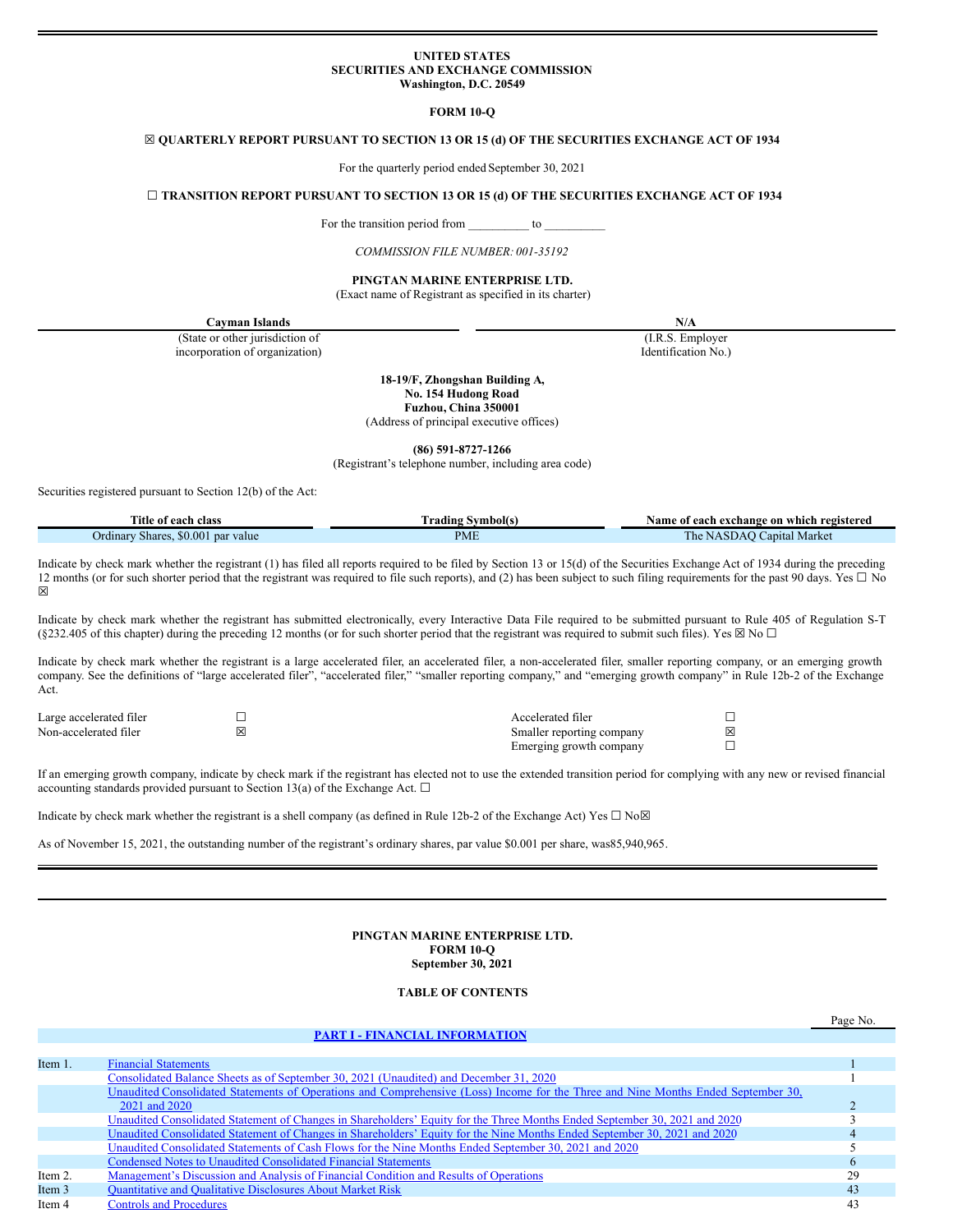# **PART II - OTHER [INFORMATION](#page-0-0)**

| Item 1.  | <b>Legal Proceedings</b>                                    | 45 |
|----------|-------------------------------------------------------------|----|
| Item 1A. | <b>Risk Factors</b>                                         | 45 |
| Item 2.  | Unregistered Sales of Equity Securities and Use of Proceeds | 46 |
| Item 3.  | <b>Defaults upon Senior Securities</b>                      | 46 |
| Item 4.  | <b>Mine Safety Disclosures</b>                              | 46 |
| Item 5.  | <b>Other Information</b>                                    | 46 |
| Item 6.  | <b>Exhibits</b>                                             | 46 |
|          |                                                             |    |
|          |                                                             |    |

i

## **FORWARD LOOKING STATEMENTS**

This report contains forward-looking statements regarding our business, financial condition, results of operations and prospects. Words such as "expects," "anticipates," "intends," "plans," "believes," "seeks," "estimates" and similar expressions or variations of such words are intended to identify forward-looking statements, but are not deemed to represent an all-inclusive means of identifying forward-looking statements as denoted in this report. Additionally, statements concerning future matters are forward-looking statements.

Although forward-looking statements in this report reflect the good faith judgment of our management, such statements can only be based on facts and factors currently known by us. Consequently, forward-looking statements are inherently subject to risks and uncertainties and actual results and outcomes may differ materially from the results and outcomes discussed in or anticipated by the forward-looking statements. Factors that could cause or contribute to such differences in results and outcomes include, without limitation, the impact of the coronavirus (COVID-19) on the Company's financial condition, business operations and liquidity; the impact of COVID-19 on our customers and distributors; anticipated growth and growth strategies; need for additional capital and the availability of financing; conducting fishing operations and locating or re-locating vessels, in foreign waters and related license requirements; actions taken by government regulators, such as the Indonesian moratorium, or reports or allegations of illegal activity by us, related parties or those with which we conduct business; operational, mechanical, climatic or other unanticipated issues that adversely affect the production capacity of the Company's vessels; delays in deploying vessels; our ability to successfully manage relationships with customers, distributors and other important relationships; technological changes; competition; demand for our products and services; the deterioration of general economic conditions, whether internationally, nationally or in the local markets in which we operate; legislative or regulatory changes that may adversely affect our business; and those specifically addressed under the headings "Risks Factors" and "Management's Discussion and Analysis of Financial Condition and Results of Operations" in our annual report on Form 10-K, in "Management's Discussion and Analysis of Financial Condition and Results of Operations" in this Form 10-Q and information contained in other reports that we file with the SEC. You are urged not to place undue reliance on these forward-looking statements, which speak only as of the date of this report.

We undertake no obligation to revise or update any forward-looking statements in order to reflect any event or circumstance that may arise after the date of this report, except as required by law. Readers are urged to carefully review and consider the various disclosures made throughout the entirety of this quarterly report, which are designed to advise interested parties of the risks and factors that may affect our business, financial condition, results of operations and prospects.

Unless otherwise indicated, references in this report to "we," "us" or the "Company" refer to Pingtan Marine Enterprise Ltd. and its subsidiaries.

ii

### **PART I - FINANCIAL INFORMATION**

Item 1. Financial Statements.

#### PINGTAN MARINE ENTERPRISE LTD. AND SUBSIDIARIES CONSOLIDATED BALANCE SHEETS (IN U.S. DOLLARS)

|                                    | September 30,<br>2021      | December 31,<br>2020    |
|------------------------------------|----------------------------|-------------------------|
| <b>ASSETS</b>                      | (Unaudited)                |                         |
| CURRENT ASSETS:                    |                            |                         |
| Cash and cash equivalents          | $\mathbb{S}$<br>15,756,293 | $\mathbb{S}$<br>691,933 |
| Restricted cash                    | 13,018,350                 | 9,912,666               |
| Accounts receivable, net           | 21,823,247                 | 31,946,561              |
| Inventories, net                   | 72,839,826                 | 67, 611, 136            |
| Prepaid expenses                   | 1,517,569                  | 170,706                 |
| Prepaid expenses - related party   |                            | 2,015,357               |
| Other receivables                  | 606,298                    | 1,901,094               |
|                                    |                            |                         |
| <b>Total Current Assets</b>        | 125,561,583                | 114,249,453             |
|                                    |                            |                         |
| <b>OTHER ASSETS:</b>               |                            |                         |
| Cost method investment             | 3,238,042                  | 3,218,440               |
| Equity method investment           | 29, 107, 193               | 29,689,813              |
| Prepayment for long-term assets    | 98,454,667                 | 66,083,041              |
| Right-of-use asset                 | 559,296                    | 64,220                  |
|                                    | 306, 123, 374              | 250,155,011             |
| Property, plant and equipment, net |                            |                         |
| <b>Total Other Assets</b>          |                            |                         |
|                                    | 437,482,572                | 349,210,525             |
| <b>Total Assets</b>                | 563,044,155<br>S.          | 463,459,978<br>S        |
|                                    |                            |                         |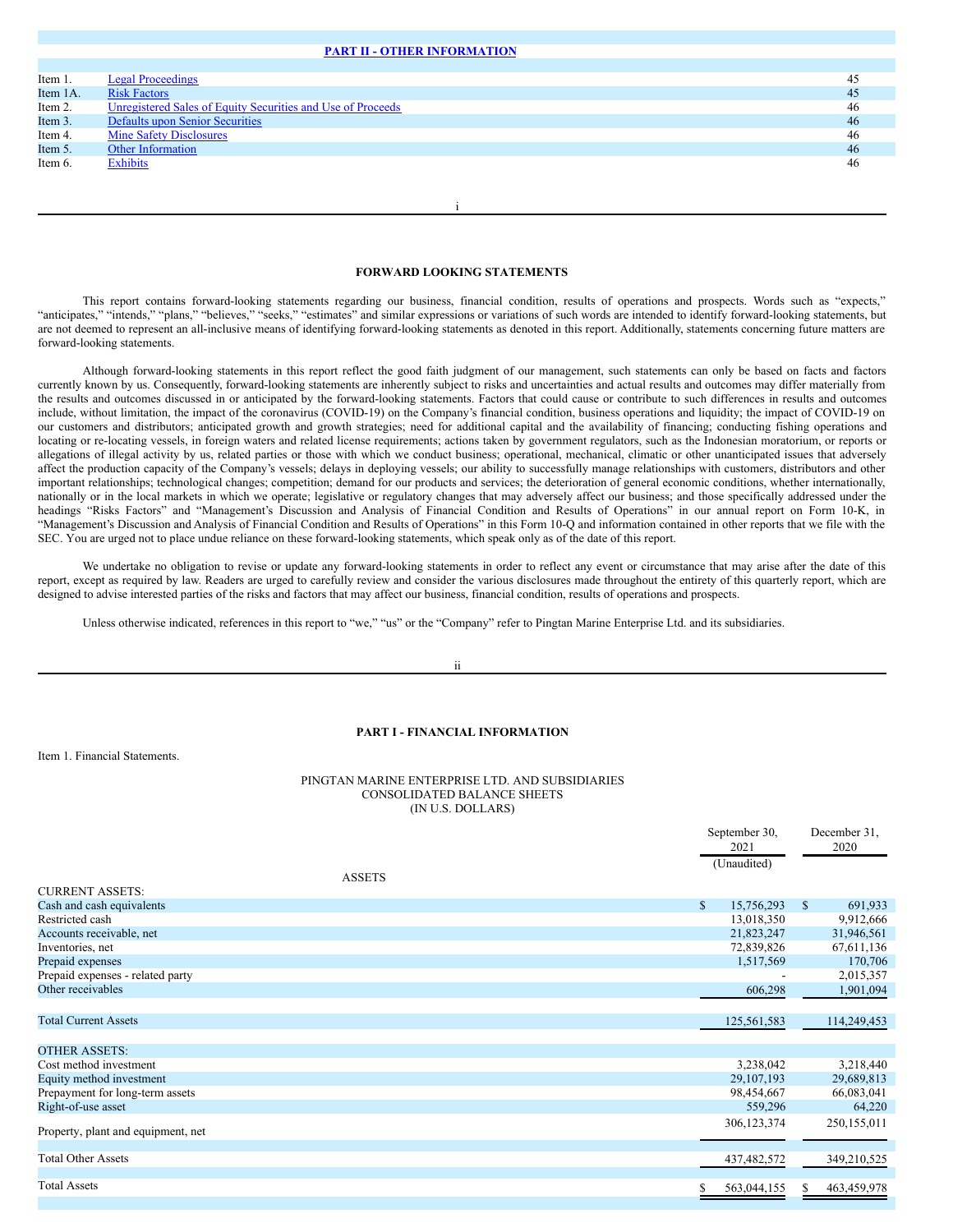| <b>CURRENT LIABILITIES:</b>                |                  |              |             |
|--------------------------------------------|------------------|--------------|-------------|
| Accounts payable                           | \$<br>38,929,872 | <sup>S</sup> | 18,792,983  |
| Accounts payable - related parties         | 10,427,554       |              | 9,966,708   |
| Short-term bank loans                      | 55,509,298       |              | 52,414,596  |
| Long-term bank loans - current portion     | 70,676,635       |              | 39,987,577  |
| Accrued liabilities and other payables     | 20,914,632       |              | 12,151,633  |
| Lease liability-current                    | 398,909          |              | 32,349      |
| Due to related parties                     | 30,973,032       |              | 18,354      |
|                                            |                  |              |             |
| <b>Total Current Liabilities</b>           | 227,829,932      |              | 133,364,200 |
|                                            |                  |              |             |
| OTHER LIABILITIES:                         |                  |              |             |
| Lease liability                            | 128,036          |              |             |
| Long-term bank loans - non-current portion | 250, 126, 251    |              | 245,116,088 |
| <b>Total Liabilities</b>                   | 478,084,219      |              | 378,480,288 |
|                                            |                  |              |             |
| <b>COMMITMENTS AND CONTINGENCIES</b>       |                  |              |             |
| <b>SHAREHOLDERS' EQUITY:</b>               |                  |              |             |

Equity attributable to ordinary shareholders of the Company:

Preferred shares (\$0.001 par value; 5,000,000 shares authorized; no shares issued and outstanding at September 30, 2021 and

| December 31, 2020)                                                                                                            |              |                |
|-------------------------------------------------------------------------------------------------------------------------------|--------------|----------------|
| Ordinary shares (\$0.001 par value; 125,000,000 shares authorized; 85,940,965 and 79,302,428 shares issued and outstanding at |              |                |
| September 30, 2021 and December 31, 2020)                                                                                     | 85.941       | 79.302         |
| Additional paid-in capital                                                                                                    | 88,938,870   | 82,045,993     |
| (Deficit)                                                                                                                     | (28,050,396) | (18, 594, 755) |
| Statutory reserve                                                                                                             | 15,751,712   | 15,751,712     |
| Accumulated other comprehensive (loss)                                                                                        | (6,749,605)  | (9,568,873)    |
| Total equity attributable to ordinary shareholders of the Company                                                             | 69.976.522   | 69,713,379     |
| Non-controlling interest                                                                                                      | 14,983,414   | 15,266,311     |
| Total Shareholders' Equity                                                                                                    | 84,959,936   | 84,979,690     |
| Total Liabilities and Shareholders' Equity                                                                                    | 563,044,155  | 463,459,978    |
|                                                                                                                               |              |                |

See notes to consolidated financial statements. 1

## PINGTAN MARINE ENTERPRISE LTD. AND SUBSIDIARIES UNAUDITED CONSOLIDATED STATEMENTS OF OPERATIONS AND COMPREHENSIVE (LOSS) INCOME (IN U.S. DOLLARS)

|                                                             | For the Three Months Ended<br>September 30. |                |              |             | For the Nine Months Ended<br>September 30. |                |              |                |
|-------------------------------------------------------------|---------------------------------------------|----------------|--------------|-------------|--------------------------------------------|----------------|--------------|----------------|
|                                                             |                                             | 2021           |              | 2020        |                                            | 2021           |              | 2020           |
| <b>REVENUE</b>                                              | \$                                          | 36,103,674     | $\mathbb{S}$ | 15,448,083  | <sup>\$</sup>                              | 101,275,967    | <sup>S</sup> | 56,218,216     |
| <b>COST OF REVENUE</b>                                      |                                             | 40,165,352     |              | 13,787,521  |                                            | 106,530,518    |              | 46,641,884     |
| <b>GROSS (LOSS) PROFIT</b>                                  |                                             | (4,061,678)    |              | 1,660,562   |                                            | (5,254,551)    |              | 9,576,332      |
| OPERATING EXPENSES (INCOME):                                |                                             |                |              |             |                                            |                |              |                |
| Selling                                                     |                                             | 1,976,187      |              | 1,333,927   |                                            | 5,112,982      |              | 3,282,097      |
| General and administrative                                  |                                             | 1,172,102      |              | 809.988     |                                            | 4,904,109      |              | 2,875,463      |
| General and administrative - depreciation                   |                                             | 1,001,961      |              | 773,812     |                                            | 1,146,815      |              | 2,274,579      |
| Subsidy                                                     |                                             | (16, 284, 032) |              | (4,440,731) |                                            | (19,887,829)   |              | (12, 778, 819) |
| Impairment loss                                             |                                             | 495,857        |              |             |                                            | 1,471,223      |              |                |
| Total Operating (INCOME)                                    |                                             | (11, 637, 925) |              | (1,523,004) |                                            | (7,252,700)    |              | (4,346,680)    |
| <b>INCOME FROM OPERATIONS</b>                               |                                             | 7,576,247      |              | 3,183,566   |                                            | 1,998,149      |              | 13,923,012     |
| OTHER INCOME (EXPENSE):                                     |                                             |                |              |             |                                            |                |              |                |
| Interest income                                             |                                             | 23,276         |              | 973,265     |                                            | 72,729         |              | 3,335,877      |
| Interest (expense)                                          |                                             | (4,055,798)    |              | (4,036,524) |                                            | (11, 720, 712) |              | (9,871,949)    |
| Foreign currency transaction gain (loss)                    |                                             | (365, 513)     |              | 747,678     |                                            | 184,148        |              | 402,987        |
| Gain from cost method investment                            |                                             | 38             |              | 764         |                                            | 605,216        |              | 133,517        |
| (Loss) on equity method investment                          |                                             | (308, 921)     |              | (82, 586)   |                                            | (765, 101)     |              | (351, 129)     |
| Other income (expense)                                      |                                             | (5)            |              | (4, 468)    |                                            | (76, 861)      |              | (34, 924)      |
| Total Other (Expense), net                                  |                                             | (4,706,923)    |              | (2,401,871) |                                            | (11,700,581)   |              | (6,385,621)    |
| INCOME (LOSS) BEFORE INCOME TAXES                           |                                             | 2,869,324      |              | 781,695     |                                            | (9,702,432)    |              | 7,537,391      |
| <b>INCOME TAXES</b>                                         |                                             |                |              |             |                                            |                |              |                |
| <b>NET INCOME (LOSS)</b>                                    |                                             | 2,869,324      | S.           | 781,695     | S                                          | (9,702,432)    | S            | 7,537,391      |
| LESS: NET INCOME (LOSS) ATTRIBUTABLE TO THE NON-CONTROLLING |                                             |                |              |             |                                            |                |              |                |
| <b>INTEREST</b>                                             |                                             | 284,700        |              | 92,511      |                                            | (546,791)      |              | 759,527        |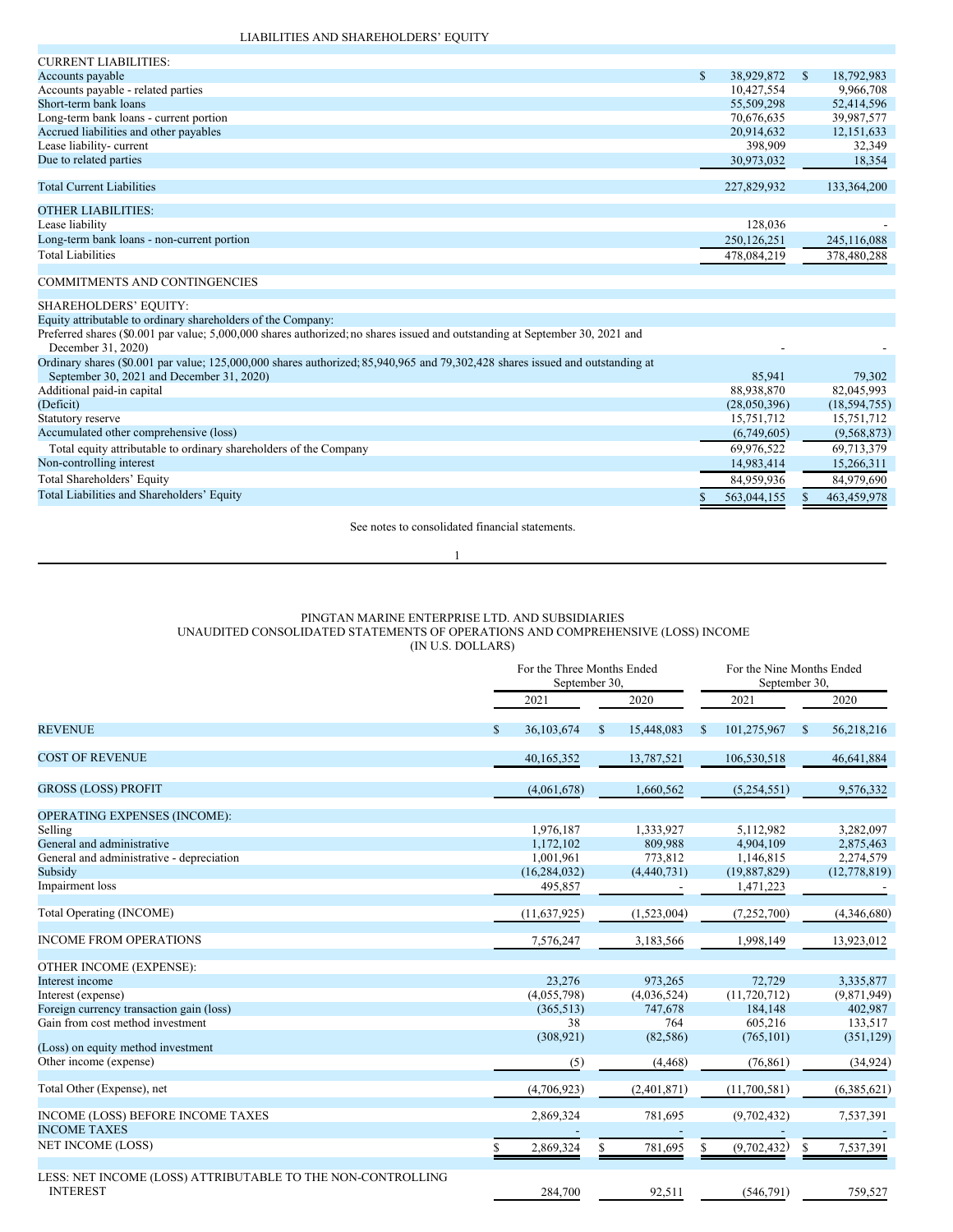| NET INCOME (LOSS) ATTRIBUTABLE TO ORDINARY SHAREHOLDERS OF THE<br><b>COMPANY BEFORE PREFERRED DIVIDENDS</b> | 2,584,624  |          | 689,184    |    | (9,155,641) |              | 6,777,864  |
|-------------------------------------------------------------------------------------------------------------|------------|----------|------------|----|-------------|--------------|------------|
| LESS: PREFERRED SHARE DIVIDENDS                                                                             |            |          |            |    | (300,000)   |              |            |
| NET INCOME (LOSS) ATTRIBUTABLE TO ORDINARY SHAREHOLDERS OF THE                                              |            |          |            |    |             |              |            |
| <b>COMPANY</b>                                                                                              | 2,584,624  | <b>S</b> | 689,184    | S. | (9,455,641) | <sup>S</sup> | 6,777,864  |
| <b>COMPREHENSIVE INCOME (LOSS):</b>                                                                         |            |          |            |    |             |              |            |
| <b>NET INCOME (LOSS)</b>                                                                                    | 2,869,324  |          | 781,695    |    | (9,702,432) |              | 7,537,391  |
| OTHER COMPREHENSIVE (LOSS) INCOME                                                                           |            |          |            |    |             |              |            |
| Unrealized foreign currency translation gain                                                                | 4,111,818  |          | 5,700,836  |    | 3,083,162   |              | 3,846,221  |
| <b>COMPREHENSIVE INCOME (LOSS)</b>                                                                          | 6,981,142  |          | 6,482,531  |    | (6,619,270) |              | 11,383,612 |
| LESS: COMPREHENSIVE INCOME (LOSS) ATTRIBUTABLE TO THE NON-<br>CONTROLLING INTEREST                          | 613,410    |          | 556,889    |    | (282, 897)  |              | 1,075,369  |
| COMPREHENSIVE (LOSS) INCOME ATTRIBUTABLE TO ORDINARY<br>SHAREHOLDERS OF THE COMPANY                         | 6,367,732  |          | 5,925,642  |    | (6,336,373) | <sup>S</sup> | 10,308,243 |
| NET INCOME (LOSS) PER ORDINARY SHARE ATTRIBUTABLE TO ORDINARY<br>SHAREHOLDERS OF THE COMPANY                |            |          |            |    |             |              |            |
| Basic                                                                                                       | 0.03       |          | 0.01       |    | (0.11)      | S            | 0.09       |
| Diluted                                                                                                     | 0.03       |          | 0.01       |    | (0.11)      |              | 0.09       |
| WEIGHTED AVERAGE ORDINARY SHARES OUTSTANDING:                                                               |            |          |            |    |             |              |            |
| Basic                                                                                                       | 86,389,548 |          | 79,071,363 |    | 83,854,623  |              | 79,060,490 |
| Diluted                                                                                                     | 86,797,148 |          | 79,071,363 |    | 83,854,623  |              | 79,060,490 |

See condensed notes to unaudited consolidated financial statements

# 2

## PINGTAN MARINE ENTERPRISE LTD. AND SUBSIDIARIES UNAUDITED CONSOLIDATED STATEMENTS OF CHANGES IN SHAREHOLDERS' EQUITY FOR THE THREE MONTHS ENDED SEPTEMBER 30, 2021 AND 2020 (IN U.S. DOLLARS)

| Equity Attributable To Ordinary Shareholders of The Company |  |
|-------------------------------------------------------------|--|
|-------------------------------------------------------------|--|

|                                               | Preferred shares<br>Number of<br><b>Shares</b> | Amount | <b>Ordinary Shares</b><br>Number of<br><b>Shares</b> | Amount   | Additional<br>Paid-in<br>Capital | Retained<br>Earnings<br>(Deficit)                               | Statutory<br>Reserve | Accumulated<br>Other<br>Comprehensive<br>(Loss) | Non-<br>controlling<br>Interest | Total<br>Shareholders'<br>Equity         |
|-----------------------------------------------|------------------------------------------------|--------|------------------------------------------------------|----------|----------------------------------|-----------------------------------------------------------------|----------------------|-------------------------------------------------|---------------------------------|------------------------------------------|
| Balance, June 30, 2021<br>(Unaudited)         | $-$ \$                                         | $\sim$ |                                                      |          |                                  | 85,940,965 \$85,941 \$88,938,870 \$(30,635,020) \$15,751,712 \$ |                      |                                                 |                                 | $(10,532,713)$ \$14,370,004 \$77,978,794 |
| Net income                                    |                                                |        |                                                      |          | $\overline{\phantom{a}}$         | 2,584,624                                                       |                      |                                                 | 284,700                         | 2,869,324                                |
| Foreign currency translation<br>adjustment    |                                                |        |                                                      |          |                                  |                                                                 |                      | 3,783,108                                       | 328,710                         | 4,111,818                                |
| Balance, September 30, 2021<br>(Unaudited)    |                                                |        | 85,940,965                                           | \$85,941 | \$88,938,870                     | \$(28,050,396)                                                  | \$15,751,712         | (6,749,605)                                     | \$14,983,414                    | \$84,959,936                             |
| Balance, June 30, 2020<br>(Unaudited)         | $-$ \$                                         |        | 79.055.053                                           |          |                                  | \$79,055 \$81,682,599 \$60,375,134 \$15,748,751 \$              |                      |                                                 |                                 | (17,786,987) \$19,880,385 \$159,978,937  |
| Net income                                    |                                                |        |                                                      |          |                                  | 689,184                                                         |                      |                                                 | 92,511                          | 781,695                                  |
| Common stock issuance for<br>professional fee |                                                |        | 247,375                                              | 247      | 363,394                          |                                                                 |                      |                                                 |                                 | 363,641                                  |
| Foreign currency translation<br>adjustment    |                                                |        |                                                      |          |                                  |                                                                 |                      | 5,236,458                                       | 464,378                         | 5,700,836                                |
| Balance, September 30, 2020<br>(Unaudited)    |                                                | -S     | 79,302,428                                           | \$79,302 | \$82,045,993                     | \$61,064,318                                                    | \$15,748,751         | (12, 550, 529)<br>-S                            | \$20,437,274                    | \$166,825,109                            |

See condensed notes to unaudited consolidated financial statements

3

PINGTAN MARINE ENTERPRISE LTD. AND SUBSIDIARIES UNAUDITED CONSOLIDATED STATEMENTS OF CHANGES IN SHAREHOLDERS' EQUITY FOR THE NINE MONTHS ENDED SEPTEMBER 30, 2021 AND 2020 (IN U.S. DOLLARS)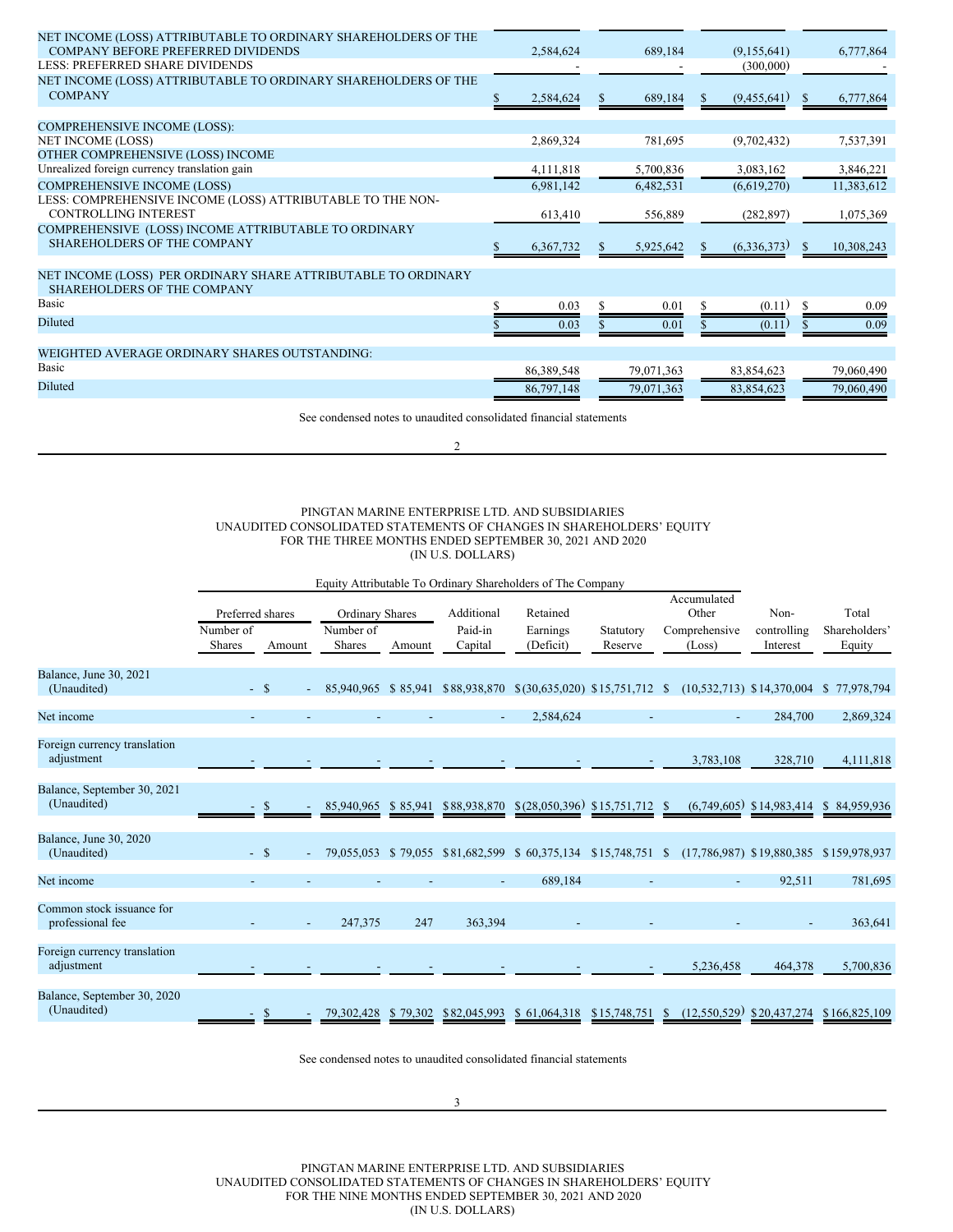|                                                                       |                                         |         |                                                      |          |                                  | Equity Attributable To Ordinary Shareholders of The Company |                      |                                                 |                                 |                                  |
|-----------------------------------------------------------------------|-----------------------------------------|---------|------------------------------------------------------|----------|----------------------------------|-------------------------------------------------------------|----------------------|-------------------------------------------------|---------------------------------|----------------------------------|
|                                                                       | Preferred shares<br>Number of<br>Shares | Amount  | <b>Ordinary Shares</b><br>Number of<br><b>Shares</b> | Amount   | Additional<br>Paid-in<br>Capital | Retained<br>Earnings<br>(Deficit)                           | Statutory<br>Reserve | Accumulated<br>Other<br>Comprehensive<br>(Loss) | Non-<br>controlling<br>Interest | Total<br>Shareholders'<br>Equity |
| Balance, December 31,<br>2020                                         |                                         | $-$ \$  | 79,302,428                                           | \$79,302 | \$82,045,993                     | $$(18,594,755)$ $$(15,751,712)$ \                           |                      |                                                 | $(9,568,873)$ \$15,266,311      | \$84,979,690                     |
| Net (loss)                                                            |                                         |         |                                                      |          |                                  | (9,155,641)                                                 |                      |                                                 | (546, 791)                      | (9,702,432)                      |
| Issue of series A preferred<br>shares                                 | 4,000,000                               | 4,000   |                                                      |          | 3,694,273                        |                                                             |                      |                                                 |                                 | 3,698,273                        |
| Issue of ordinary shares                                              |                                         |         | 3,625,954                                            | 3,626    | 4,347,617                        |                                                             |                      |                                                 |                                 | 4,351,243                        |
| Dividend payments for<br>preferred shares                             |                                         |         | 295,218                                              | 295      | 299,705                          | (300,000)                                                   |                      |                                                 |                                 |                                  |
| <b>Converted Series A</b><br>Preferred Shares into<br>ordinary shares | (3,409,078)                             | (3,409) | 3,510,557                                            | 3,511    | (102)                            |                                                             |                      |                                                 |                                 |                                  |
| Repurchase of Preferred<br><b>Shares</b>                              | (590, 922)                              | (591)   | (793, 192)                                           | (793)    | (1,448,616)                      |                                                             |                      |                                                 |                                 | (1,450,000)                      |
| Foreign currency<br>translation adjustment                            |                                         |         |                                                      |          |                                  |                                                             |                      | 2,819,268                                       | 263,894                         | 3,083,162                        |
| Balance,<br>September 30, 2021<br>(Unaudited)                         |                                         | \$      | 85,940,965                                           | \$85,941 | \$88,938,870                     | \$(28,050,396)                                              | \$15,751,712         | <sup>\$</sup>                                   | $(6,749,605)$ \$14,983,414      | \$84,959,936                     |
| Balance, December 31,<br>2019                                         |                                         | $-$ \$  | 79,055,053                                           | \$79,055 | \$81,682,599                     | \$54,286,454                                                | $$15,748,751$ \\$    |                                                 | $(16,080,908)$ \$19,361,905     | \$155,077,856                    |
| Net income                                                            |                                         |         |                                                      |          |                                  | 6,777,864                                                   |                      |                                                 | 759,527                         | 7,537,391                        |
| Common stock issuance<br>for professional fee                         |                                         |         | 247,375                                              | 247      | 363,394                          |                                                             |                      |                                                 |                                 | 363,641                          |
| Foreign currency<br>translation adjustment                            |                                         |         |                                                      |          |                                  |                                                             |                      | 3,530,379                                       | 315,842                         | 3,846,221                        |
| Balance,<br>September 30, 2020<br>(Unaudited)                         |                                         |         | 79,302,428                                           | \$79,302 | \$82,045,993                     | \$61,064,318                                                | \$15,748,751         | (12, 550, 529)<br>\$                            | \$20,437,274                    | \$166,825,109                    |

See condensed notes to unaudited consolidated financial statements

4

#### PINGTAN MARINE ENTERPRISE LTD. AND SUBSIDIARIES UNAUDITED CONSOLIDATED STATEMENTS OF CASH FLOWS (IN U.S. DOLLARS)

|                                                                                                             | For the Nine Months Ended<br>September 30, |              |               |
|-------------------------------------------------------------------------------------------------------------|--------------------------------------------|--------------|---------------|
|                                                                                                             | 2021                                       |              | 2020          |
|                                                                                                             |                                            |              |               |
| <b>CASH FLOWS FROM OPERATING ACTIVITIES:</b>                                                                |                                            |              |               |
| Net (loss) income                                                                                           | \$<br>(9,702,432)                          | <sup>S</sup> | 7,537,391     |
| Adjustments to reconcile net income from operations to net cash provided by (used in) operating activities: |                                            |              |               |
| Depreciation                                                                                                | 12,510,131                                 |              | 10,616,935    |
| Bad debt expense                                                                                            | 756,463                                    |              | 245,498       |
| (Decrease) increase in inventory allowance                                                                  | 740,084                                    |              | 1,711,666     |
| Loss on equity method investment                                                                            | 765,101                                    |              | 351,129       |
| Common stock issuance for professional fee                                                                  |                                            |              | 25,974        |
| Impairment loss for fishing vessels                                                                         | 1,471,223                                  |              |               |
| Changes in operating assets and liabilities:                                                                |                                            |              |               |
| Accounts receivable                                                                                         | 9,583,745                                  |              | (5, 191, 192) |
| Inventories                                                                                                 | (5,567,403)                                |              | (35,027,650)  |
| Prepaid expenses                                                                                            | (1,350,006)                                |              | (432, 033)    |
| Prepaid expenses - related party                                                                            | 2,032,018                                  |              |               |
| Other receivables                                                                                           | 1,309,201                                  |              | (328, 396)    |
| Accounts payable                                                                                            | 20,065,745                                 |              | (4, 641, 514) |
| Accounts payable - related parties                                                                          | 401,008                                    |              | 218,739       |
| Accrued liabilities and other payables                                                                      | 8,070,980                                  |              | 1,553,556     |
| Accrued liabilities and other payables - related party                                                      | 29,568,507                                 |              |               |
| Advance from customers                                                                                      | 636,865                                    |              | (619, 235)    |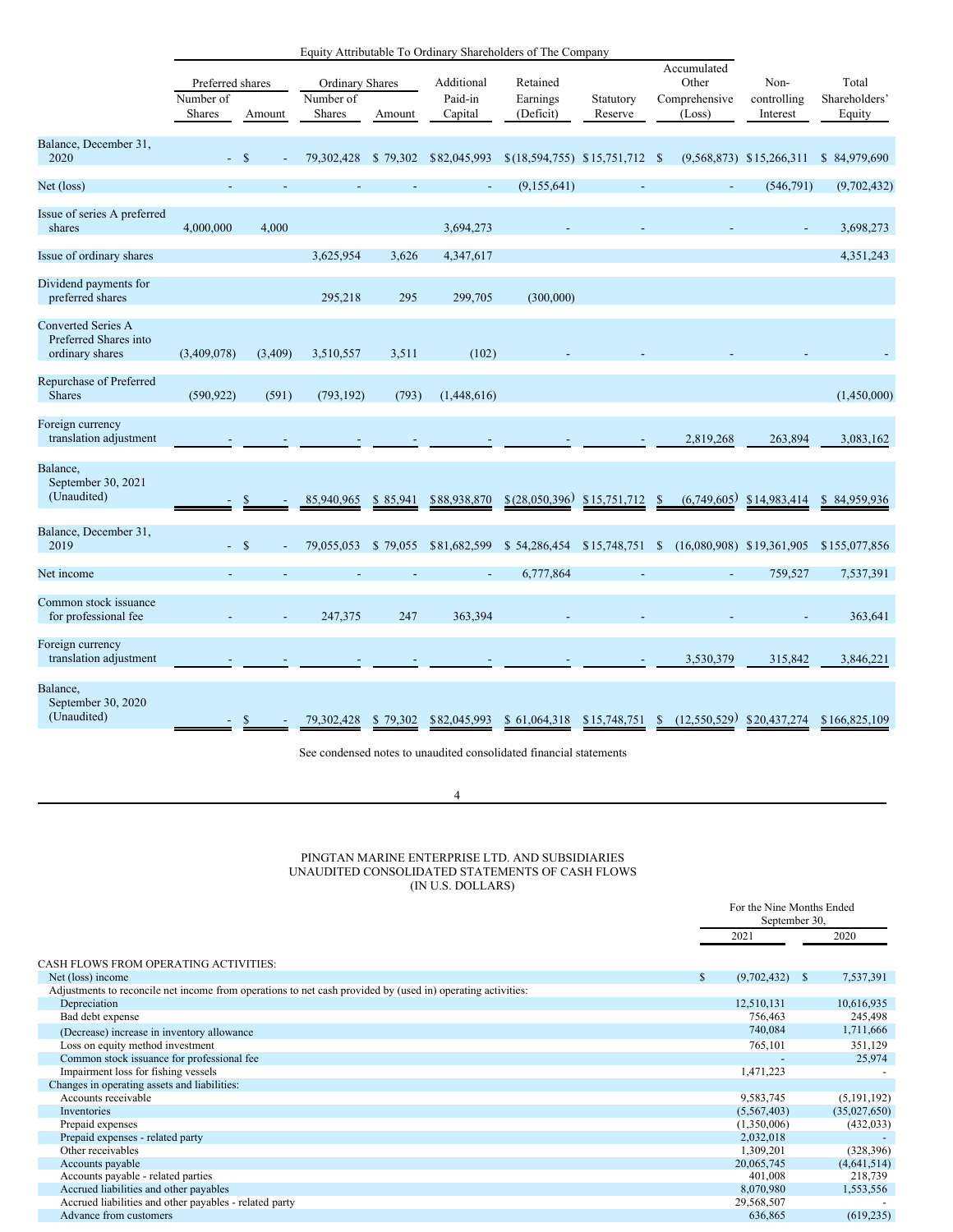| Due to related parties                                                              |              | 77,476          |     | 140,210        |
|-------------------------------------------------------------------------------------|--------------|-----------------|-----|----------------|
| NET CASH PROVIDED BY (USED IN) OPERATING ACTIVITIES                                 |              | 71,368,706      |     | (23, 838, 922) |
| CASH FLOWS FROM INVESTING ACTIVITIES:                                               |              |                 |     |                |
| Purchase of property, plant and equipment                                           |              | (32,038,302)    |     | (93, 357, 444) |
| Prepayment made for long-term assets                                                |              | (68, 553, 308)  |     |                |
| Proceeds from government grants for fishing vessel construction                     |              |                 |     | 28,962,913     |
| NET CASH USED IN INVESTING ACTIVITIES                                               |              | (100, 591, 610) |     | (64, 394, 531) |
| <b>CASH FLOWS FROM FINANCING ACTIVITIES:</b>                                        |              |                 |     |                |
| Proceeds of short-term bank loans                                                   |              | 44,812,560      |     | 81.811.291     |
| Repayments of short-term bank loans                                                 |              | (42, 031, 091)  |     | (42,908,020)   |
| Proceeds from long-term bank loans                                                  |              | 78,720,177      |     | 104,640,414    |
| Repayments of long-term bank loans                                                  |              | (44, 683, 935)  |     | (46,325,253)   |
| Proceeds from issuance of ordinary shares                                           |              | 4,351,243       |     |                |
| Proceeds from issuance of series A preferred shares                                 |              | 3,698,273       |     |                |
| Proceeds from related party                                                         |              | 1,450,000       |     |                |
| Repurchase of preferred shares                                                      |              | (1,450,000)     |     |                |
| Loans issued to related parties                                                     |              |                 |     | (160,070,480)  |
| Repayments of loans issued to related parties                                       |              |                 |     |                |
|                                                                                     |              |                 |     | 157,692,576    |
| NET CASH PROVIDED BY FINANCING ACTIVITIES                                           |              | 44,867,227      |     | 94,840,528     |
| EFFECT OF EXCHANGE RATE ON CASH, CASH EQUIVALENTS AND RESTRICTED CASH               |              | 2,525,721       |     | 935,670        |
| NET INCREASE IN CASH, CASH EQUIVALENTS AND RESTRICTED CASH                          |              | 18,170,044      |     | 7,542,745      |
| CASH, CASH EQUIVALENTS AND RESTRICTED CASH - beginning of period                    |              |                 |     |                |
|                                                                                     |              | 10,604,599      |     | 10,092,205     |
| CASH, CASH EQUIVALENTS AND RESTRICTED - end of period                               | \$           | 28,774,643      | \$. | 17,634,950     |
|                                                                                     |              |                 |     |                |
| SUPPLEMENTAL DISCLOSURE OF CASH FLOW INFORMATION:<br>Cash paid for:                 |              |                 |     |                |
| Interest                                                                            |              | 13,191,936      |     | 11,012,593     |
|                                                                                     |              |                 |     |                |
| Income taxes                                                                        |              |                 |     |                |
| RECONCILIATION TO AMOUNTS ON CONSOLIDATED BALANCE SHEETS:                           |              |                 |     |                |
| Cash and cash equivalents                                                           |              | 15,756,293      |     | 3,397,018      |
| Restricted cash                                                                     |              | 13,018,350      |     | 14,237,932     |
| TOTAL CASH, CASH EQUIVALENTS AND RESTRICTED CASH                                    | \$           | 28,774,643      | \$  | 17,634,950     |
| NON-CASH INVESTING AND FINANCING ACTIVITIES:                                        |              |                 |     |                |
| Acquisition of property and equipment paid by related party on behalf               | $\mathbb{S}$ | (32,038,302)    |     |                |
| Acquisition of property and equipment by decreasing prepayment for long-term assets |              |                 | \$  | (20, 594, 592) |
| See condensed notes to unaudited consolidated financial statements                  |              |                 |     |                |
|                                                                                     |              |                 |     |                |

5

#### PINGTAN MARINE ENTERPRISE LTD. AND SUBSIDIARIES CONDENSED NOTES TO UNAUDITED CONSOLIDATED FINANCIAL STATEMENTS (IN U.S. DOLLARS) SEPTEMBER 30, 2021

## NOTE 1 – DESCRIPTION OF BUSINESS AND ORGANIZATION

Pingtan Marine Enterprise Ltd. (the "Company" or "PME"), formerly China Growth Equity Investment Limited ("CGEI"), incorporated in the Cayman Islands as an exempted limited liability company, was incorporated as a blank check company on January 18, 2010 with the purpose of directly or indirectly acquiring, through a merger, share exchange, asset acquisition, plan of arrangement, recapitalization, reorganization or similar business combination, an operating business, or control of such operating business through contractual arrangements, that has its principal business and/or material operations located in the People's Republic of China ("PRC"). In connection with its initial business combination, in February 2013, CGEI changed its name to Pingtan Marine Enterprise Ltd.

On October 24, 2012, CGEI and China Dredging Group Co., Ltd ("CDGC" or "China Dredging") entered into a Merger Agreement providing for the combination of CGEI and CDGC and on October 24, 2012, CGEI also acquired all of the outstanding capital shares and other equity interests of Merchant Supreme Co., Ltd. ("Merchant Supreme"), a company incorporated on June 25, 2012, in the British Virgin Islands ("BVI"), as per a Share Purchase Agreement. On February 25, 2013, the merger between the Company, CDGC and Merchant Supreme became effective and has been accounted for as a "reverse merger" and recapitalization since the common shareholders of CDGC and Merchant Supreme (i) owned a majority of the outstanding ordinary shares of the Company immediately following the completion of the transaction, and (ii) have significant influence and the ability to elect or appoint or to remove a majority of the members of the governing body of the combined entity. In accordance with the provision of Financial Accounting Standards Board ("FASB") Accounting Standards Codification ("ASC") 805-40, CDGC and Merchant Supreme are deemed the accounting acquirers and the Company is the legal acquirer in the transaction and, consequently, the transaction is treated as a recapitalization of the Company. Accordingly, the assets and liabilities and the historical operations that are reflected in the consolidated financial statements are those of CDGC, Merchant Supreme and their subsidiaries and are recorded at the historical cost basis. The Company's assets, liabilities and results of operations were consolidated with the assets, liabilities, and results of operations of CDGC, Merchant Supreme and their subsidiaries after the acquisition date of February 25, 2013. Following the completion of the business combination which became effective on February 25, 2013, CDGC and Merchant Supreme became the wholly-owned subsidiaries of the Company. The Company's ordinary shares, par value \$ 0.001 per share, are listed on The NASDAQ Capital Market under the symbol "PME".

In order to place increased focus on the fishing business and pursue more effective growth opportunities, the Company decided to exit and sell the specialized dredging services operated by China Dredging. The Company completed the sale of CDGC and its subsidiaries on December 4, 2013.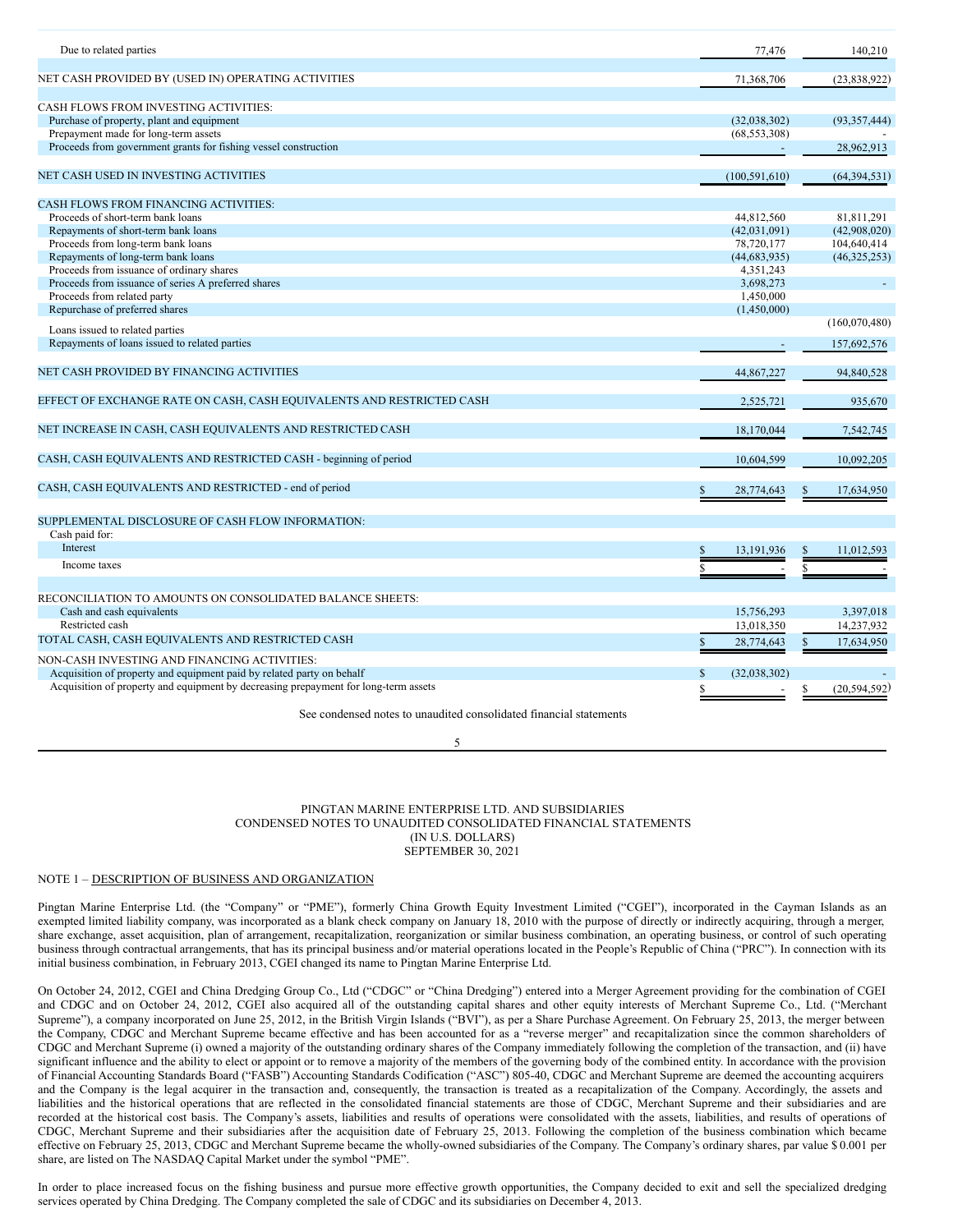On February 9, 2015, the Company terminated its existing Variable Interest Entity ("VIE") agreements, pursuant to an Agreement of Termination dated February 9, 2015, entered into by and among Ms. Honghong Zhuo, Mr. Zhiyan Lin (each a shareholder of Fujian Provincial Pingtan County Ocean Fishing Group Co., Ltd ("Pingtan Fishing"), and together the "Pingtan Fishing's Shareholders"), Pingtan Fishing and Pingtan Guansheng Ocean Fishing Co., Ltd. ("Pingtan Guansheng"). On February 9, 2015, the Pingtan Fishing's Shareholders transferred 100% of their equity interest in Pingtan Fishing to Fujian Heyue Marine Fishing Development Co., Ltd. ("Fujian Heyue"), pursuant to an Equity Transfer Agreement dated February 9, 2015, entered into by and among the Pingtan Fishing's Shareholders, Pingtan Fishing and Fujian Heyue. On February 15, 2015, China Agriculture Industry Development Fund Co., Ltd. ("China Agriculture") invested RMB 400 million (approximately \$65 million) into Pingtan Fishing for an 8% equity interest in Pingtan Fishing. After the restructuring transactions described above, Pingtan Fishing and its entities became the92% equity-owned subsidiaries of the Company and was no longer a VIE.

## PINGTAN MARINE ENTERPRISE LTD. AND SUBSIDIARIES CONDENSED NOTES TO UNAUDITED CONSOLIDATED FINANCIAL STATEMENTS (IN U.S. DOLLARS) SEPTEMBER 30, 2021

#### NOTE 1 – DESCRIPTION OF BUSINESS AND ORGANIZATION (continued)

Details of the Company's subsidiaries that are included in these consolidated financial statements as of September 30, 2021, are as follows:

|                                                          | Place and date     | Percentage of                  |                              |
|----------------------------------------------------------|--------------------|--------------------------------|------------------------------|
| Name of subsidiaries                                     | of incorporation   | ownership                      | Principal activities         |
| Merchant Supreme Co., Ltd.                               | BVI.               |                                |                              |
| ("Merchant Supreme")                                     | June 25, 2012      | 100% held by PME               | Intermediate holding company |
| Prime Cheer Corporation Ltd.                             | Hong Kong,         |                                |                              |
| ("Prime Cheer")                                          | May 3, 2012        | 100% held by Merchant Supreme  | Intermediate holding company |
|                                                          |                    |                                |                              |
| Pingtan Guansheng Ocean Fishing Co., Ltd.                | PRC.               |                                |                              |
| ("Pingtan Guansheng")                                    | October 12, 2012   | 100% held by Prime Cheer       | Intermediate holding company |
|                                                          |                    |                                |                              |
| Fujian Heyue Marine Fishing Development Co., Ltd.        | PRC.               |                                |                              |
| ("Fujian Heyue")                                         | January 27, 2015   | 100% held by Pingtan Guansheng | Seafood trading              |
|                                                          |                    |                                |                              |
| Fujian Provincial Pingtan County Fishing Group Co., Ltd. | PRC.               |                                |                              |
| ("Pingtan Fishing")                                      | February 27, 1998  | 92% held by Fujian Heyue       | Oceanic fishing              |
| Pingtan Dingxin Fishing Information Consulting Co., Ltd. | PRC.               |                                |                              |
| ("Pingtan Dingxin")                                      | October 23, 2012   | 100% held by Pingtan Fishing   | Dormant                      |
|                                                          |                    |                                |                              |
| Pingtan Yikang Global Fishery Co., Ltd.                  | PRC.               |                                |                              |
| ("Yikang Fishery")                                       | September 14, 2017 | 100% held by Pingtan Fishing   | Dormant                      |
|                                                          |                    |                                |                              |
| Pingtan Shinsilkroad Fishery Co., Ltd.                   | PRC.               |                                |                              |
| ("Shinsilkroad Fishery")                                 | September 14, 2017 | 100% held by Pingtan Fishing   | Dormant                      |
|                                                          |                    |                                |                              |
| Fuzhou Howcious Investment Co., Ltd                      | PRC.               |                                |                              |
| ("Howcious Investment")                                  | September 5, 2017  | 100% held by Pingtan Fishing   | Dormant                      |
|                                                          |                    |                                |                              |
| Pingtan Ocean Fishery Co., Ltd                           | PRC.               | 100% held by Pingtan Fishing   |                              |
| ("Ocean Fishery")                                        | July 21, 2017      |                                | Dormant                      |
|                                                          |                    |                                |                              |
|                                                          | 7                  |                                |                              |

#### PINGTAN MARINE ENTERPRISE LTD. AND SUBSIDIARIES CONDENSED NOTES TO UNAUDITED CONSOLIDATED FINANCIAL STATEMENTS (IN U.S. DOLLARS) SEPTEMBER 30, 2021

## NOTE 1 – DESCRIPTION OF BUSINESS AND ORGANIZATION (continued)

Fujian Heyue is in the business of shrimp trading, and through its PRC subsidiary, Pingtan Fishing, engages in ocean fishing with its owned and controlled vessels within the Indian Exclusive Economic Zone and the international waters.

## NOTE 2 – SUMMARY OF SIGNIFICANT ACCOUNTING POLICIES

### Basis of presentation

These interim consolidated financial statements of the Company and its subsidiaries are unaudited. In the opinion of management, all adjustments (consisting of normal recurring accruals) and disclosures necessary for a fair presentation of these interim consolidated financial statements have been included. The results reported in the unaudited consolidated financial statements for any interim periods are not necessarily indicative of the results that may be reported for the entire year. The accompanying unaudited consolidated financial statements have been prepared in accordance with the rules and regulations of the Securities and Exchange Commission and do not include all information and footnotes necessary for a complete presentation of financial statements in conformity with accounting principles generally accepted in the United States ("U.S. GAAP").

The Company's unaudited consolidated financial statements include the accounts of the Company and its subsidiaries. All significant intercompany accounts and transactions have been eliminated in consolidation.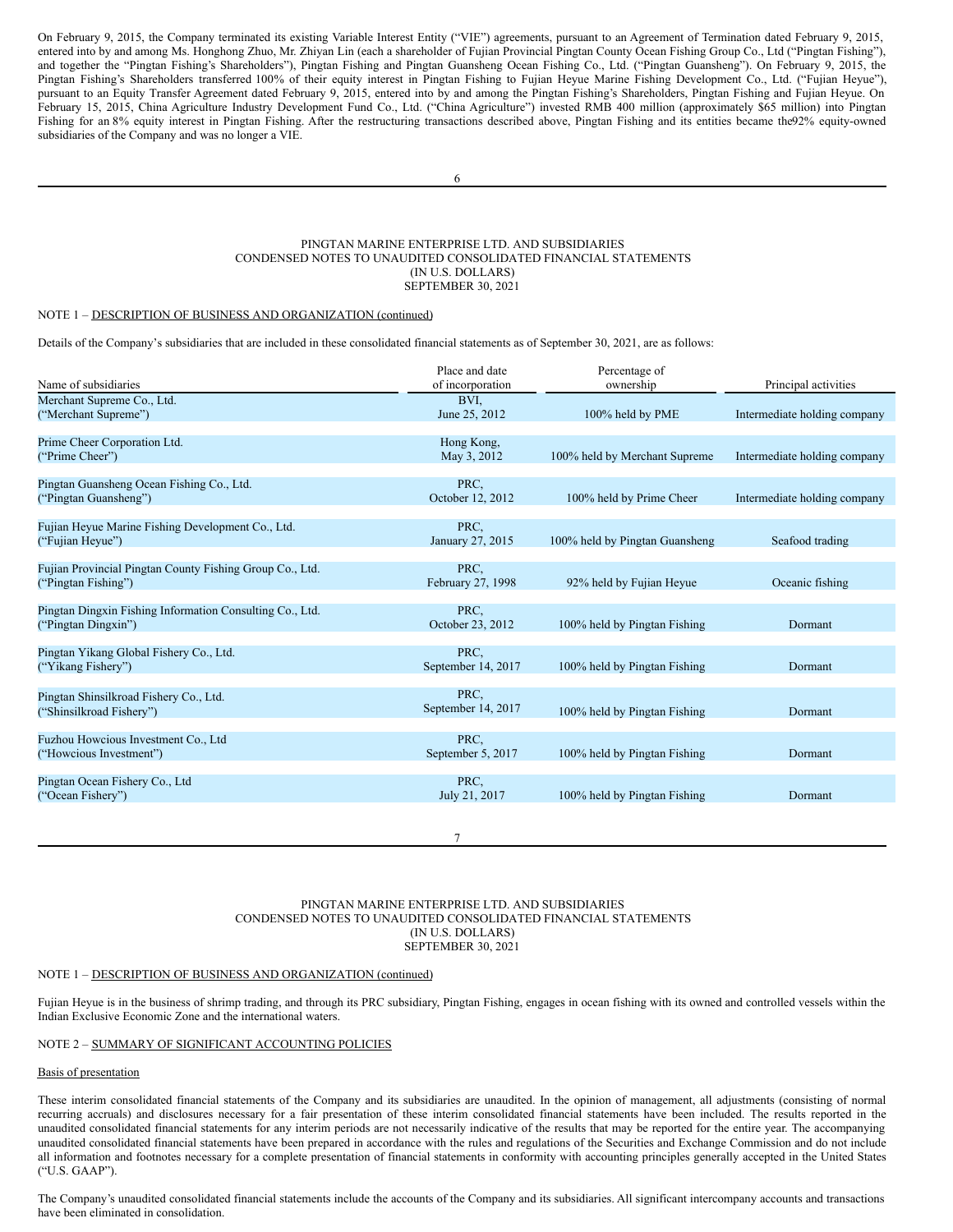Certain information and footnote disclosures normally included in the annual consolidated financial statements prepared in accordance with U.S. GAAP have been condensed or omitted. These unaudited consolidated financial statements should be read in conjunction with the Company's audited consolidated financial statements and notes thereto included in the Company's Annual Report on Form 10-K, as amended, for the year ended December 31, 2020 filed with the Securities and Exchange Commission on October 13, 2021.

## Going concern

The Company had a working capital deficit of \$102,268,349 as of September 30, 2021. In order to mitigate its liquidity risk, the Company plans to rely on the proceeds from loans from banks and/or financial institutions to increase working capital in order to meet capital demands, and the government subsidies for modification and rebuilding project and reimbursement of certain operating expenses. In addition, Mr. Zhuo, the Chief Executive Officer and Chairman of the Board, will continue to provide financial support to the Company when necessary.

The Company meets its day-to-day working capital requirements through cash flow provided by operations, bank loans and related parties' advances. The Company's forecasts and projections show that the Company has adequate resources to continue in operational existence to meet its obligations in the twelve months following the date of this filing, considering operations in Indian waters and international waters and consideration of opportunities in new fishing territories. Also, in the recent years, the Company has upgraded 68 fishing vessels and 3 transport vessels, the deployment of these vessels into operation will generate more revenue and cash inflows to the Company. In addition, the Company receives subsidies for modification and rebuilding projects and is reimbursed for certain operating expenses from government entities, as an encouragement of the development of ocean fishing industry.

#### Use of estimates

The preparation of the unaudited consolidated financial statements in conformity with U.S. GAAP requires management to make estimates and assumptions that affect the reported amounts of assets, liabilities, revenues, expenses, and the related disclosures at the date of the financial statements and during the reporting period. Actual results could materially differ from these estimates. Significant estimates in the three and nine months ended September 30, 2021 and 2020 include allowance for doubtful accounts, reserve for inventories, the useful life of property, plant and equipment, assumptions used in assessing impairment of long-term assets and valuation of deferred tax assets and accruals for taxes due.

8

### PINGTAN MARINE ENTERPRISE LTD. AND SUBSIDIARIES CONDENSED NOTES TO UNAUDITED CONSOLIDATED FINANCIAL STATEMENTS (IN U.S. DOLLARS) SEPTEMBER 30, 2021

### NOTE 2 – SUMMARY OF SIGNIFICANT ACCOUNTING POLICIES (continued)

#### Cash

Cash consists of cash on hand and cash in banks. The Company maintains cash with various financial institutions in China's mainland and Hong Kong. At September 30, 2021 and December 31, 2020, cash balances in China's mainland were \$15,716,960 and \$468,273, respectively, and cash balances in Hong Kong were \$39,333 and \$223,660, respectively, and are not fully insured. According to the "Deposit Protection Scheme Regulations" implemented in Hong Kong in September 2006 and the "Deposit Insurance Regulations" implemented in China's mainland in February 2015, if a bank fails, companies can receive up to HK\$500,000 and RMB500,000 in compensation, respectively. The Company has not experienced any losses in bank accounts and believes it is not exposed to any risks on its cash in bank accounts.

#### Restricted cash

Restricted cash consists of cash deposits held by the Export Import Bank of China to secure its bank loans and Hong Long's short-term bank loans. At September 30, 2021 and December 31, 2020, restricted cash amounted to \$13,018,350 and \$9,912,666, respectively.

#### Fair value of financial instruments

The Company utilizes the guidance of the Financial Accounting Standards Board ("FASB") Accounting Standards Codification ("ASC") Topic 820 for fair value measurements which clarifies the definition of fair value, prescribes methods for measuring fair value, and establishes a fair value hierarchy to classify the inputs used in measuring fair value as follows:

Level 1-Inputs are unadjusted quoted prices in active markets for identical assets or liabilities available at the measurement date.

Level 2-Inputs are unadjusted quoted prices for similar assets and liabilities in active markets, quoted prices for identical or similar assets and liabilities in markets that are not active, inputs other than quoted prices that are observable, and inputs derived from or corroborated by observable market data.

Level 3-Inputs are unobservable inputs which reflect the reporting entity's own assumptions on what assumptions the market participants would use in pricing the asset or liability based on the best available information.

The carrying amounts reported in the consolidated balance sheets for cash, restricted cash, accounts receivable, inventories, advances to suppliers, prepaid expenses, prepaid expenses – related party, other receivables, other receivables – related party, accounts payable, accounts payable – related parties, short-term bank loans, accrued liabilities and other payables, accrued liabilities and other payables – related party, and due to related parties approximate their fair market value based on the short-term maturity of these instruments.

ASC Topic 825-10 "Financial Instruments" allows entities to voluntarily choose to measure certain financial assets and liabilities at fair value (fair value option). The fair value option may be elected on an instrument-by-instrument basis and is irrevocable unless a new election date occurs. If the fair value option is elected for an instrument, unrealized gains and losses for that instrument should be reported in earnings at each subsequent reporting date. The Company did not elect to apply the fair value option to any outstanding instruments.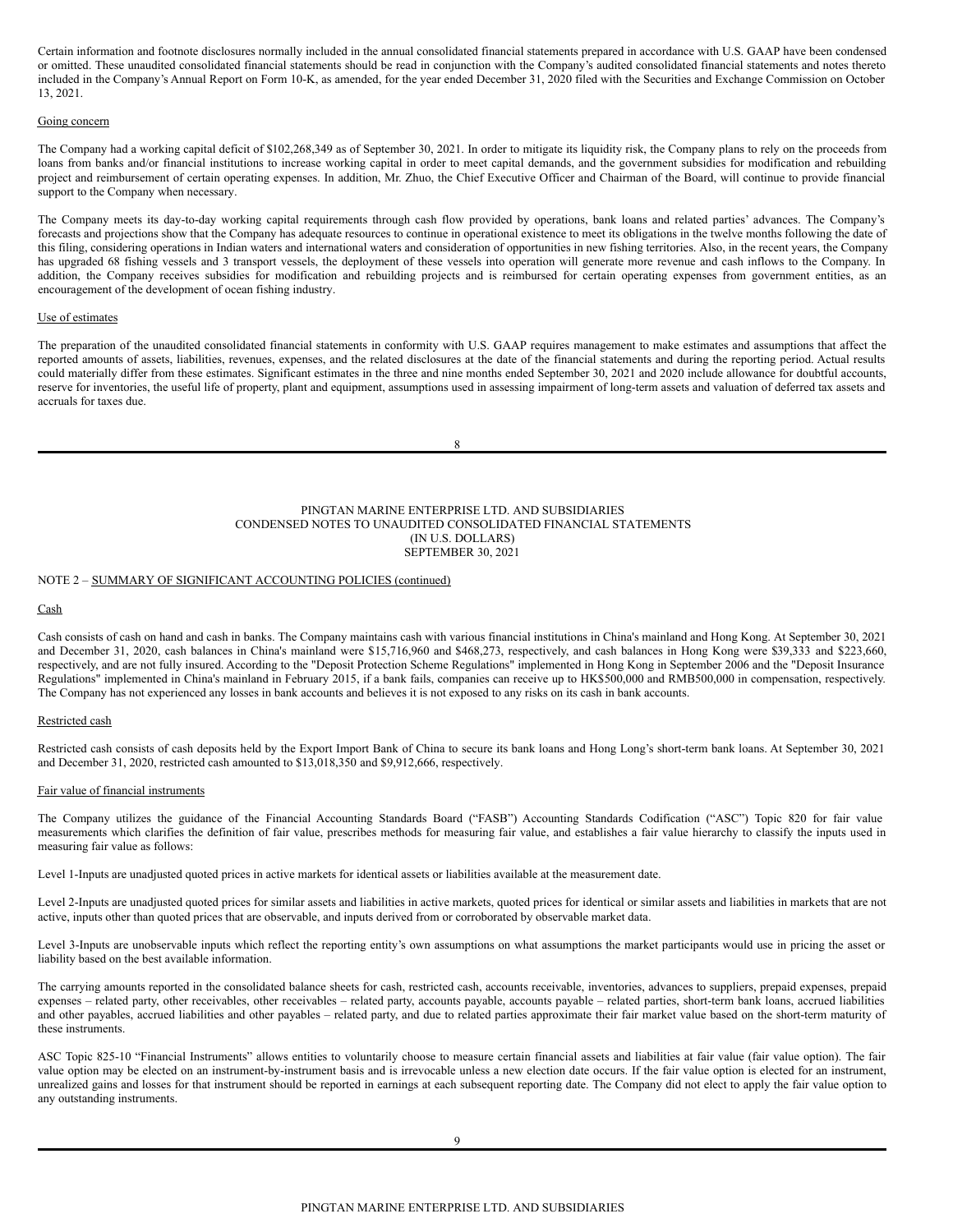#### CONDENSED NOTES TO UNAUDITED CONSOLIDATED FINANCIAL STATEMENTS (IN U.S. DOLLARS) SEPTEMBER 30, 2021

## NOTE 2 – SUMMARY OF SIGNIFICANT ACCOUNTING POLICIES (continued)

#### Accounts receivable

Accounts receivable are presented net of an allowance for doubtful accounts. The Company maintains an allowance for doubtful accounts for estimated losses. The Company reviews the accounts receivable on a periodic basis and makes general and specific allowance when there is doubt as to the collectability of individual balances. In evaluating the collectability of individual receivable balance, the Company considers many factors, including the age of the balance, a customer's historical payment history, its current creditworthiness and current economic trends. Accounts are written off after exhaustive efforts at collection. The Company only grants credit terms to established customers who are deemed to be financially responsible. Credit periods to customers are within 180 days after customers received the purchased goods. At September 30, 2021 and December 31, 2020, the Company had established, based on a review of its outstanding balances, an allowance for doubtful accounts in the amounts of \$1,168,466 and \$411,131, respectively.

#### Inventories

Inventories, consisting of frozen fish and marine catches, are stated at the lower of cost or net realizable value utilizing the weighted average method. The cost of inventories is primarily comprised of fuel, freight, depreciation, direct labor, consumables, government levied charges and taxes. Consumables include fishing nets and metal containers used by fishing vessels. The Company's fishing fleets in Indian waters and the international waters operate throughout the year, although the May to July period demonstrates lower catch quantities compared to the October to January period, which is the peak season.

A reserve is established when management determines that certain inventories may not be saleable. If inventory costs exceed net realizable value due to obsolescence or quantities in excess of expected demand or price decreases, the Company will record a reserve for the difference between the cost and the market value. These reserves are recorded based on estimates. At September 30, 2021 and December 31, 2020, the Company has a reserve for inventories in the amount of \$16,962,451 and \$16,125,749, respectively.

Inventory reserves are intended to reduce the carrying value of inventories to their net realizable value. The Company regularly evaluates its ability to realize the value of inventories based on a combination of factors including: forecasted sales and estimated current and future market value.

#### Fishing licenses

Each of the Company's fishing vessels requires an approval from the Ministry of Agriculture and Rural Affairs of the PRC to carry out ocean fishing projects in international waters. These approvals are valid for a period from 3 to 12 months and are awarded to the Company at no cost. The Company applies for the renewal of the approval prior to expiration to avoid interruptions of the fishing vessels' operations.

## Investment in unconsolidated company – Global Deep Ocean

The Company uses the equity method of accounting for its investment in, and earning or loss of, companies that it does not control but usually owns20% to 50% over which it does exert significant influence. The Company considers whether the fair value of its equity method investment has declined below its carrying value whenever adverse events or changes in circumstances indicate that recorded value may not be recoverable. The Company reviews its investments for other-than-temporary impairment whenever events or changes in business circumstances indicate that the carrying value of the investment may not be fully recoverable. Investments identified as having an indication of impairment are subject to further analysis to determine if the impairment is other-than-temporary and this analysis requires estimating the fair value of the investment. The determination of fair value of the investment involves considering factors such as current economic and market conditions, the operating performance of the entities including current earnings trends and forecasted cash flows, and other company and industry specific information. If the Company considers any decline to be other than temporary (based on various factors, including historical financial results and the overall health of the investee), then a write-down would be recorded to estimated fair value. See Note 7 for discussion of the equity investment.

10

#### PINGTAN MARINE ENTERPRISE LTD. AND SUBSIDIARIES CONDENSED NOTES TO UNAUDITED CONSOLIDATED FINANCIAL STATEMENTS (IN U.S. DOLLARS) SEPTEMBER 30, 2021

## NOTE 2 – SUMMARY OF SIGNIFICANT ACCOUNTING POLICIES (continued)

## Property, plant and equipment

Property, plant and equipment are carried at cost and are depreciated on a straight-line basis over the estimated useful lives of the assets. The cost of repairs and maintenance is expensed as incurred; major replacements and improvements are capitalized. When assets are retired or disposed of, the cost and accumulated depreciation are removed from the accounts, and any resulting gains or losses are included in operation in the year of disposition. The Company examines the possibility of decreases in the value of fixed assets when events or changes in circumstances reflect the fact that their recorded value may not be recoverable.

The estimated useful lives of the assets are as follows:

|                            | Estimated<br>useful life |
|----------------------------|--------------------------|
| Fishing vessels            | $10 - 20$ Years          |
| Vehicles                   | 5 Years                  |
| Office and other equipment | $3 - 5$ Years            |
|                            |                          |

Expenditures for repairs and maintenance, which do not extend the useful life of the assets, are expensed as incurred.

## Capitalized interest

Interest associated with the construction of fishing vessels is capitalized and included in the cost of the fishing vessels. When no debt is incurred specifically for the construction of a fishing vessel, interest is capitalized on amounts expended on the construction using the weighted-average cost of the Company's outstanding borrowings. Capitalization of interest ceases when the construction is substantially complete, or the construction activity is suspended for more than a brief period. The Company capitalized interest of nil and \$183,747 for the three months ended September 30, 2021 and 2020, respectively, in the fishing vessels under construction. The Company capitalized interest of nil and \$1,192,672 for the nine months ended September 30, 2021 and 2020, respectively, in the fishing vessels under construction.

#### Impairment of long-lived assets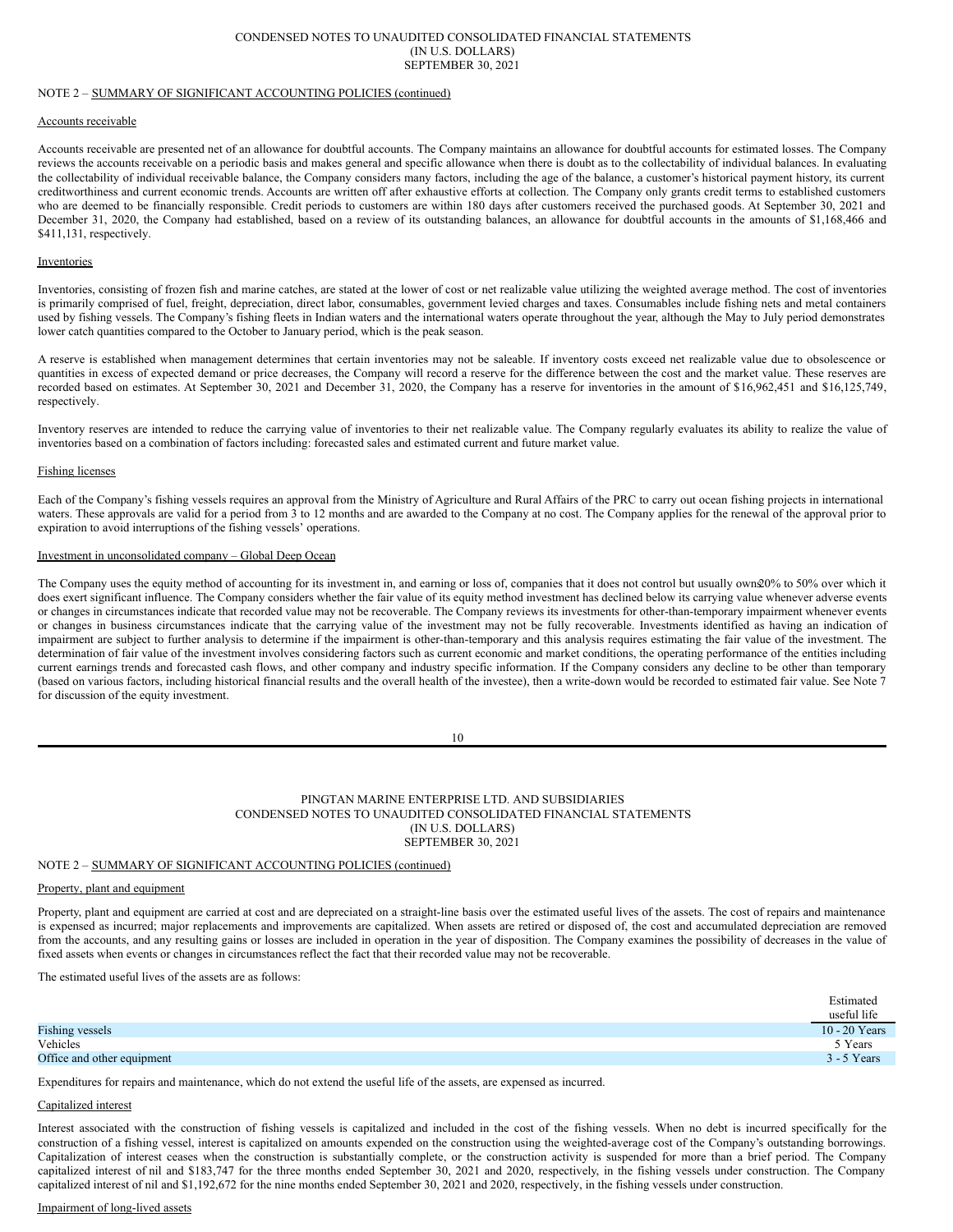In accordance with ASC Topic 360, the Company reviews long-lived assets for impairment whenever events or changes in circumstances indicate that the carrying amount of the assets may not be fully recoverable. The Company evaluates the impairment by comparing the carrying amount of the assets to an estimate of future undiscounted cash flows expected to be generated from the use of the assets and their eventual disposition. If the sum of the expected future undiscounted cash flows is less than the carrying amount of the assets, the Company recognizes an impairment loss based on the excess of the carrying amount of the long-lived assets over their fair value. Impairment loss represents the impairment loss on the vessels whenever events or changes in circumstances indicate that the carrying amount of the assets might not be recovered. The Company recognized impairment loss of \$495,857 and nil for the three months ended September 30, 2021 and 2020, respectively. The Company recognized impairment loss of \$1,471,223 and nil for the nine months ended September 30, 2021 and 2020, respectively. During the nine months ended September 30, 2021, the Company assessed the recoverability of 1 new krill fishing vessel that was in the building stage based on the undiscounted future cash flow that the fishing vessel is expected to generate as less than the carrying amount, and recognized an impairment loss.

On September 8, 2021, the Company's Board of Directors consented the Unanimous Written Resolutions for the suspension of the construction of a krill fishing vessel and the initiation of negotiations with the shipbuilding company for the purpose of the vessel construction contract termination on the basis that the construction progress continued to be behind schedule during 2021 and the shipbuilding company may not be able to deliver the vessel as agreed. The Company recorded an impairment charge associated with the construction-in-progress of approximately \$24,472,000 from this vessel in December 2020, which was included in the total impairment of assets of approximately \$66,694,000. Through September 30, 2021, the Company has impaired approximately \$1,471,000 of the construction costs related to the krill vessel. Although management believes this amount should be adequate, based upon further negotiation with Huanghai Shipbuilding Co., Ltd, an additional impairment charge might be necessary. As of September 30, 2021, the Company was in negotiations with the shipbuilding company regarding the details of the return of the prepaid shipbuilding payments.

#### Revenue recognition

The Company recognizes revenue from product sales in accordance with ASC Topic 606, "Revenue from Contracts with Customers." Revenue is recognized when control of the promised goods or services, through performance obligations by the Company, is transferred to the customer in an amount that reflects the consideration it expects to be entitled to in exchange for the performance obligations.

The revenue is generated from the sale of frozen fish and other marine catches. We recognize revenue at the amount we expect to be entitled to be paid, determined when control of the products is transferred to our customers, which occurs upon delivery of and acceptance of the frozen fish by the customer and we have a right to payment.

We have identified one performance obligation being when the frozen fish and other marine catches identified in the contract are picked up by the customers at our cold storage warehouse, with revenue being recognized at a point in time. We initially recognize revenue in an amount which is estimated based on contractual prices. The receivables under contracts, whereby pricing is based on contractual prices, are primarily collected within 180 days. The Company does not offer promotional payments, customer coupons, rebates or other cash redemption offers to its customers. The Company does not accept returns from customers.

11

#### PINGTAN MARINE ENTERPRISE LTD. AND SUBSIDIARIES CONDENSED NOTES TO UNAUDITED CONSOLIDATED FINANCIAL STATEMENTS (IN U.S. DOLLARS) SEPTEMBER 30, 2021

## NOTE 2 – SUMMARY OF SIGNIFICANT ACCOUNTING POLICIES (continued)

## Revenue recognition (continued)

## *Disaggregation of revenue*

The following tables disaggregate revenues under ASC Topic 606 by species of fish. For the three months ended September 30, 2021 and 2020, our revenue by species of fish was as follows (dollars in thousands, except for average price):

|                                     | Three Months Ended September 30, 2021 |         |                |  |                  |                          |  |  |  |  |
|-------------------------------------|---------------------------------------|---------|----------------|--|------------------|--------------------------|--|--|--|--|
|                                     |                                       | Revenue | Volume<br>(KG) |  | Average<br>price | Percentage<br>of revenue |  |  |  |  |
| Argentina squid                     |                                       | 9,587   | 2,960,703      |  | 3.24             | 26.6%                    |  |  |  |  |
| Indian Ocean squid                  |                                       | 7,872   | 8,108,747      |  | 0.97             | 21.8%                    |  |  |  |  |
| Sardine                             |                                       | 4,262   | 10,240,299     |  | 0.42             | 11.8%                    |  |  |  |  |
| South American white shrimp (whole) |                                       | 3,584   | 688.152        |  | 5.21             | $9.9\%$                  |  |  |  |  |
| Chub mackerel                       |                                       | 2,915   | 3,935,434      |  | 0.74             | 8.1%                     |  |  |  |  |
| Other                               |                                       | 7,884   | 4,942,466      |  | 8.35             | 21.8%                    |  |  |  |  |
| Total                               |                                       | 36,104  | 30,875,800     |  | 1.17             | $100.0\%$                |  |  |  |  |

|                    |  | Three Months Ended September 30, 2020 |                |  |                  |                          |  |  |  |  |  |
|--------------------|--|---------------------------------------|----------------|--|------------------|--------------------------|--|--|--|--|--|
|                    |  | Revenue                               | Volume<br>(KG) |  | Average<br>price | Percentage<br>of revenue |  |  |  |  |  |
| Indian Ocean squid |  | 6,071                                 | 7,285,134      |  | 0.83             | 39.3%                    |  |  |  |  |  |
| Peru squid         |  | 4,685                                 | 3,382,517      |  | 1.39             | 30.3%                    |  |  |  |  |  |
| Chub mackerel      |  | 981                                   | 1,030,773      |  | 0.95             | 6.4%                     |  |  |  |  |  |
| Tuna               |  | 662                                   | 184,867        |  | 3.58             | $4.3\%$                  |  |  |  |  |  |
| Sardine            |  | 649                                   | 1,743,914      |  | 0.37             | 4.2%                     |  |  |  |  |  |
| Others             |  | 2,400                                 | 1,070,101      |  | 2.24             | 15.5%                    |  |  |  |  |  |
| Total              |  | 15,448                                | 14,697,306     |  | 1.05             | $100.0\%$                |  |  |  |  |  |

The following tables disaggregate revenues under ASC Topic 606 by species of fish. For the nine months ended September 30, 2021 and 2020, our revenue by species of fish was as follows (dollars in thousands, except for average price):

|                                     |  | Nine Months Ended September 30, 2021 |                |  |                  |                          |  |  |  |  |  |
|-------------------------------------|--|--------------------------------------|----------------|--|------------------|--------------------------|--|--|--|--|--|
|                                     |  | Revenue                              | Volume<br>(KG) |  | Average<br>price | Percentage<br>of revenue |  |  |  |  |  |
| Argentina squid                     |  | 22,176                               | 6,872,403      |  | 3.23             | 21.9%                    |  |  |  |  |  |
| Indian Ocean squid                  |  | 18.574                               | 18.968.099     |  | 0.98             | 18.3%                    |  |  |  |  |  |
| South American white shrimp (whole) |  | 16.449                               | 3,251,646      |  | 5.06             | 16.2%                    |  |  |  |  |  |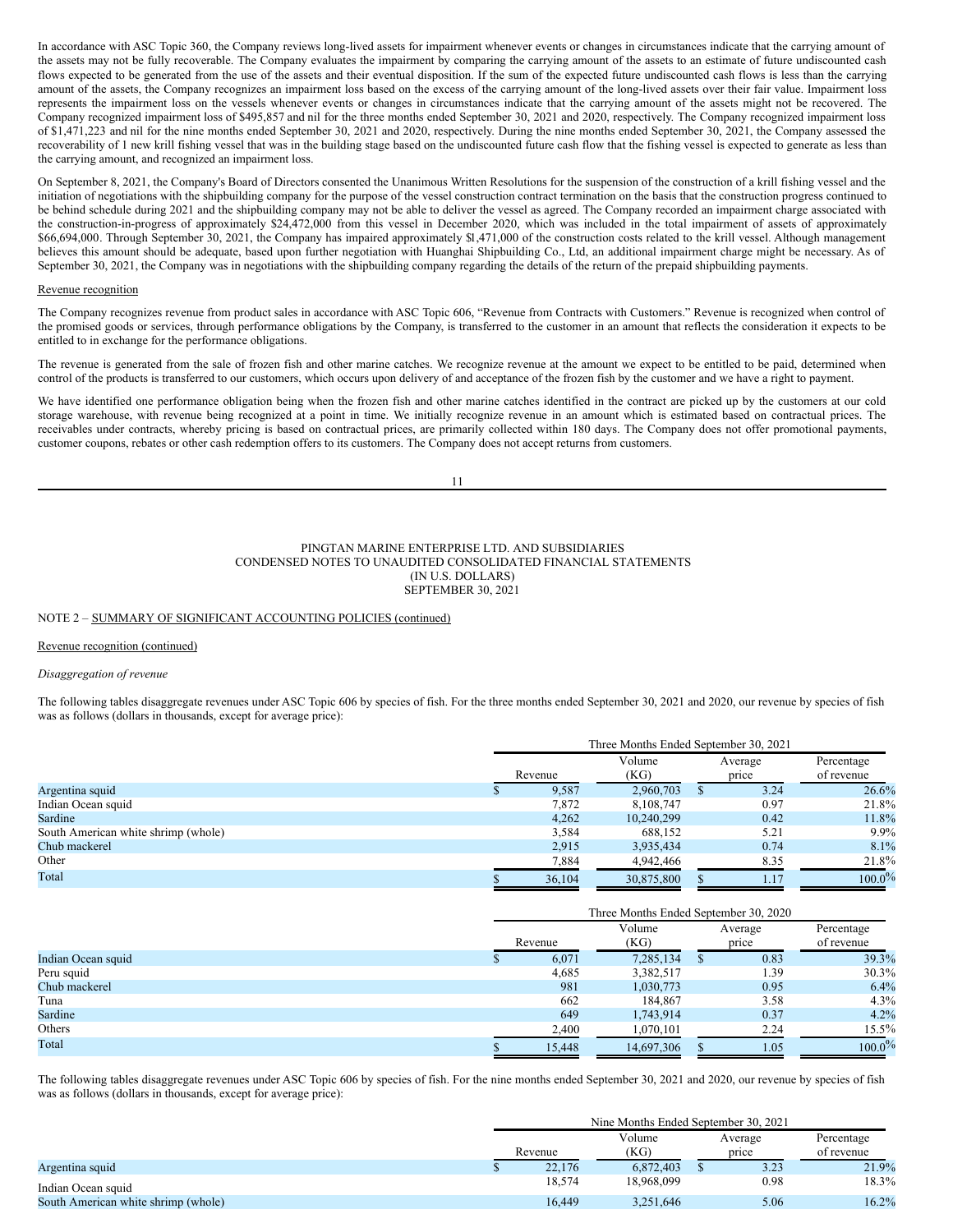| Peru squid    | 13,984                | 10,519,823      | $\sim$<br>1.33 | 13.8%  |
|---------------|-----------------------|-----------------|----------------|--------|
| Chub mackerel | 7.934                 | 8.145.864       | 0.97           | 7.8%   |
| Others        | າາ<br>150<br>د ت که ک | 24,086.52       | 0.92           | 22.0%  |
| Total         | 101.276               | 1.844.356<br>71 | 1.41           | 100.0% |

|                    | Nine Months Ended September 30, 2020 |                |                  |      |                          |  |  |  |  |  |
|--------------------|--------------------------------------|----------------|------------------|------|--------------------------|--|--|--|--|--|
|                    | Revenue                              | Volume<br>(KG) | Average<br>price |      | Percentage<br>of revenue |  |  |  |  |  |
| Indian Ocean squid | 25,892                               | 30,557,785     |                  | 0.85 | 46.1%                    |  |  |  |  |  |
| Peru squid         | 9,523                                | 6,436,282      |                  | 1.48 | 16.9%                    |  |  |  |  |  |
| Chub mackerel      | 4,996                                | 5,585,977      |                  | 0.89 | 8.9%                     |  |  |  |  |  |
| Cuttle fish        | 4,554                                | 1,024,960      |                  | 4.44 | 8.1%                     |  |  |  |  |  |
| Croaker fish       | 3,367                                | 1,861,511      |                  | 1.81 | 6.0%                     |  |  |  |  |  |
| Others             | 7,886                                | 4,524,509      |                  | 1.74 | $14.0\%$                 |  |  |  |  |  |
| Total              | 56,218                               | 49,991,024     |                  | 1.12 | $100.0\%$                |  |  |  |  |  |

12

#### PINGTAN MARINE ENTERPRISE LTD. AND SUBSIDIARIES CONDENSED NOTES TO UNAUDITED CONSOLIDATED FINANCIAL STATEMENTS (IN U.S. DOLLARS) SEPTEMBER 30, 2021

## NOTE 2 – SUMMARY OF SIGNIFICANT ACCOUNTING POLICIES (continued)

## Government subsidies

Government subsidies are recognized when there is reasonable assurance that the subsidy will be received and all attaching conditions will be satisfied. When the subsidy relates to an expense item, it is recognized as income over the periods necessary to match the subsidy on a systematic basis to the costs that it is intended to compensate. Where the subsidy relates to an asset, it is credited to the cost of the asset and is released to the income statement over the expected useful life in a consistent manner with the depreciation method for the relevant asset.

## Income taxes

Under the current laws of the Cayman Islands and British Virgin Islands, the Company and Merchant Supreme are not subject to any income or capital gains tax, and dividend payments that the Company may make are not subject to any withholding tax in the Cayman Islands or British Virgin Islands. Under the current laws of Hong Kong, Prime Cheer is not subject to any capital gains tax and dividend payments are not subject to any withholding tax in Hong Kong.

The Company is not incorporated nor does it engage in any trade or business in the United States and is not subject to United States federal income taxes. The Company did not derive any significant amount of income subject to such taxes after completion of the Share Exchange and accordingly, no relevant tax provision is made in the accompanying unaudited consolidated statements of operations and comprehensive income (loss).

The Company's subsidiary, Pingtan Fishing, is a qualified ocean fishing enterprise certified by the Ministry of Agriculture and Rural Affairs of the PRC ("MARA"). The qualification renews on April 1 of each year. Pingtan Fishing is exempt from income tax derived from its ocean fishing operations in the periods it processes a valid Ocean Fishing Enterprise Qualification Certificate issued by the MARA.

The China's Enterprise Income Tax Law ("EIT Law"), which went into effect on January 1, 2018, also provides that an enterprise established under the laws of foreign countries or regions but whose "de facto management body" is located in the PRC be treated as a resident enterprise for PRC tax purposes and consequently be subject to the PRC income tax at the rate of 25% for its worldwide income. The Implementing Rules of the new EIT Law merely define the location of the "de facto management body" as "the place where the exercising, in substance, of the overall management and control of the production and business operation, personnel, accounting, properties, etc., of a non-PRC company is located." On April 22, 2009, the PRC State Administration of Taxation further issued a notice entitled "Notice Regarding Recognizing Offshore-Established Enterprises Controlled by PRC Shareholders as Resident Enterprises Based on Their Place of Effective Management." Under this notice, a foreign company controlled by a PRC company or a group of PRC companies shall be deemed as a PRC resident enterprise if (i) the senior management and the core management departments in charge of its daily operations mainly function in the PRC; (ii) its financial decisions and human resource decisions are subject to decisions or approvals of persons or institutions in the PRC; (iii) its major assets, accounting books, company seals, minutes and files of board meetings and shareholders' meetings are located or kept in the PRC; and (iv) more than half of the directors or senior management personnel with voting rights reside in the PRC. Based on a review of surrounding facts and circumstances, the Company does not believe that it is likely that its operations outside of the PRC should be considered a resident enterprise for PRC tax purposes. However, due to limited guidance and implementation history of the EIT Law, should the Company be treated as a resident enterprise for PRC tax purposes, the Company will be subject to PRC tax on worldwide income at a uniform tax rate of 25% retroactive to May 3, 2012.

In addition, Pingtan Fishing is not subject to foreign income taxes for its operations in either India or the Western and Central Pacific Fisheries Commission areas.

Deferred income tax assets and liabilities are determined based upon differences between the financial reporting and tax bases of assets and liabilities and are measured using the enacted tax rates and laws that will be effective when the differences are expected to reverse.

PINGTAN MARINE ENTERPRISE LTD. AND SUBSIDIARIES CONDENSED NOTES TO UNAUDITED CONSOLIDATED FINANCIAL STATEMENTS (IN U.S. DOLLARS) SEPTEMBER 30, 2021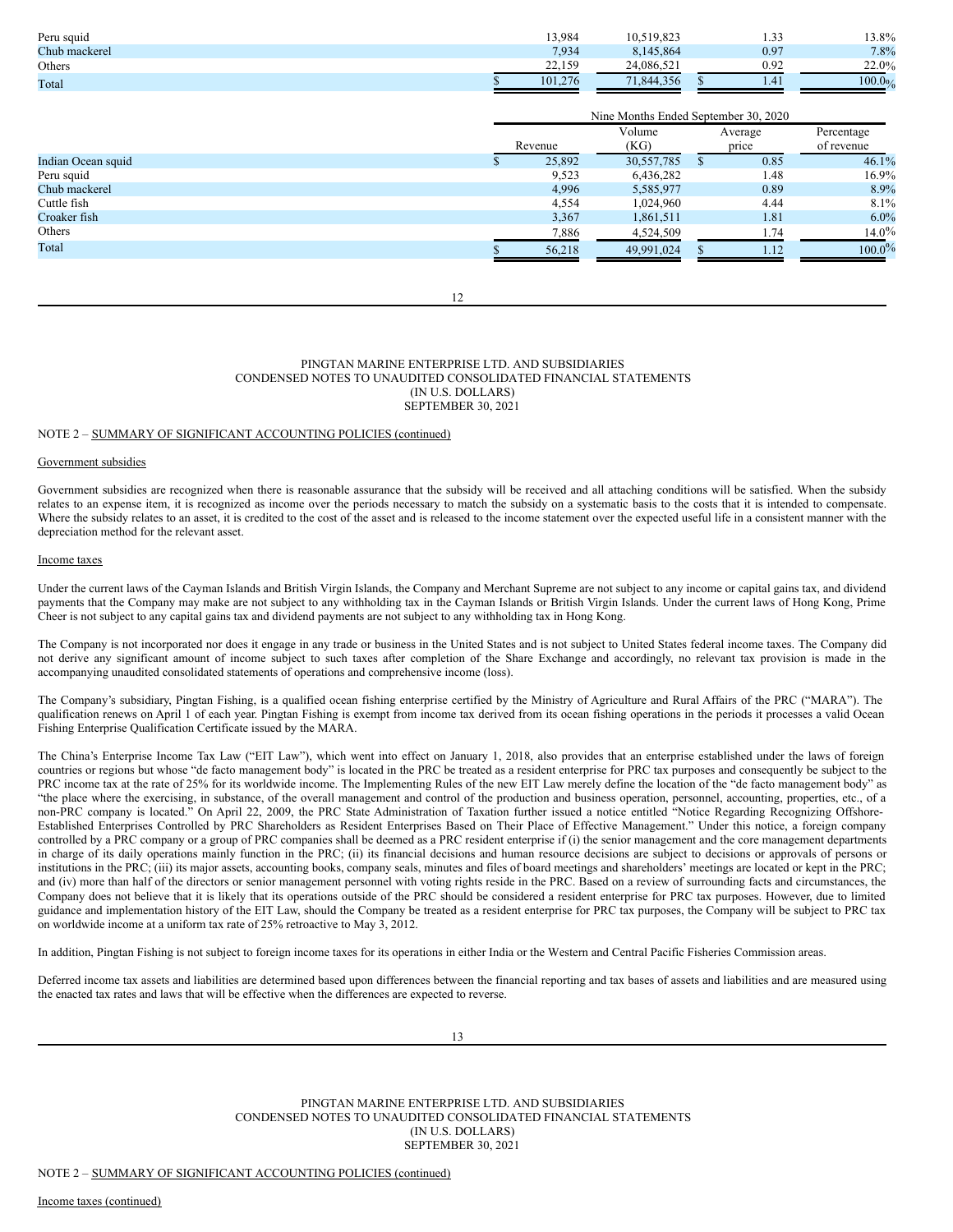Deferred tax assets are reduced by a valuation allowance to the extent that management concludes it is more likely than not that the assets will not be realized. Deferred tax assets and liabilities are measured using enacted tax rates expected to apply to taxable income in the years in which those temporary differences are expected to be recovered or settled. The effect on deferred tax assets and liabilities of a change in tax rates is recognized in the consolidated statements of operations and comprehensive income (loss) in the period that includes the enactment date.

The Company prescribes a more-likely-than-not threshold for financial statement recognition and measurement of a tax position taken in the tax return. This interpretation also provides guidance on de-recognition of income tax assets and liabilities, classification of current and deferred income tax assets and liabilities, accounting for interest and penalties associated with tax positions, accounting for income taxes in interim periods and income tax disclosures. As of September 30, 2021 and December 31, 2020, there were no amounts that had been accrued with respect to uncertain tax positions.

#### Shipping and handling costs

Shipping and handling costs are included in selling expense and amounted to \$213,891 and \$35,397 for the three months ended September 30, 2021 and 2020, respectively. Shipping and handling costs amounted to \$258,311 and \$356,490 for the nine months ended September 30, 2021 and 2020, respectively.

### Employee benefits

The Company makes mandatory contributions to the PRC government's health, retirement benefit and unemployment funds in accordance with the relevant Chinese social security laws. The costs of these payments are charged to the same accounts as the related salary costs in the same period as the related salary costs incurred. Employee benefit costs amounted to \$1,340,598 and \$606,825 for the three months ended September 30, 2021 and 2020, respectively. Employee benefit costs amounted to \$2,970,449 and \$1,795,348 for the nine months ended September 30, 2021 and 2020, respectively.

14

### PINGTAN MARINE ENTERPRISE LTD. AND SUBSIDIARIES CONDENSED NOTES TO UNAUDITED CONSOLIDATED FINANCIAL STATEMENTS (IN U.S. DOLLARS) SEPTEMBER 30, 2021

### NOTE 2 – SUMMARY OF SIGNIFICANT ACCOUNTING POLICIES (continued)

#### Foreign currency translation

The reporting currency of the Company is the U.S. dollar. The functional currency of the Company and Merchant Supreme and Prime Cheer, the Company's subsidiaries, is the U.S. dollar. The functional currency of Pingtan Guansheng, Fujian Heyue and Pingtan Fishing, the Company's subsidiaries, is the Chinese Renminbi ("RMB"). For the Company's subsidiaries Pingtan Guansheng, Fujian Heyue and Pingtan Fishing, whose functional currencies are the RMB, results of operations and cash flows are translated at average exchange rates during the period, assets and liabilities are translated at the unified exchange rate at the end of the period, and equity is translated at historical exchange rates. As a result, amounts relating to assets and liabilities reported on the statements of cash flows may not necessarily agree with the changes in the corresponding balances on the balance sheets. Translation adjustments resulting from the process of translating the local currency financial statements into U.S. dollars are included in determining comprehensive income. The cumulative translation adjustment and effect of exchange rate changes on cash for the nine months ended September 30, 2021 and 2020 was \$2,622,688 and \$935,670, respectively. Transactions denominated in foreign currencies are translated into the functional currency at the exchange rates prevailing on the transaction dates. Assets and liabilities denominated in foreign currencies are translated into the functional currency at the exchange rates prevailing at the balance sheet date and any transaction gains and losses that arise from exchange rate fluctuations on transactions denominated in a currency other than the functional currency are included in the results of operations as incurred.

All the Company's revenue transactions are transacted in the functional currency of the operating subsidiaries. The Company does not enter into any material transactions in foreign currencies. Transaction gains or losses have not had, and are not expected to have, a material effect on the results of operations of the Company.

Asset and liability accounts at September 30, 2021 and December 31, 2020 were translated at 6.4854 RMB to \$1.00 and at 6.5249 RMB to \$1.00, respectively, which were the exchange rates on the balance sheet dates. Equity accounts were stated at their historical rate. The average translation rates applied to the statements of operations for the nine months ended September 30, 2021 and 2020 were 6.4714 RMB and 6.9917 RMB to \$1.00, respectively. The average translation rates applied to the statements of operations for three months ended September 30, 2021 and 2020 were 6.4707 RMB and 6.9205 RMB to \$1.00, respectively. Cash flows from the Company's operations are calculated based upon the local currencies using the average translation rate.

#### Earnings (loss) per share

ASC Topic 260 "Earnings per Share," requires presentation of both basic and diluted earnings per share ("EPS") with a reconciliation of the numerator and denominator of the basic EPS computation to the numerator and denominator of the diluted EPS computation. Basic EPS excludes dilutive securities. Diluted EPS reflects the potential dilution that could occur if securities or other contracts to issue common stock were exercised or converted into common stock or resulted in the issuance of common stock that then shared in the earnings of the entity.

Basic net income per share is computed by dividing net income (loss) available to ordinary shareholders adjusted for preferred stock dividends accumulated by the weighted average number of ordinary shares outstanding during the period. Diluted net income per share is computed by dividing net income adjusted for preferred stock dividends accumulated by the weighted average number of ordinary shares, ordinary share equivalents and potentially dilutive securities outstanding during each period. Potentially dilutive ordinary shares consist of the ordinary shares issuable upon the exercise of ordinary share warrants (using the treasury stock method). Ordinary share equivalents are not included in the calculation of diluted earnings per share if their effect would be anti-dilutive. In a period in which the Company has a net loss, all potentially dilutive securities are excluded from the computation of diluted shares outstanding as they would have had an anti-dilutive impact. The following table presents a reconciliation of basic and diluted net income per share:

|                                                                                                                                      | Three Months Ended<br>September 30, |            |  | Nine Months Ended<br>September 30, |  |             |  |            |
|--------------------------------------------------------------------------------------------------------------------------------------|-------------------------------------|------------|--|------------------------------------|--|-------------|--|------------|
|                                                                                                                                      |                                     | 2021       |  | 2020                               |  | 2021        |  | 2020       |
| Net income (loss) attributable to ordinary shareholders of the Company                                                               |                                     | 2.584.624  |  | 689.184                            |  | (9,155,641) |  | 6,777,864  |
| Preferred Share Dividends                                                                                                            |                                     |            |  |                                    |  | (300,000)   |  |            |
| Net income (loss) available to ordinary shareholders of the company for basic and diluted<br>net income per share of ordinary shares |                                     | 2,584,624  |  | 689,184                            |  | (9,455,641) |  | 6,777,864  |
| Weighted average ordinary shares outstanding                                                                                         |                                     |            |  |                                    |  |             |  |            |
| <b>Basic</b>                                                                                                                         |                                     | 86,389,548 |  | 79,071,363                         |  | 83,854,623  |  | 79,060,490 |
| Diluted                                                                                                                              |                                     | 86,797,148 |  | 79,071,363                         |  | 83,854,623  |  | 79,060,490 |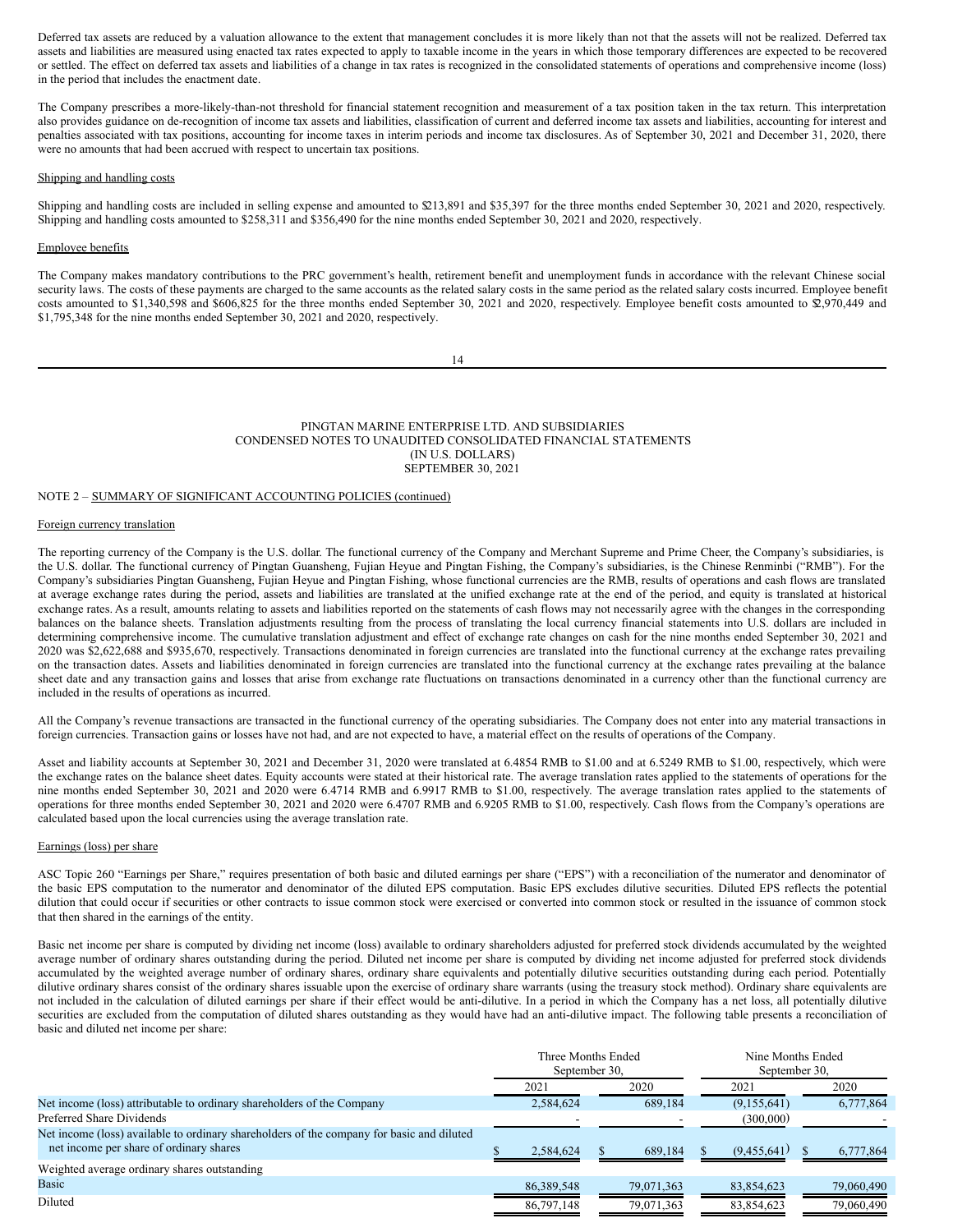| Net income per ordinary share attributable to ordinary shareholders of the Company |      |      |        |      |
|------------------------------------------------------------------------------------|------|------|--------|------|
| Basic                                                                              | 0.03 | 0.01 | (0.11) | 0.09 |
| Diluted                                                                            | 0.03 | 0.01 | (0.11) | 0.09 |
|                                                                                    |      |      |        |      |
|                                                                                    |      |      |        |      |

#### 15

### PINGTAN MARINE ENTERPRISE LTD. AND SUBSIDIARIES CONDENSED NOTES TO UNAUDITED CONSOLIDATED FINANCIAL STATEMENTS (IN U.S. DOLLARS) SEPTEMBER 30, 2021

#### NOTE 2 – SUMMARY OF SIGNIFICANT ACCOUNTING POLICIES (continued)

#### Non-controlling interest

On February 15, 2015, China Agriculture invested RMB400 million (approximately \$65 million) into Pingtan Fishing and acquired an 8% equity interest in Pingtan Fishing. As of September 30, 2021, China Agriculture owned 8% of the equity interest of Pingtan Fishing, which was not under the Company's control.

#### Related parties

Parties are considered to be related to the Company if the parties, directly or indirectly, through one or more intermediaries, control, are controlled by, or are under common control with the Company. Related parties also include principal ordinary shareholders of the Company, its management, members of the immediate families of principal ordinary shareholders of the Company and its management and other parties with which the Company may deal with if one party controls or can significantly influence the management or operating policies of the other to an extent that one of the transacting parties might be prevented from fully pursuing its own separate interests. The Company discloses all significant related party transactions.

## Comprehensive income (loss)

Comprehensive income (loss) is comprised of net income (loss) and all changes to the statements of stockholders' equity, except those due to investments by stockholders, changes in paid-in capital and distributions to stockholders. For the Company, comprehensive income (loss) for the three and nine months ended September 30, 2021 and 2020 included net income (loss) and unrealized gain from foreign currency translation adjustments.

## Segment information

ASC Topic 280 "Segment reporting" establishes standards for reporting information on operating segments in interim and annual financial statements. All of the Company's operations are considered by the chief operating decision maker to be aggregated in one reportable operating segment. All of the Company's customers are in the PRC and all income is derived from ocean fishery.

## Commitments and contingencies

In the normal course of business, the Company is subject to contingencies, including legal proceedings and environmental claims, arising out of the normal course of businesses that relate to a wide range of matters, including among others, liability for breaches of contracts. The Company records accruals for such contingencies based upon the assessment of the probability of occurrence and, where determinable, an estimate of the liability. Management may consider many factors in making these assessments, including historical operations, scientific evidence and the specifics of each matter.

The Company's management has evaluated all such proceedings and claims that existed as of September 30, 2021. In the opinion of management, the ultimate disposition of these matters will not have a material adverse effect on the Company's financial position, liquidity or results of operations.

#### Concentrations of credit, economic and political risks

The Company's operations are carried out in the PRC. Accordingly, the Company's business, financial condition and results of operations may be influenced by the political, economic and legal environment in the PRC, and by the general state of the PRC's economy. The Company's operation in the PRC are subject to special considerations and significant risks not typically associated with companies in North America and Western Europe. These include risks associated with, among others, the political, economic and legal environment and foreign currency exchange. The Company's results may be adversely affected by changes in the political and social conditions in the PRC, and by changes in governmental policies with respect to laws and regulations, anti-inflationary measures, currency conversion, remittances aboard, and rates and methods of taxation, among other things.

Financial instruments which potentially subject the Company to concentrations of credit risk consist principally of cash and trade accounts receivable. All of the Company's cash is maintained with state-owned banks within the PRC and Hong Kong. The Company has not experienced any losses in such accounts. A portion of the Company's sales are credit sales which are primarily to customers whose abilities to pay are dependent upon the industry economics prevailing in these areas; however, concentrations of credit risk with respect to trade accounts receivable is limited due to generally short payment terms. The Company also performs ongoing credit evaluations of its customers to help further reduce credit risk.

## PINGTAN MARINE ENTERPRISE LTD. AND SUBSIDIARIES CONDENSED NOTES TO UNAUDITED CONSOLIDATED FINANCIAL STATEMENTS (IN U.S. DOLLARS) SEPTEMBER 30, 2021

## NOTE 2 – SUMMARY OF SIGNIFICANT ACCOUNTING POLICIES (continued)

## Concentrations of credit, economic and political risks (continued)

According to the sale agreement signed on December 4, 2013, the Company does not own 20 fishing vessels but has the operating rights to operate these vessels which are owned by a related company, Fuzhou Hong Long Ocean Fishery Co., Ltd ("Hong Long") and the Company is entitled to 100% of the net profit (loss) of the vessels. The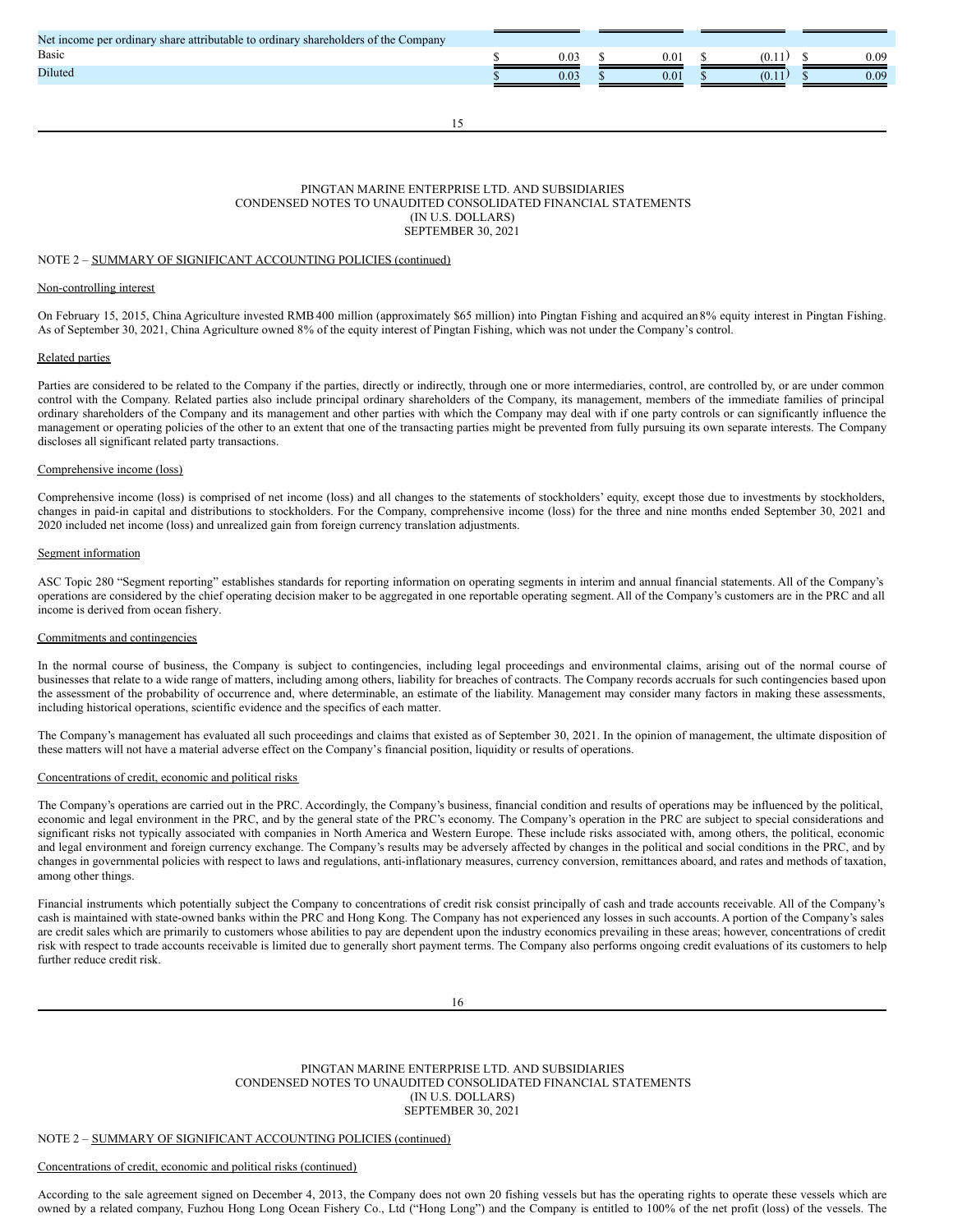Company has latitude in establishing price and discretion in supplier selection. There were no economic risks associated with the operating rights but the Company may need to bear the operation risks and credit risks as aforementioned.

#### Recent Adopted Accounting Standards

Codification Improvements to Topic 842, Leases ("ASU 2018-10") and ASU 2018-11, Leases (Topic 842), Targeted Improvements ("ASU 2018-11"). The amendments in ASU 2018-10 affect only narrow aspects of the guidance issued in the amendments in ASU 2016-02, including but not limited to lease residual value guarantee, rate implicit in the lease and lease term and purchase option. The amendments in ASU 2018-11 provide an optional transition method for adoption of the new standard, which will allow entities to continue to apply the legacy guidance in ASC Topic 840, including its disclosure requirements, in the comparative periods presented in the year of adoption. We applied the new standard beginning January 1, 2020. The adoption did not have a material impact on the Company's consolidated financial statements.

In August 2018, the FASB issued ASU 2018-13, "Changes to the Disclosure Requirements for Fair Value Measurement." This standard eliminates the current requirement to disclose the amount or reason for transfers between level 1 and level 2 of the fair value hierarchy and the requirement to disclose the valuation methodology for level 3 fair value measurements. The standard includes additional disclosure requirements for level 3 fair value measurements, including the requirement to disclose the changes in unrealized gains and losses in other comprehensive income during the period and permits the disclosure of other relevant quantitative information for certain unobservable inputs. The new guidance was effective for interim and annual periods beginning after December 15, 2019. We applied the new standard beginning January 1, 2020. The adoption did not have a material impact on the Company's consolidated financial statements.

In January 2020, the FASB issued ASU 2020-01, Investments-Equity Securities (Topic 321), Investments-Equity Method and Joint Ventures (Topic 323), and Derivatives and Hedging (Topic 815): Clarifying the Interactions between Topic 321, Topic 323, and Topic 815 ("ASU 2020-01") to clarify the interaction in accounting for equity securities under Topic 321, investments accounted for under the equity method of accounting in Topic 323 and the accounting for certain forward contracts and purchased options accounted for under Topic 815. ASU 2020-01 was effective for fiscal years, and for interim periods within those fiscal years, beginning after December 15, 2020. We applied the new standard beginning January 1, 2021. The adoption did not have a material impact on the Company's consolidated financial statements.

In December 2019, the FASB issued ASU 2019-12, Income Taxes (Topic 740): Simplifying the Accounting for Income Taxes ("ASU 2019-12"), which eliminates certain exceptions to the existing guidance for income taxes related to the approach for intra-period tax allocations, the methodology for calculating income taxes in an interim period and the recognition of deferred tax liabilities for outside basis differences. This ASU also simplifies the accounting for income taxes by clarifying and amending existing guidance related to the effects of enacted changes in tax laws or rates in the effective tax rate computation, the recognition of franchise tax and the evaluation of a step-up in the tax basis of goodwill, among other clarifications. ASU 2019-12 was effective for fiscal years, and for interim periods within those fiscal years, beginning after December 15, 2020. We applied the new standard beginning January 1, 2021. The adoption did not have a material impact on the Company's consolidated financial statements.

### Recent accounting pronouncements

In June 2016, the FASB issued ASU 2016-13, "Financial Instruments—Credit Losses (Topic 326), Measurement of Credit Losses on Financial Instruments", which will be effective for fiscal years beginning after December 15, 2019, including interim periods within those fiscal years. The guidance replaces the incurred loss impairment methodology with an expected credit loss model for which a company recognizes an allowance based on the estimate of expected credit loss. In November 2019, the FASB issued ASU 2019-10. Financial Instruments — Credit Losses (Topic 326), Derivatives and Hedging (Topic 815), and Leases (Topic 842): Effective Dates, finalizes effective date delays for private companies, not-for-profit organizations, and certain smaller reporting companies applying the credit losses, leases, and hedging standards. The effective date for SEC filers, excluding smaller reporting companies as defined by the SEC, remains as fiscal years beginning after December 15, 2019. The new effective date for all other entities is fiscal years beginning after December 15, 2022. The Company is currently evaluating the impact of adopting this standard on its consolidated financial statements.

17

### PINGTAN MARINE ENTERPRISE LTD. AND SUBSIDIARIES CONDENSED NOTES TO UNAUDITED CONSOLIDATED FINANCIAL STATEMENTS (IN U.S. DOLLARS) SEPTEMBER 30, 2021

NOTE 3 – ACCOUNTS RECEIVABLE

At September 30, 2021 and December 31, 2020, accounts receivable consisted of the following:

|                                       | September 30,<br>2021 | December 31.<br>2020 |
|---------------------------------------|-----------------------|----------------------|
|                                       | (Unaudited)           |                      |
| Accounts receivable                   | 22,991,713            | 32,357,692           |
| Less: allowance for doubtful accounts | (1.168, 466)          | (411, 131)           |
|                                       | 21,823,247            | 31,946,561           |

The Company reviews the accounts receivable on a periodic basis and makes general and specific allowance when there is doubt as to the collectability of an individual balance. Bad debt expense was \$246,105 and \$188,293 for the three months ended September 30, 2021 and 2020, respectively. Bad debt expense was \$756,463 and \$245,498 for the nine months ended September 30, 2021 and 2020, respectively.

# NOTE 4 – INVENTORIES

At September 30, 2021 and December 31, 2020, inventories consisted of the following:

|                                                 | September 30, |  | December 31.   |  |
|-------------------------------------------------|---------------|--|----------------|--|
|                                                 | 2021          |  | 2020           |  |
|                                                 | (Unaudited)   |  |                |  |
| Frozen fish and marine catches in warehouse     | 56,458,862    |  | 44,272,021     |  |
| Frozen fish and marine catches work in progress | 28,015,835    |  | 20,702,914     |  |
| Frozen fish and marine catches in transit       | 5,327,580     |  | 18,761,950     |  |
|                                                 | 89,802,277    |  | 83,736,885     |  |
| Less: reserve for inventories                   | (16,962,451)  |  | (16, 125, 749) |  |
|                                                 | 72,839,826    |  | 67,611,136     |  |

Frozen fish and marine catches in warehouse represent fish inventory in cold storage warehouses located in China.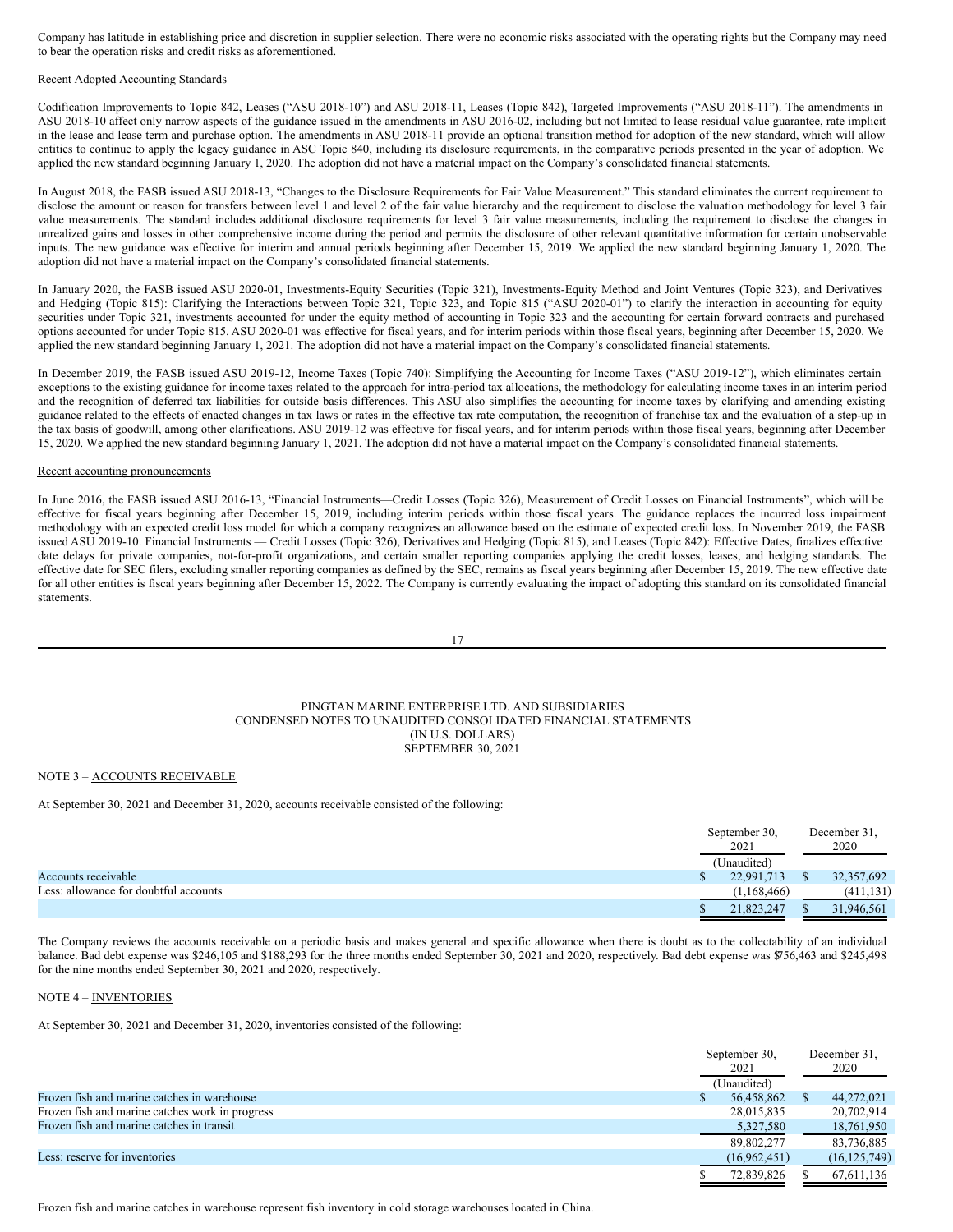Frozen fish and marine catches work in progress represents fish inventory in vessels' refrigerators, which has not been delivered to ports in China, nor applied for dutyexemption import into China.

Frozen fish and marine catches in transit represents fish inventory that obtained duty-exemption import permission and is in the process of being shipped to China.

An allowance is established when management determines that certain inventories may not be saleable. If inventory costs exceed expected market value due to obsolescence or quantities in excess of expected demand, the Company will record reserve for the difference between the cost and the market value. These reserves are recorded based on estimates.

The Company recorded a provision for inventory of \$6,422,157 and a recovery of \$(288,953) for the three months ended September 30, 2021 and 2020, respectively. The Company recorded a provision for inventory of \$740,084 and \$1,711,666 for the nine months ended September 30, 2021 and 2020, respectively.

18

#### PINGTAN MARINE ENTERPRISE LTD. AND SUBSIDIARIES CONDENSED NOTES TO UNAUDITED CONSOLIDATED FINANCIAL STATEMENTS (IN U.S. DOLLARS) SEPTEMBER 30, 2021

## NOTE 5 – OTHER RECEIVABLES

At September 30, 2021 and December 31, 2020, other receivables consisted of the following:

|                     |    | September 30,<br>2021 | December 31,<br>2020 |
|---------------------|----|-----------------------|----------------------|
|                     |    | (Unaudited)           |                      |
| VAT recoverable (1) | ۵D | 211,457               | ,520,501             |
| Other               |    | 394,841               | 380,593              |
|                     |    | 606.298               | .901,094             |

(1) The balance of advanced VAT represents input VAT available for deducting the amount of VAT paid in the future.

## NOTE 6 – COST METHOD INVESTMENT

At September 30, 2021 and December 31, 2020, the cost method investment amounted to \$3,238,042 and \$3,218,440, respectively. The investment represents Pingtan Fishing's, the Company's subsidiary, minority interest in Fujian Pingtan Rural-Commercial Bank Joint-Stock Co., Ltd. ("Pingtan Rural-Commercial Bank"), a private financial institution. Pingtan Fishing completed its registration as a shareholder on October 17, 2012 and paid RMB 21 million (approximately US\$3.0 million) to purchase 5% of the common stock of Pingtan Rural-Commercial Bank. Pingtan Fishing held15,113,250 shares and which accounts for a4.8% investment in the total equity investment of the bank as of September 30, 2021 and December 31, 2020.

In accordance with ASC Topic 321, the Company elected to use the measurement alternative to measure such investments at cost, less any impairment, plus or minus changes resulting from observable price changes in orderly transactions for identical or similar investments of the same issuer, if any. The Company monitors its investment in the nonmarketable security and will recognize, if ever existing, a loss in value which is deemed to be other than temporary. The Company determined that there was no impairment on this investment as of September 30, 2021 and December 31, 2020.

## NOTE 7 – EQUITY METHOD INVESTMENT

At September 30, 2021 and December 31, 2020, the equity investment amounted to \$29,107,193 and \$29,689,813, respectively. The investment represents the Company's subsidiary, Pingtan Fishing's interest in Global Deep Ocean. On June 12, 2014, Pingtan Fishing incorporated Global Deep Ocean with two unrelated companies in the PRC. In April 2017, these two companies sold their shares to another unrelated party, Zhen Lin. As of September 30, 2020 and 2021, Pingtan Fishing and Zhen Lin accounted for 20% and 80% of the total ownership, respectively.

Global Deep Ocean processes, stores, and transports Deep Ocean fishing products. Total registered capital of Global Deep Ocean is RMB1 billion (approximately US \$154.2 million) and as of September 30, 2021, Pingtan Fishing had contributed its share of registered capital of RMB 200 million (approximately US\$30.8 million).

The Company measures this equity investment in the consolidated financial statements utilizing the equity method. Under the equity method, the investment is initially recorded at cost, adjusted for any excess of the Company's share of the incorporated-date fair values of the investee's identifiable net assets over the cost of the investment (if any). Thereafter, the investment is adjusted for the changes in the Company's share of the investee's net assets and any impairment loss relating to the investment. For the three months ended September 30, 2021 and 2020, the Company's share of Global Deep Ocean's net loss was \$308,921 and \$82,586, respectively, which was included in loss on equity method investment in the accompanying consolidated statements of operations and comprehensive income. For the nine months ended September 30, 2021 and 2020, the Company's share of Global Deep Ocean's net loss was \$ 765,101 and \$351,129, respectively, which was included in loss on equity method investment in the accompanying consolidated statements of operations and comprehensive income.

PINGTAN MARINE ENTERPRISE LTD. AND SUBSIDIARIES CONDENSED NOTES TO UNAUDITED CONSOLIDATED FINANCIAL STATEMENTS (IN U.S. DOLLARS) SEPTEMBER 30, 2021

#### NOTE 8 – PREPAYMENT FOR LONG-TERM ASSETS

At September 30, 2021 and December 31, 2020, prepayment for long-term assets consisted of prepayment for fishing vessels' construction. The Company reclassifies the prepayment for fishing vessels' construction to construction-in-progress using the percentage of completion method.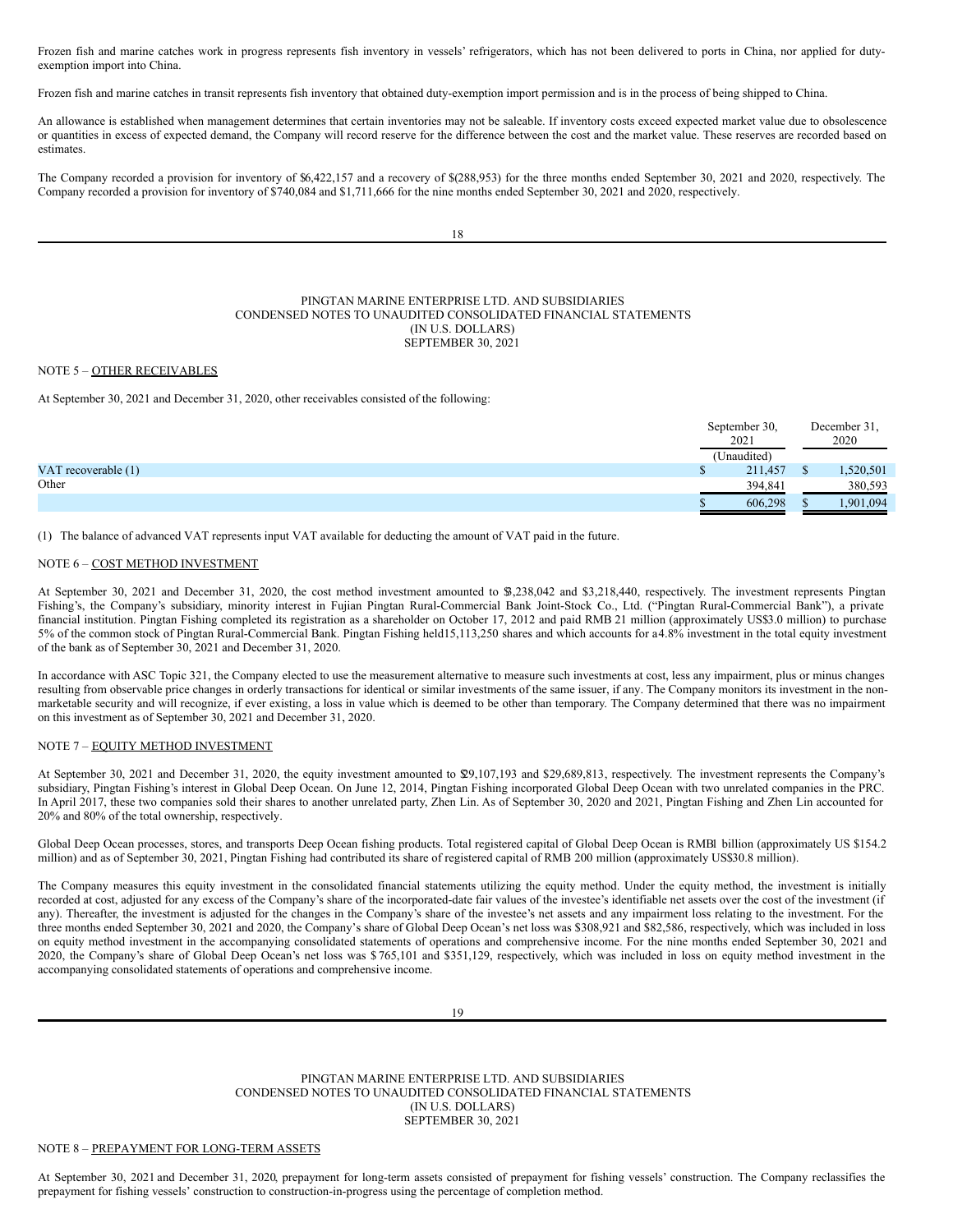|                                                    | Prepayment<br>for fishing<br>vessels' |
|----------------------------------------------------|---------------------------------------|
|                                                    | construction                          |
| Balance - December 31, 2020                        | 66,083,041                            |
| Prepayments made for fishing vessels' construction | 32,038,302                            |
| Reclassification to construction-in-progress       |                                       |
| Foreign currency fluctuation                       | 333,324                               |
| Balance – September 30, 2021                       | 98,454,667                            |

## NOTE 9 – PROPERTY, PLANT AND EQUIPMENT

At September 30, 2021 and December 31, 2020, property, plant and equipment consisted of the following:

|                                | Useful life<br>2021 |    | September 30,  |  |                |  |  |  |  |  | December 31,<br>2020 |
|--------------------------------|---------------------|----|----------------|--|----------------|--|--|--|--|--|----------------------|
|                                |                     |    | (Unaudited)    |  |                |  |  |  |  |  |                      |
| <b>Fishing vessels</b>         | $10 - 20$ Years     | S. | 373,527,611    |  | 304,764,105    |  |  |  |  |  |                      |
| Vehicles                       | 5 Years             |    | 41,211         |  | 23,336         |  |  |  |  |  |                      |
| Office and other equipment     | $3 - 5$ Years       |    | 491,057        |  | 488,084        |  |  |  |  |  |                      |
|                                |                     |    | 374,059,879    |  | 305,275,525    |  |  |  |  |  |                      |
| Less: accumulated depreciation |                     |    | (67, 936, 505) |  | (55, 120, 514) |  |  |  |  |  |                      |
|                                |                     |    | 306, 123, 374  |  | 250,155,011    |  |  |  |  |  |                      |

20

#### PINGTAN MARINE ENTERPRISE LTD. AND SUBSIDIARIES CONDENSED NOTES TO UNAUDITED CONSOLIDATED FINANCIAL STATEMENTS (IN U.S. DOLLARS) SEPTEMBER 30, 2021

#### NOTE 9 – PROPERTY, PLANT AND EQUIPMENT (continued)

During the nine months ended September 30, 2021, the 20 vessels that received approval from MARA to operate in international waters after modification and rebuilt into 20 seine vessels, had been completed and deployed to international water for operation.

During the nine months ended September 30, 2021, the Company received a government subsidy for a group of fishing vessels amounting to RMB151.2 million (approximately US\$23.4 million). The subsidy is related to assets which requires deducting it from the carrying amount of the asset.

For the three months ended September 30, 2021 and 2020, depreciation expense amounted to \$5,317,274 and \$3,944,203, respectively, of which \$4,315,313 and \$3,170,392, respectively, was included in cost of revenue and inventories, and the remainder was included in general and administrative expense. For the nine months ended September 30, 2021 and 2020, depreciation expense amounted to \$12,510,131 and \$10,616,935, of which \$11,363,316 and \$8,342,357, respectively, was included in cost of revenue and inventories, and the remainder was included in general and administrative expense, respectively.

The Company had 81 and 82 fishing vessels at September 30, 2021 and December 31, 2020, with net carrying amount of approximately \$219.8 million and \$227.3 million, respectively, pledged as collateral for its bank loans.

The Company recognized an impairment loss of \$495,857 and nil for the three months ended September 30, 2021 and 2020, respectively. The Company recognized impairment loss of \$1,471,223 and nil for the nine months ended September 30, 2021 and 2020, respectively. During the nine months ended September 30, 2021, the Company assessed the recoverability of 1 krill fishing vessel that was in the building stage based on the undiscounted future cash flow that the fishing vessel is expected to generate as less than the carrying amount, and recognized an impairment loss of 1,471,223.

21

#### PINGTAN MARINE ENTERPRISE LTD. AND SUBSIDIARIES CONDENSED NOTES TO UNAUDITED CONSOLIDATED FINANCIAL STATEMENTS (IN U.S. DOLLARS) SEPTEMBER 30, 2021

## NOTE 10 – RELATED PARTIES TRANSACTIONS

Accounts payable - related parties

At September 30, 2021 and December 31, 2020, accounts payable - related parties consisted of the following:

| Name of related party                                 | September 30,<br>2021 | December 31,<br>2020 |  |
|-------------------------------------------------------|-----------------------|----------------------|--|
|                                                       | (Unaudited)           |                      |  |
| Hong Long $(1)$                                       | 6,372,582             | 781,225              |  |
| Global Deep Ocean                                     | 65,799                | 7,602,944            |  |
| Fujian Jingfu Ocean Fishery Development Co., Ltd. (2) | 317,629               | 1,327                |  |
| Huna Lin $(3)$                                        | 3,671,544             | 1,581,212            |  |
|                                                       | 10,427,554            | 9,966,708            |  |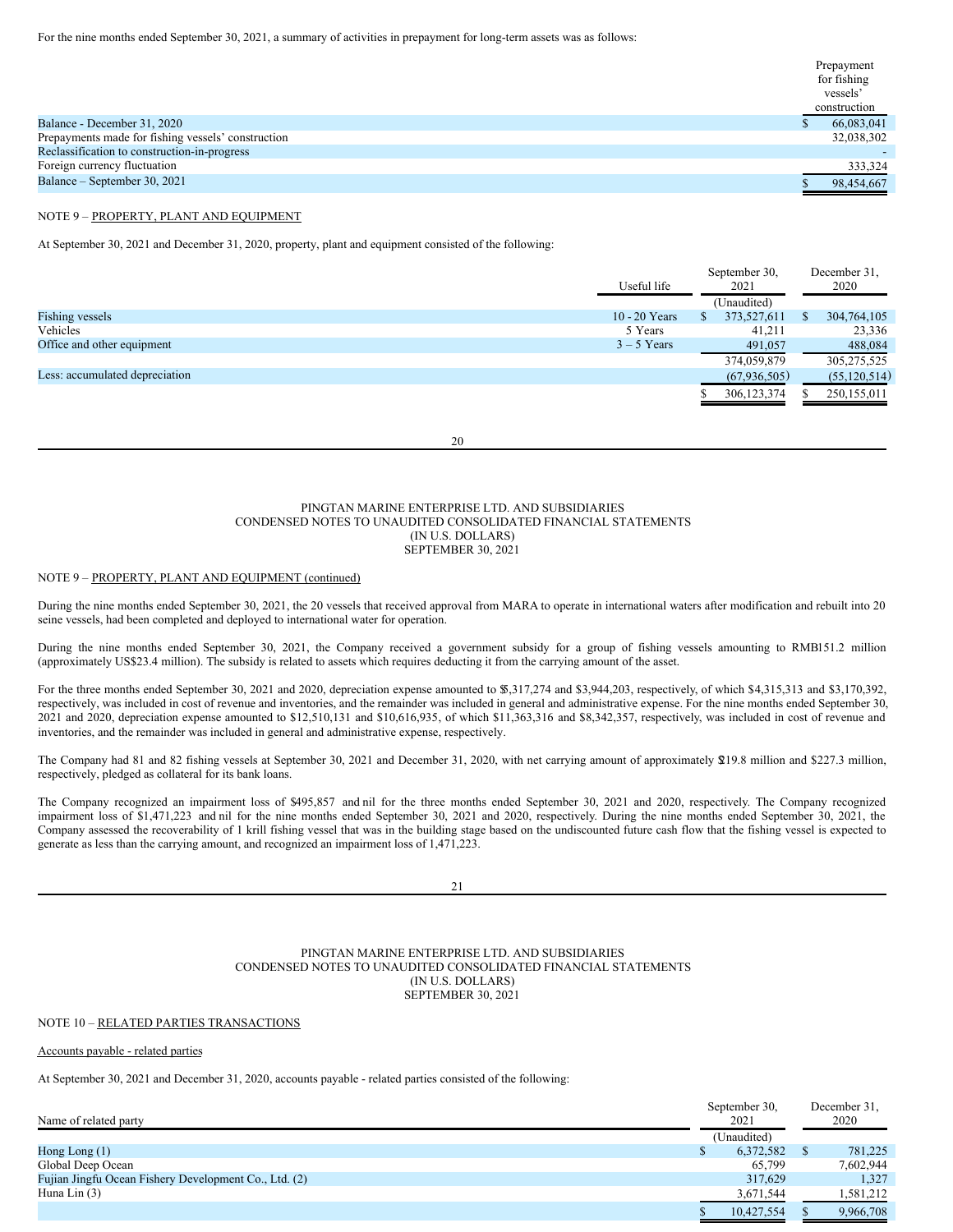- (1) Hong Long is an affiliate company majority owned by a family member of the Company's CEO.
- (2) Fujian Jingfu Ocean Fishery Development Co., Ltd. is a subsidiary of Hong Long
- (3) Huna Lin is an immediate family of Zhiyan Lin, and Zhiyan Lin is a shareholder of Pingtan Fishing,

These accounts payable - related parties' amounts are short-term in nature, non-interest bearing, unsecured and payable on demand.

#### Due to related parties

At September 30, 2021 and December 31, 2020, the due to related parties amount consisted of the following:

|                                                                | September 30,<br>2021 | December 31,<br>2020 |
|----------------------------------------------------------------|-----------------------|----------------------|
|                                                                | (Unaudited)           |                      |
| Accrued compensation for LiMing Yung, Chief Financial Officer  | 15,000                | 15,000               |
| Accrued compensation for Xinrong Zhuo, Chief Executive Officer | 3.354                 | 3.354                |
| Advance from Xinrong Zhuo, Chief Executive Officer             | 1,450,000             |                      |
| Due to Hong Long                                               | 29,504,678            |                      |
|                                                                | 30,973,032            | 18.354               |

The balance of accrued compensation represents accrued compensation for the CEO and CFO.

The advance from Xinrong Zhuo, the Company's Chief Executive Officer, is for working capital purposes and short-term in nature, non-interest bearing, unsecured and payable on demand.

The majority of due to Hong Long represents the prepayment made to shipbuilding company for the modification and rebuilding of the 20 vessels in 2021 by Hong Long on behalf of the Company, with an annual interest rate of 4.35%.

#### Operating lease

On July 31, 2012, the Company entered into a lease for office space with Ping Lin, the spouse of the Company's CEO (the "Office Lease").Pursuant to the Office Lease, the annual rent is RMB 84,000 (approximately US\$13,000) and expired on July 31, 2021. This lease was renewed under the same terms upon expiry, and the Office Lease will expire on December 31, 2023.

For the three months ended September 30, 2021 and 2020, rent expense related to the Office Lease amounted to \$,245 and \$3,038, respectively. For the nine months ended September 30, 2021 and 2020, rent expense related to the Office Lease amounted to \$9,735 and \$9,011, respectively. The future minimum rental payments required under the Office Lease are as follows:

| Twelve-month period Ending September 30: |        |
|------------------------------------------|--------|
| 2022                                     | 12,980 |
| 2023                                     | 12,980 |
| 2024                                     | 3,245  |
|                                          | 29,205 |

#### PINGTAN MARINE ENTERPRISE LTD. AND SUBSIDIARIES CONDENSED NOTES TO UNAUDITED CONSOLIDATED FINANCIAL STATEMENTS (IN U.S. DOLLARS) SEPTEMBER 30, 2021

# NOTE 10 – RELATED PARTIES TRANSACTIONS (continued)

## Purchases from related parties

During the three and nine months ended September 30, 2021 and 2020, purchases from related parties were as follows:

|                                                               |    | Three Months Ended<br>September 30, |             |             | Nine Months Ended<br>September 30, |
|---------------------------------------------------------------|----|-------------------------------------|-------------|-------------|------------------------------------|
|                                                               |    | 2021<br>2020                        |             | 2021        | 2020                               |
|                                                               |    | (Unaudited)                         | (Unaudited) | (Unaudited) | (Unaudited)                        |
| Purchase of fuel, fishing nets and other on board consumables |    |                                     |             |             |                                    |
| Fujian Jingfu Marine Fishery Development Co., Ltd             | S. | 732,523                             | \$          | 1,718,149   | S                                  |
| From Zhiyan Lin                                               |    |                                     | 2,769       |             | 2,769                              |
| Global Deep Ocean                                             |    | 122,333                             |             | 203,784     |                                    |
| Fuzhou Honglong Ocean Fishery Co., Ltd.                       |    | 6,066,724                           | 255,736     | 13,838,055  | 1,320,456                          |
|                                                               |    | 6,921,580                           | 258,505     | 15,759,988  | 1,323,225                          |
| Purchase of leasing                                           |    |                                     |             |             |                                    |
| Ping Lin                                                      |    | 852                                 | 3,038       | 852         | 9,011                              |
| Purchase of vessel maintenance services, docking and freight  |    |                                     |             |             |                                    |
| Huna Lin                                                      |    | 4,734,671                           | 3,851,681   | 11,177,091  | 7,262,932                          |
|                                                               |    |                                     |             |             |                                    |
| Purchase of inventory for sale                                |    |                                     |             |             |                                    |
| Global Deep Ocean                                             |    | ٠                                   | -           | 6,202,532   |                                    |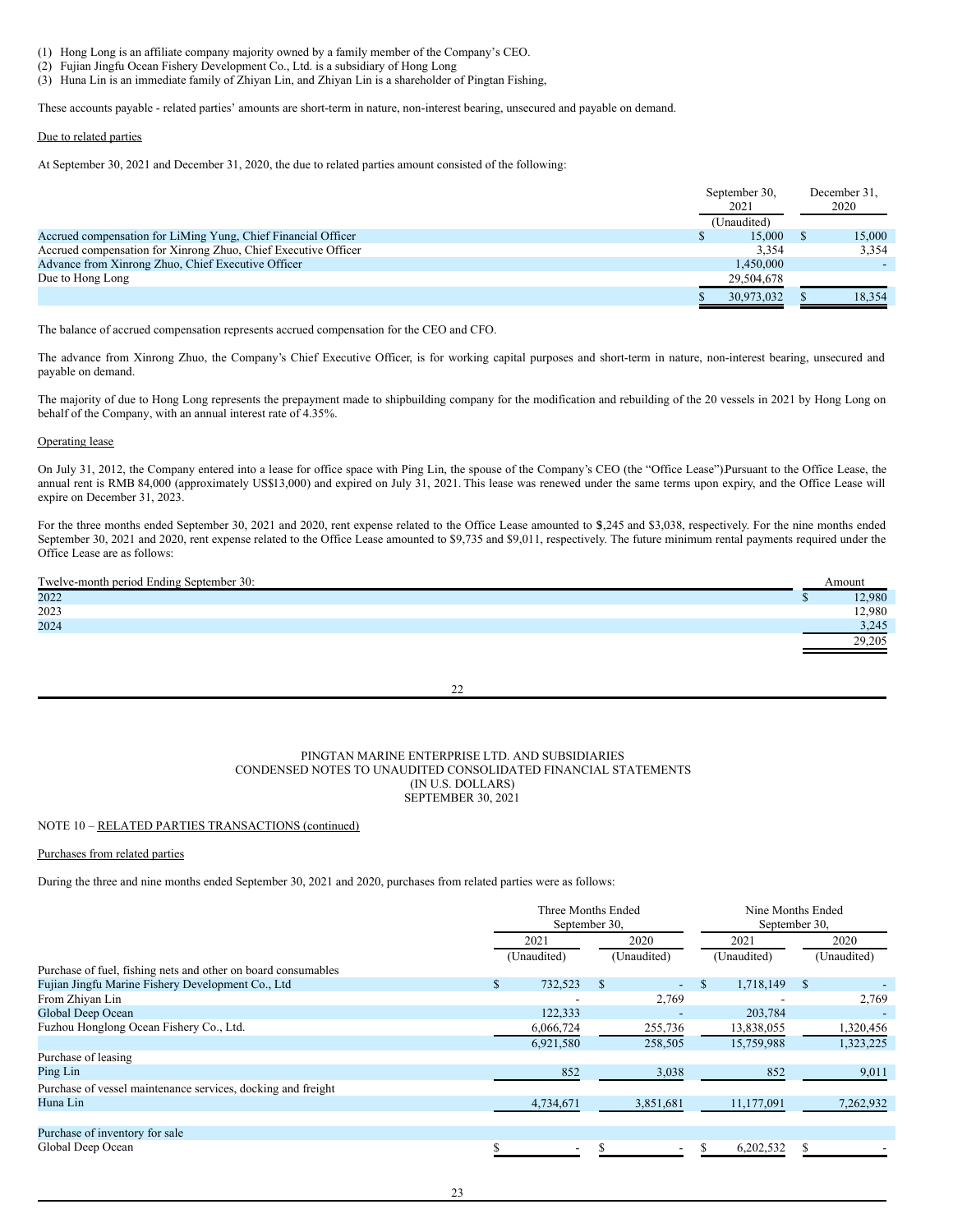### PINGTAN MARINE ENTERPRISE LTD. AND SUBSIDIARIES CONDENSED NOTES TO UNAUDITED CONSOLIDATED FINANCIAL STATEMENTS (IN U.S. DOLLARS) SEPTEMBER 30, 2021

# NOTE 11 – BANK LOANS

## Short-term bank loans

Short-term bank loans represent the amounts due to various banks that are due within one year. These loans can be renewed with the banks upon maturity. The Company is in compliance with all debt covenants. At September 30, 2021 and December 31, 2020, short-term bank loans consisted of the following:

|                                                                                                                                                                                                                                                                                                                                                                                                                                                       | September 30,<br>2021<br>(Unaudited) |   | December 31,<br>2020 |
|-------------------------------------------------------------------------------------------------------------------------------------------------------------------------------------------------------------------------------------------------------------------------------------------------------------------------------------------------------------------------------------------------------------------------------------------------------|--------------------------------------|---|----------------------|
| Loan from The Export-Import Bank of China, due on January 21, 2021 with annual interest rate of 3.88% at December 31, 2020,<br>guaranteed by Pin Lin, Xinrong Zhuo and Hong Long, pledged deposits provided by Hong Long amounted to RMB 42 million,<br>the Land Use Right of B2 plot in central business district on the north shore of Minitiang river.                                                                                             |                                      | Ъ | 41,686,462           |
| Loan from Fujian Haixia Bank, due on October 29, 2021 with annual interest rate of 6.09% at September 30, 2021 and December<br>31, 2020, collateralized by Hong Long's 5 fishing vessels, the Company's 1 fishing vessel and 7 real estate properties of Ping Lin<br>and Ying Liu, the debt ratio of borrower should not be higher than or equal to 100%.                                                                                             | 10,793,475                           |   | 10,728,134           |
| Loan from Fujian Haixia Bank, due on January 19, 2022 with annual interest rate of 6.09% at September 30, 2021, guaranteed by<br>Pin Lin, Xinrong Zhuo, Longxiong Zhuo, Longjie Zhuo, Longhao Zhuo and Hong Long, collateralized by three land use rights of<br>old city reconstruction plots west of Baima Road, Gulou District, east of Liuhe Road, north of Daoshan Road, the debt ratio of<br>borrower should not be higher than or equal to 80%. | 29, 296, 574                         |   |                      |
| Loan from Fujian Haixia Bank, due on January 20, 2022 with annual interest rate of 6.09% at September 30, 2021, guaranteed by<br>Pin Lin, Xinrong Zhuo, Longxiong Zhuo, Longjie Zhuo, Longhao Zhuo and Hong Long, collateralized by three land use rights of<br>old city reconstruction plots west of Baima Road, Gulou District, east of Liuhe Road, north of Daoshan Road, the debt ratio of<br>borrower should not be higher than or equal to 80%. | 15.419.250                           |   |                      |
|                                                                                                                                                                                                                                                                                                                                                                                                                                                       | 55,509,299                           |   | 52,414,596           |

24

#### PINGTAN MARINE ENTERPRISE LTD. AND SUBSIDIARIES CONDENSED NOTES TO UNAUDITED CONSOLIDATED FINANCIAL STATEMENTS (IN U.S. DOLLARS) SEPTEMBER 30, 2021

#### NOTE 11 – BANK LOANS (continued)

## Long-term bank loans

Long-term bank loans represent the amounts due to various banks lasting over one year. Usually, the long-term bank loans cannot be renewed with these banks upon maturities. The Company is in compliance with all long-term bank loan covenants. At September 30, 2021 and December 31, 2020, long-term bank loans consisted of the following:

|                                                                                                                                                                                                                                                                                                                                                                                                                 | September 30,<br>2021<br>(Unaudited) | December 31,<br>2020 |
|-----------------------------------------------------------------------------------------------------------------------------------------------------------------------------------------------------------------------------------------------------------------------------------------------------------------------------------------------------------------------------------------------------------------|--------------------------------------|----------------------|
| Loan from The Export-Import Bank of China, due on various dates until January 30, 2023 with annual interest rate of 4.90% at September 30,<br>2021 and December 31, 2020, guaranteed by Xinrong Zhuo and Ping Lin and collateralized by 2 fishing vessels and collateralized by two<br>related parties' investments in equity interest of one PRC local banks.                                                  | \$<br>2,312,887                      | - \$<br>2,298,886    |
| Loan from China Development Bank, due on various dates until November 27, 2023 with annual interest rate of 5.15% at September 30, 2021<br>and December 31, 2020, guaranteed by Xinrong Zhuo, Honghong Zhuo, Mr. and Mrs. Zhiyan Lin and 17 fishing vessels, the debt ratio of<br>borrower should not be higher than 80%.                                                                                       | 3,546,427                            | 4,291,254            |
| Loan from The Export-Import Bank of China, due on various dates until March 28, 2025 with annual interest rate of 4.95% at September 30,<br>2021 and December 31, 2020, guaranteed by Hong Long, Xinrong Zhuo, Ping Lin and collateralized by 20 fishing vessels.                                                                                                                                               | 46,257,748                           | 58,238,440           |
| Loan from The Export-Import Bank of China, due on various dates until August 21, 2026 with annual interest rate of 4.70% at September 30,<br>2021 and December 31, 2020, guaranteed by Pin Lin, Xinrong Zhuo and Yaohua Zhuo, 15 fishing vessels, the Land Use Right of B2 plot in<br>central business district on the north shore of Minjiang river.                                                           | 48,570,636                           | 57,931,922           |
| Loan from The Export-Import Bank of China, due on various dates until October 21, 2025 with annual interest rate of 4.70% at September 30,<br>2021 and December 31, 2020, guaranteed by Pin Lin, Xinrong Zhuo, Yaohua Zhuo and Hong Long, 15 fishing vessels and 1 transport vessel,<br>the Land Use Right of B2 plot in central business district on the north shore of Minjiang river.                        | 45,101,304                           | 49,809,192           |
| Loan from China Development Bank, due on various dates until July 30, 2026 with annual interest rate of 5.39% at September 30, 2021 and<br>December 31, 2020, guaranteed by Xinrong Zhuo, 11 fishing vessels and 6 Hong Long's fishing vessels, real estate of Mingguang Wanhao<br>Property co., LTD., totalled area 22,123.50m2, the debt ratio of borrower should not be higher than 80%.                     | 9,482,838                            | 10,383,301           |
| Loan from The Export-Import Bank of China, due on various dates until April 21, 2028 with annual interest rate of 4.65% at September 30,<br>2021 and December 31, 2020, guaranteed by Pin Lin, Xinrong Zhuo, Yaohua Zhuo, Hong Long and Huanghai Shipbuilding Co., Ltd., the<br>Land Use Right of B2 plot in central business district on the north shore of Minjiang river, 1 vessel.                          | 20,045,024                           | 19,923,677           |
| Loan from The Export-Import Bank of China, due on various dates until December 21, 2028 with annual interest rate of 4.65% at September<br>30, 2021 and December 31, 2020, guaranteed by Pin Lin, Xinrong Zhuo, Yaohua Zhuo, Hong Long and Huanghai Shipbuilding Co., Ltd., the<br>Land Use Right of B2 plot in central business district on the north shore of Minjiang river, 1 vessel.                       | 21,586,949                           | 21,456,268           |
| Loan from The Export-Import Bank of China, due on various dates until January 15, 2023 with annual interest rate of 4.00% at September 30,<br>2021, guaranteed by Pin Lin, Xinrong Zhuo and Hong Long, and collateralized by two related parties' investments in equity interest of one<br>PRC local banks.                                                                                                     | 25,006,939                           |                      |
| Loan from The Export-Import Bank of China, due on various dates until August 21, 2022 with annual interest rate of 2.20% at September 30,<br>2021 and December 31, 2020, guaranteed by Hong Long, Xinrong Zhuo and Pin Lin.                                                                                                                                                                                     | 20,450,317                           | 21,000,000           |
| Loan from The Export-Import Bank of China, due on various dates until February 21, 2023 with annual interest rate of 2.20% at September 30,<br>2021, guaranteed by Hong Long, Xinrong Zhuo and Pin Lin and collateralized by two related parties' investments in equity interest of one<br>PRC local banks and the Land Use Right of B2 plot in central business district on the north shore of Minjiang river. | 10.875.630                           |                      |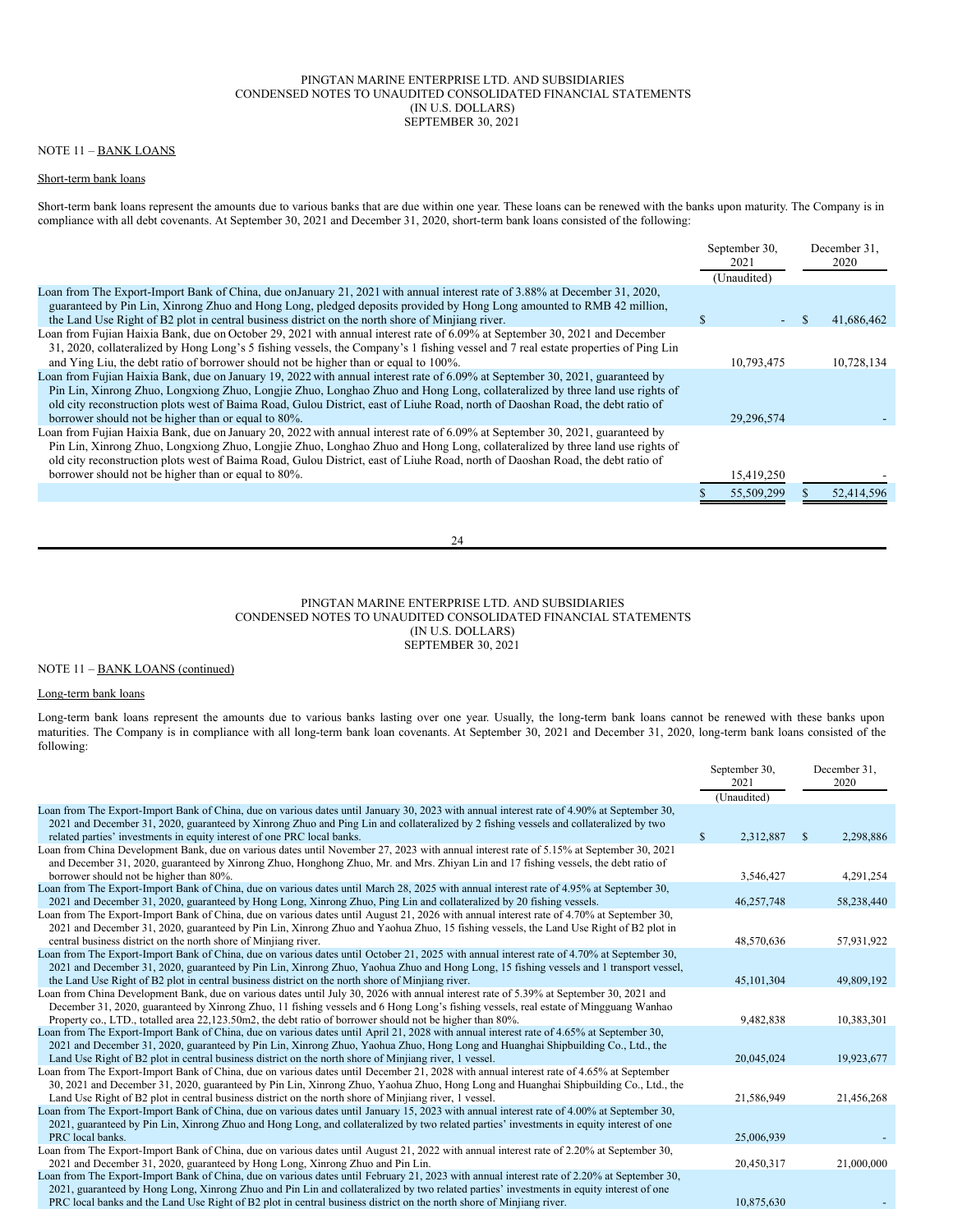| Loan from The Export-Import Bank of China, due on various dates until June 21, 2028 with annual interest rate of 2.20% at September 30,<br>2021, guaranteed by Lin Lin, Xinrong Zhuo, Yaohua Zhuo, Hong Long and Huanghai Shipbuilding Co., Ltd., the Land Use Right of B2 plot<br>in central business district on the north shore of Minjiang river.                                                                                                                                                                                                               | 21.741.142    |                |
|---------------------------------------------------------------------------------------------------------------------------------------------------------------------------------------------------------------------------------------------------------------------------------------------------------------------------------------------------------------------------------------------------------------------------------------------------------------------------------------------------------------------------------------------------------------------|---------------|----------------|
| Loan from The Export-Import Bank of China, due on various dates until July 1, 2023 with annual interest rate of 2.20% at September 30, 2021,<br>guaranteed by Pin Lin, Xinrong Zhuo and Hong Long, pledged deposits provided by Hong Long amounted to RMB 42 million, the Land Use<br>Right of B2 plot in central business district on the north shore of Minjiang river and Fuzhou Honglong Marine Aquatic Products Co., Ltd.<br>and 67 million and 16 million shares of Xiamen International Bank Co., Ltd. owned by Hong Long and Fujian International Trade and |               |                |
| Transportation Co., Ltd., respectively.                                                                                                                                                                                                                                                                                                                                                                                                                                                                                                                             | 9.589.808     |                |
| Loan from Bank of Communications, due on various dates until June 27, 2025 with annual interest rate of 4.65% at September 30, 2021 and<br>December 31, 2020, guaranteed by Xinrong Zhuo, Huanghai Shipbuilding Co., Ltd. and Fujian Jingfu Ocean Fishery Development Co., Ltd.                                                                                                                                                                                                                                                                                     | 36,235,237    | 39,770,725     |
| Total long-term bank loans                                                                                                                                                                                                                                                                                                                                                                                                                                                                                                                                          | 320,802,886   | 285, 103, 665  |
| Less: current portion                                                                                                                                                                                                                                                                                                                                                                                                                                                                                                                                               | (70,676,635)  | (39, 987, 577) |
| Long-term bank loans, non-current portion                                                                                                                                                                                                                                                                                                                                                                                                                                                                                                                           | 250, 126, 251 | 245,116,088    |
|                                                                                                                                                                                                                                                                                                                                                                                                                                                                                                                                                                     |               |                |

25

#### PINGTAN MARINE ENTERPRISE LTD. AND SUBSIDIARIES CONDENSED NOTES TO UNAUDITED CONSOLIDATED FINANCIAL STATEMENTS (IN U.S. DOLLARS) SEPTEMBER 30, 2021

NOTE 11 – BANK LOANS (continued)

## Long-term bank loans (continued)

The future maturities of long-term bank loans are as follows:

| Due in twelve-month periods ending September 30, | Principal    |
|--------------------------------------------------|--------------|
| 2022                                             | 70,676,635   |
| 2023                                             | 107,035,617  |
| 2024                                             | 64,491,011   |
| 2025                                             | 56,087,520   |
| 2026                                             | 16,498,597   |
| Thereafter                                       | 6,013,506    |
|                                                  | 320,802,886  |
| Less: current portion                            | (70,676,635) |
| Long-term liability                              | 250,126,251  |

The weighted average interest rate for short-term bank loans was approximately6.0% and 4.0% for the nine months ended September 30, 2021 and 2020, respectively.

The weighted average interest rate for long-term bank loans was approximately4.3% and 4.8% for the nine months ended September 30, 2021 and 2020, respectively.

For the three months ended September 30, 2021 and 2020, interest expense related to bank loans amounted to \$,055,798 and \$4,220,271, respectively, of which, nil and \$183,747 was capitalized to construction-in-progress, respectively. For the nine months ended September 30, 2021 and 2020, interest expense related to bank loans amounted to \$11,720,712 and \$11,064,621, respectively, of which nil and \$1,192,672 was capitalized to construction-in-progress, respectively.

## NOTE 12 – ACCRUED LIABILITIES AND OTHER PAYABLES

At September 30, 2021 and December 31, 2020, accrued liabilities and other payables consisted of the following:

|                                       | September 30,<br>2021 | December 31,<br>2020 |
|---------------------------------------|-----------------------|----------------------|
|                                       | (Unaudited)           |                      |
| Accrued salaries and related benefits | 19,511,877            | 11,440,174           |
| Accrued interest                      | 478,617               | 462,304              |
| Other                                 | 924,138               | 249,155              |
|                                       | 20,914,632            | 12, 151, 633         |

26

### PINGTAN MARINE ENTERPRISE LTD. AND SUBSIDIARIES CONDENSED NOTES TO UNAUDITED CONSOLIDATED FINANCIAL STATEMENTS (IN U.S. DOLLARS) SEPTEMBER 30, 2021

### NOTE 13 – SHARE CAPITAL

Preferred shares

|                                                   | Number of   |         |
|---------------------------------------------------|-------------|---------|
|                                                   | shares      | Total   |
| Balance, December 31, 2020                        | $\sim$      |         |
| Issuance of preferred shares <sup>1</sup>         | 4,000,000   | 4.000   |
| Conversion of preferred shares to ordinary shares | (3,409,078) | (3,409) |
| Redemption of preferred shares <sup>2</sup>       | (590.922)   | (591)   |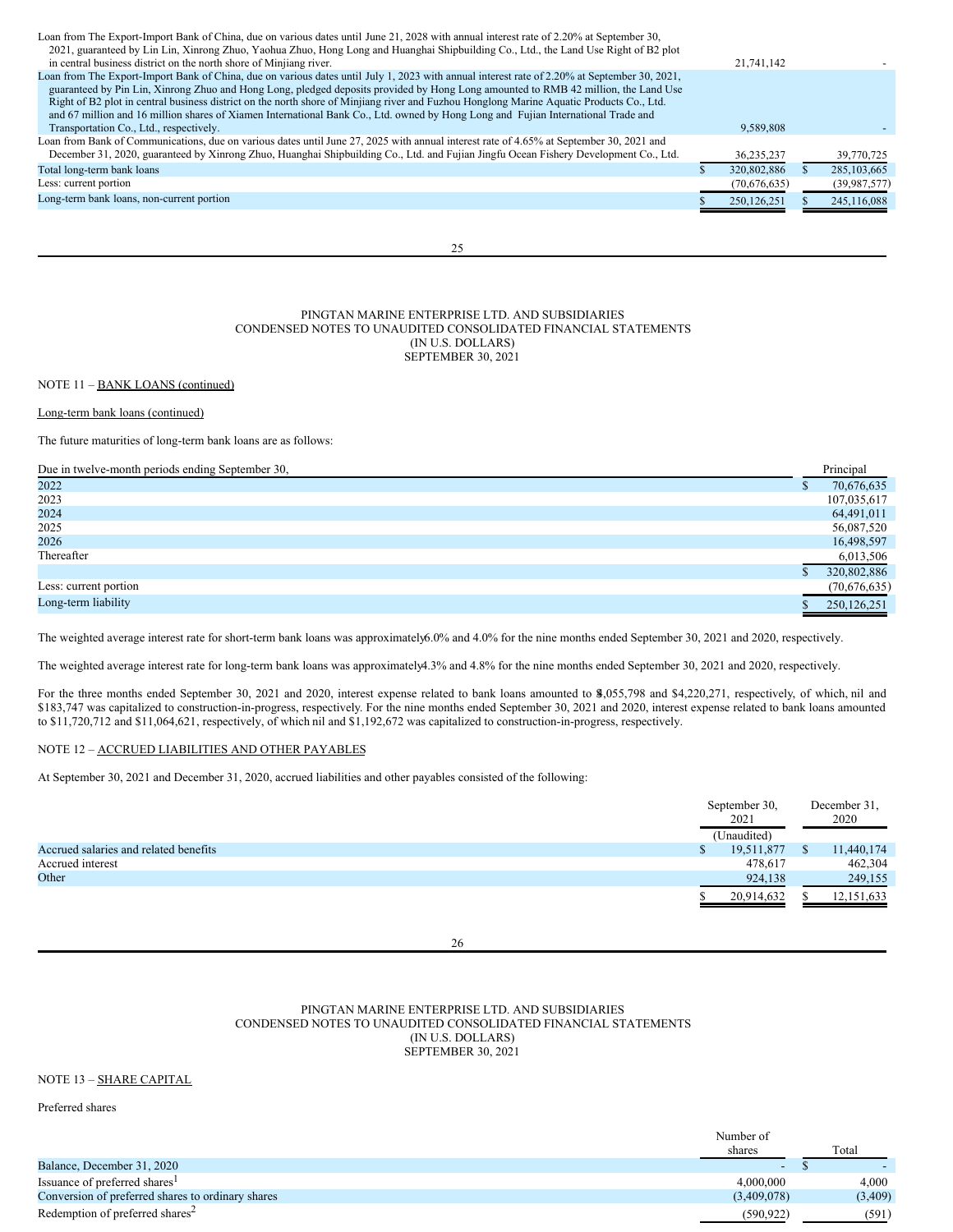#### Balance, September 30, 2021

- 1 On January 8, 2021, the Company issued4,000,000 of its Series A Convertible Preferred Shares, par value \$0.001 per share ("Series A Preferred Shares"), at a purchase price of \$1.00 per share and a stated value of \$1.10 per share, in a registered direct offering.
- <sup>2</sup> On May 27, 2021, the Company redeemed 590,922 Series A Preferred Shares and repurchased 793,192 ordinary shares that were converted following the failure to file the 10-K from the purchaser for aggregate consideration of \$1,450,000.

Ordinary shares

|                                                   | Number of  |        |
|---------------------------------------------------|------------|--------|
|                                                   | shares     | Total  |
| Balance, December 31, 2020                        | 79,302,428 | 79,302 |
| Issuance of ordinary shares <sup>1</sup>          | 3.625.954  | 3.626  |
| Conversion of preferred shares to ordinary shares | 3,805,775  | 3,806  |
| Repurchase of ordinary shares <sup>2</sup>        | (793.192)  | (793)  |
| Balance, September 30, 2021                       | 85,940,965 | 85,941 |

- 1 On March 8, 2021, the Company sold 3,625,954 ordinary shares at a price of \$1.31 per share, and 2,719,464 five-year warrants to purchase ordinary shares at an exercise price of \$1.31 per share, in a registered direct offering.
- 2 On May 27, 2021, the Company redeemed 590,922 Series A Preferred Shares and repurchased 793,192 ordinary shares that were converted following the failure to file the 10-K from the purchaser for aggregate consideration of \$1,450,000.

## NOTE 14 – CERTAIN RISKS AND CONCENTRATIONS

#### Credit risk

At September 30, 2021 and December 31, 2020, the Company's cash included bank deposits in accounts maintained within the PRC and Hong Kong. The Company does not experience any losses in such accounts and believes it is not exposed to any significant risks on its cash in bank accounts.

### Major customers

The following table sets forth information as to each customer that accounted for10% or more of the Company's sales for the three and nine months ended September 30, 2021 and 2020.

|                 | Three Months Ended<br>September 30, | Nine Months Ended<br>September 30, |        |        |
|-----------------|-------------------------------------|------------------------------------|--------|--------|
| Customer        | 2021                                | 2020                               | 2021   | 2020   |
| A               | 23%                                 |                                    | 20%    |        |
| B               | 17%                                 |                                    | 17%    |        |
| $\sqrt{ }$<br>◡ |                                     | 18%                                | $\ast$ | 14%    |
| D               |                                     | 14%                                |        | 11%    |
| Е               |                                     | 10%                                |        | 14%    |
|                 |                                     | 10%                                |        | $11\%$ |

#### less than  $10%$

Three customers accounted for 10% or more of the Company's total accounts receivable at September 30, 2020, for a total of36.4% of accounts receivable. At December 31, 2020, six customers accounted for 10% or more of the Company's accounts receivable for a total of87.4%.

27

#### PINGTAN MARINE ENTERPRISE LTD. AND SUBSIDIARIES CONDENSED NOTES TO UNAUDITED CONSOLIDATED FINANCIAL STATEMENTS (IN U.S. DOLLARS) SEPTEMBER 30, 2021

## NOTE 14 – CERTAIN RISKS AND CONCENTRATIONS (continued)

Major suppliers

The following table sets forth information as to each supplier that accounted for10% or more of the Company's purchases for the three and nine months ended September 30, 2021 and 2020.

|                 | Three Months Ended<br>September 30, | Nine Months Ended<br>September 30, |      |        |
|-----------------|-------------------------------------|------------------------------------|------|--------|
| Supplier        | 2021                                | 2020                               | 2021 | 2020   |
| A               | 21%                                 | 40%                                | 39%  | 38%    |
| В               | 10%                                 | 11%                                | 10%  | $11\%$ |
| $\sqrt{ }$<br>◡ |                                     |                                    |      | 20%    |
| D               | 10%                                 |                                    |      |        |
|                 |                                     | 10%                                |      |        |
|                 |                                     | 10%                                |      |        |

Two suppliers, whose accounts payable accounted for10% or more of the Company's total accounts payable and accounts payable – related parties at September 30, 2021, accounted for 80.8% of the Company's total accounts payable and accounts payable – related parties at September 30, 2021.

Three suppliers, whose accounts payable accounted for10% or more of the Company's total accounts payable and accounts payable – related parties at September 30, 2020, accounted for 68.6% of the Company's total accounts payable and accounts payable – related parties at September 30, 2020.

NOTE 15 – COMMITMENTS AND CONTINGENCIES

#### Severance payments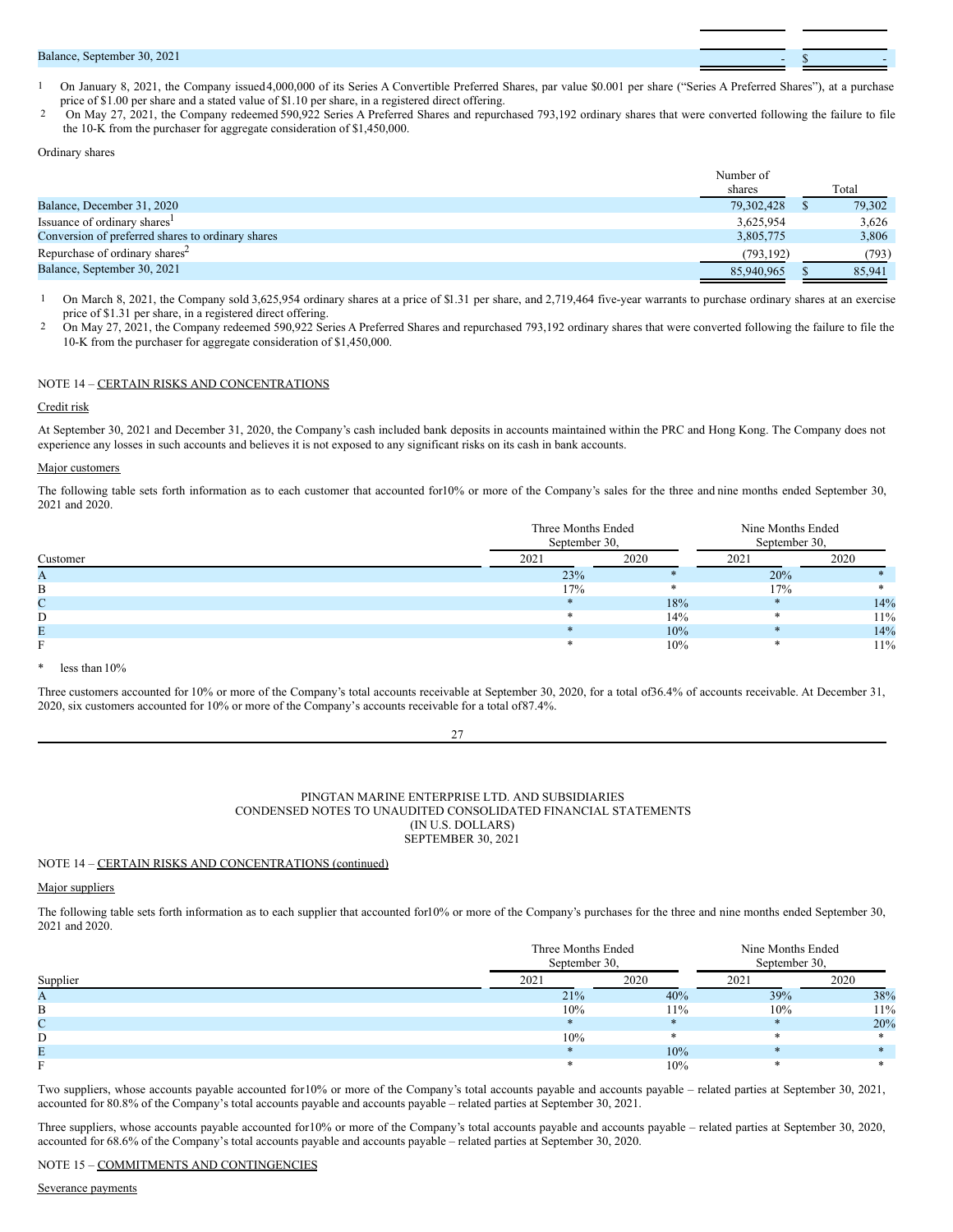The Company has employment agreements with certain employees that provide for severance payments to such employees upon termination of employment under certain circumstances, as defined in the applicable agreements. The Company has estimated its possible severance payments to be approximately \$10,000 as of September 30, 2021 and December 31, 2020, which have not been reflected in its consolidated financial statements due to immateriality.

#### Operating lease

See note 10 for related party operating lease commitment.

NOTE 16 – SUBSEQUENT EVENTS

On October 21, 2021, the Company repaid a long-term bank loan of \$5.0 million to The Export-Import Bank of China in accordance with the loan repayment schedule.

On October 21, 2021, the Company received a subsidy of \$724,462.

On October 22, 2021, the Company repaid a long-term bank loan of \$1.9 million to The Export-Import Bank of China in accordance with the loan repayment schedule.

On October 22, 2021, the Company received a loan of \$1.8 million from The Export-Import Bank of China. The loan is due on July 1, 2023 with annual interest rate of 2.20%.

On October 22, 2021, the Company received a subsidy of \$309,445.

On October 28, 2021, the Company repaid a long-term bank loan of \$2.2 million to The Export-Import Bank of China in accordance with the loan repayment schedule.

On October 28, 2021, the Company received a loan of \$2.1 million from The Export-Import Bank of China. The loan is due on July 1, 2023 with annual interest rate of 2.20%.

On October 28, 2021, the Company repaid a short-term bank loan of \$10.8 million to Fujian Haixia Bank in accordance with the loan repayment schedule.

On October 28, 2021, the Company received a loan of \$9.5 million from The Export-Import Bank of China. The loan is due on July 30, 2026 with annual interest rate of 5.12%.

On October 28, 2021, the Company received a loan of \$10.8 million from Fujian Haixia Bank. The loan is due on October 28, 2022 with annual interest rate of6.09%.

On November 10, 2021, the Company repaid a short-term bank loan of \$0.8 million to China Development Bank in accordance with the loan repayment schedule.

28

#### **ITEM 2. MANAGEMENT'S DISCUSSION AND ANALYSIS OF FINANCIAL CONDITION AND RESULTS OF OPERATIONS**

The following discussion and analysis of the results of operations and financial condition of Pingtan Marine Enterprise Ltd. for the three and nine months ended September 30, 2021 and 2020 should be read in conjunction with the Pingtan Marine Enterprise Ltd. unaudited financial statements and the notes thereto contained elsewhere in this report. Our discussion includes forward-looking statements based upon current expectations that involve risks and uncertainties, such as our plans, objectives, expectations and intentions. Actual results and the timing of events could differ materially from those anticipated in these forward-looking statements as a result of a number of factors, including those set forth under the Risk Factors, Special Note Regarding Forward-Looking Statements and Business sections in our Form 10-K, as amended, for the fiscal year ended December 31, 2020 filed with the Securities and Exchange Commission on October 13, 2021. We use words such as "anticipate," "estimate," "plan," "project," "continuing," "ongoing," "expect," "believe," "intend," "may," "will," "should," "could," and similar expressions to identify forward-looking statements.

Unless otherwise indicated, references to the "Company," "us" or "we" refer to Pingtan Marine Enterprise Ltd. and its subsidiaries. All amounts expressed below are in US dollars.

#### **Overview**

We are a marine enterprise group primarily engaging in ocean fishing through our operating subsidiary, Fujian Provincial Pingtan County Ocean Fishing Group Co., Ltd., or Pingtan Fishing, which is organized in the People's Republic of China ("PRC"). We carry out marine fishing operations in the international waters and the approved waters in access fishing countries with many of our owned vessels or licensed vessels for which we have exclusive operating license rights. We provide high quality seafood to a diverse group of customers including distributors, restaurant owners and exporters in the PRC.

We initially had a fishing fleet of 40 vessels in 2013. By June 2015, we expanded to 135 vessels through construction of 3 new vessels, the purchase of 72 licensed vessels and the acquisition of 20-year exclusive operation rights to 20 vessels. Our fishing fleet consists of vessels of diversified fishing methods, including trawling, drift netting, light luring seine, long line fishing and squid jigging.

From 2017 to 2018, we purchased 2 refrigerated transport vessels and 4 squid jigging vessels. Of those vessels, 2 transport vessels and 2 squid jigging vessels finished renovation in subsequent years and were deployed to international waters. The remaining 2 vessels' ownership transfer was not yet completed, but the Company is entitled to 100% of the operations and net profits (losses) from the vessels.

29

In April 2018, 27 vessels received approval from the MARA to operate in the international waters after the completion of modification and rebuilding projects. The 27 fishing vessels were modified and rebuilt into 20 squid jigging vessels and 7 light luring seine vessels and have been deployed to sea for operation in late 2018 and early 2019.

In 2019, the Company had 30 fishing vessels that received approval from the MARA to operate in the international waters after completion of modification and rebuilding. The 30 vessels were rebuilt and modified into 15 squid jigging vessels and 15 seine vessels. The renovation of the 30 vessels was completed in 2019 and these vessels were deployed to international waters for operation.

In 2020, the Company had 11 fishing vessels that received approval from the MARA to operate in the international waters after completion of modification and rebuilding. The 11 vessels were rebuilt and modified into 10 squid jigging vessels and 1 refrigerated transport vessel. The renovation of the 11 vessels was completed in 2020 and these vessels were deployed to international waters for operation.

In 2021, 20 vessels had been completed the modification and rebuilding in batches.

As of September 30, 2021, we owned 51 squid jigging vessels, 26 trawlers, 25 seine vessels, 13 drifters, 4 longline fishing vessels, and 3 transport vessels and had exclusive operating license rights to 20 seine vessels. Additionally, 1 krill fishing vessel was in the building stage.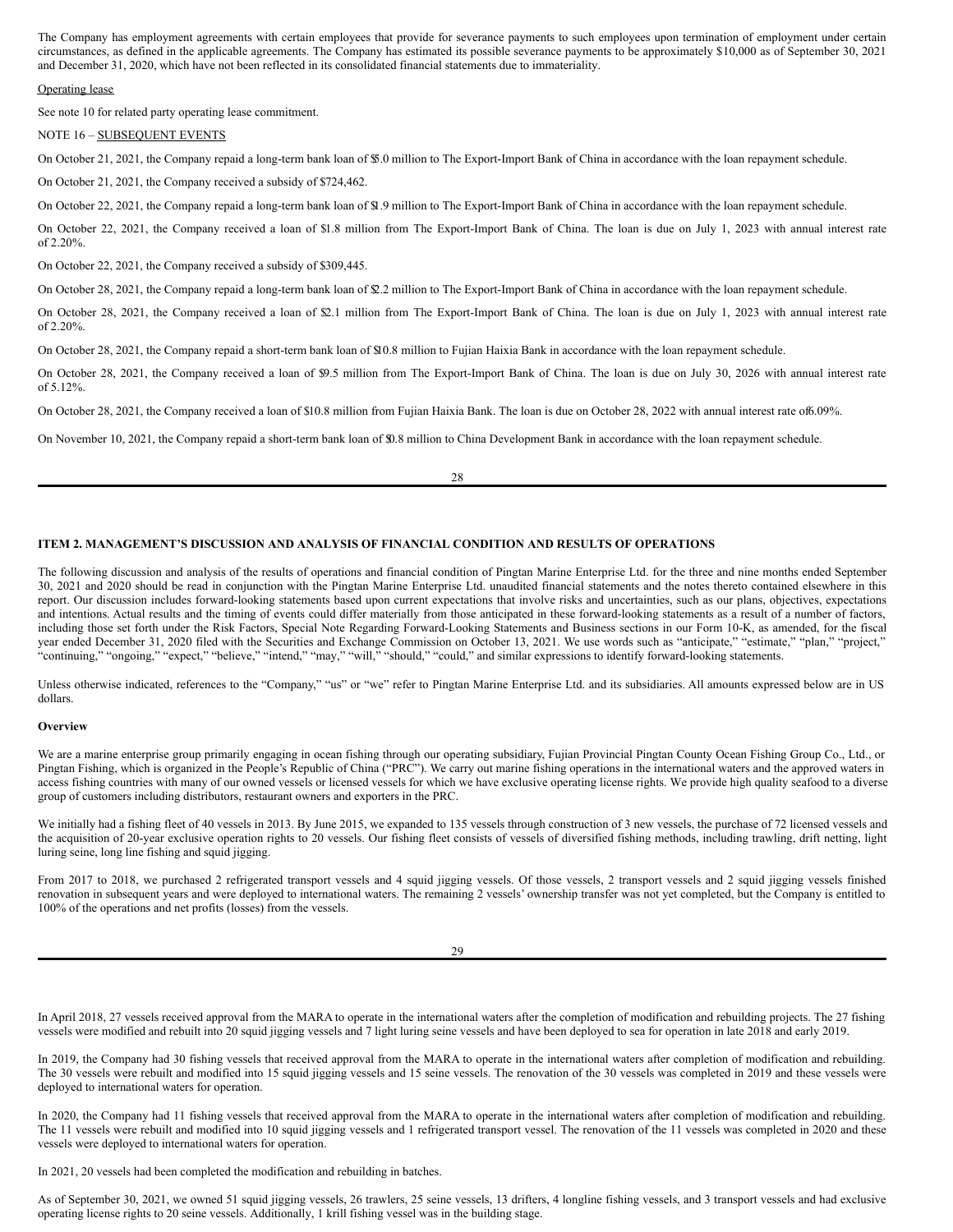Among the 142 vessels, 100 were located in international waters, 12 were located in the Bay of Bengal in India, 13 were located in the PRC, 17 were located in the Arafura Sea in Indonesia and not in operation.

On September 8, 2021, the Company's Board of Directors consented the Unanimous Written Resolutions for the suspension of the construction of a krill fishing vessel and the initiation of negotiations with the shipbuilding company for the purpose of vessel construction contract termination on the basis that the construction progress of the vessel continued to be behind schedule during 2021 and the shipbuilding company may not be able to deliver the vessel as agreed. As of September 30, 2021, the Company was in further negotiations with the shipbuilding company regarding the details of the return of the prepaid shipbuilding payments.

We catch nearly 30 different species of fish, including squid, ribbon fish, croaker fish and cuttle fish. All of our catch is shipped back to the PRC. We arrange chartered transportation ships to deliver frozen stocks to cold storage warehouses located in one of the PRC's largest seafood trading centers, the MaWei Seafood Market in Fujian Province.

We derive our revenue primarily from the sale of frozen seafood products. We sell our products directly to customers, including seafood processors, distributors, restaurant owners and exporters. Most of our customers have long-term, cooperative relationships with us. Our existing customers also introduce new customers to us from time to time. In July 2017, we started strategic cooperation with an e-commerce platform to sell our fish products directly to consumers online. Based on past experience, demand for seafood products is the highest from December to January, during the Chinese New Year. We believe that our profitability and growth are dependent on our ability to deploy our vessels to new fishing grounds and our ability to expand our customer base.

30

#### **Significant factors affecting our results of operations**

COVID-19 pandemic: In December 2019, a novel strain of coronavirus (COVID-19) surfaced in the PRC. In reaction to this outbreak, many provinces and municipalities in the PRC activated the highest Level-I Response to the emergency public health incident. As a result, business activities in the PRC were *significantly af ected.*

Emergency quarantine measures and travel restrictions have had a significant impact on many sectors across the PRC, which has also adversely affected our operations. To reduce the impact on our production and operations, we implemented certain safety measures to allow us to gradually resume work in mid-February of 2020. For the employees who left Fuzhou during the Spring Festival holiday and could not return to Fuzhou as scheduled, or those who could only resume work after satisfying the 14-day quarantine requirement, we provided paid leave. Since resuming work in mid-February of 2020, we have been using a shift system and adopted additional health and safety procedures to protect our employees. With these measures, we were able to maintain sales and operations from mid-February to mid-March. On March 23, 2020, we resumed normal operations and are conducting business as usual with health and safety procedures to protect employees. Management is focused on mitigating the effects of COVID-19 on our business operations while protecting the employees' health and safety. We continue to actively monitor the situation and may take further actions that alter our business operations, as may be required by local authorities or that we determine are in the best interests of our employees, customers, partners, suppliers and other stakeholders.

Some of our customers are fish processing plants that export processed fish products to foreign countries. These customers reduced or postponed their purchases from us in the initial stage of the pandemic, but since the middle of the second quarter of 2020, they have adjusted their business strategies in relation to exportation or domestic sale. Because of the reduction or postponement, our unit selling prices decreased, our inventory levels increased and our accounts receivables were not timely paid as anticipated.

The COVID-19 pandemic continues to cause major disruptions to businesses and markets worldwide as the virus spreads or a resurgence in certain jurisdictions. The effects of the outbreak are still evolving, and the ultimate severity and duration of the pandemic and the implications on global economic conditions remains uncertain. Therefore, the extent of the impact of the pandemic on our financial condition and results of operations is still highly uncertain and will depend on future developments, such as the ultimate duration and scope of the outbreak, its impact on our customers and exporters, how quickly normal economic conditions, operations, and the demand for our products can resume and whether the pandemic leads to recessionary conditions in the PRC, United States, or globally.

While we anticipate that our results of operations will continue to be impacted by this pandemic for the remainder of the year, we are unable to reasonably estimate the extent of the impact on our full-year results of operations, our liquidity or our overall financial position.

Governmental policies: Fishing is a highly regulated industry and our operations require licenses and permits. Our ability to obtain, sustain or renew such licenses and permits on acceptable terms is subject to changes in regulations and policies and is at the discretion of the applicable government agencies. Our inability to obtain, or loss or denial of extensions to, any of our applicable licenses or permits could hamper our ability to generate revenue from our operations.

| I |  |
|---|--|

- *Resource & environmental factors:*Our fishing expeditions are based in the EEZ, and the international waters. Any earthquake, tsunami, adverse weather or oceanic conditions, or other disasters in such areas may result in disruption to our operations and could adversely affect our sales. Adverse weather conditions such as storms, cyclones and typhoons or cataclysmic events may also decrease the volume of fish catches or may even hamper our operations. Our fishing volumes may also be adversely affected by major climatic disruptions such as El Niño, which in the past has caused significant decreases in the seafood catch worldwide. Besides weather patterns, other unpredictable factors, such as fish migration, may also impact our harvest volume.
- *Fluctuation on fuel prices:* Our operations may be adversely affected by fluctuations in fuel prices. Changes in fuel prices may result in increases in the selling prices of our products, and may, in turn, adversely affect our sales volume, revenue and operating profit.
- Competition: We engage in operation in the EEZ, and the international waters. Competition within our designated fishing areas is not currently significant as the region is not overfished or regulated by government limits on the number of vessels that are allowed to fish in the territories; however, there is no guarantee that competition will not become more intense. Competition in the consumer market in the PRC, however, is high as fish compete with other sources of protein. We also compete with other fishing companies that offer similar and varied products. There is significant demand for fish in the Chinese market. We believe our catch appeals to a wide segment of consumers because of the low-price points of our products.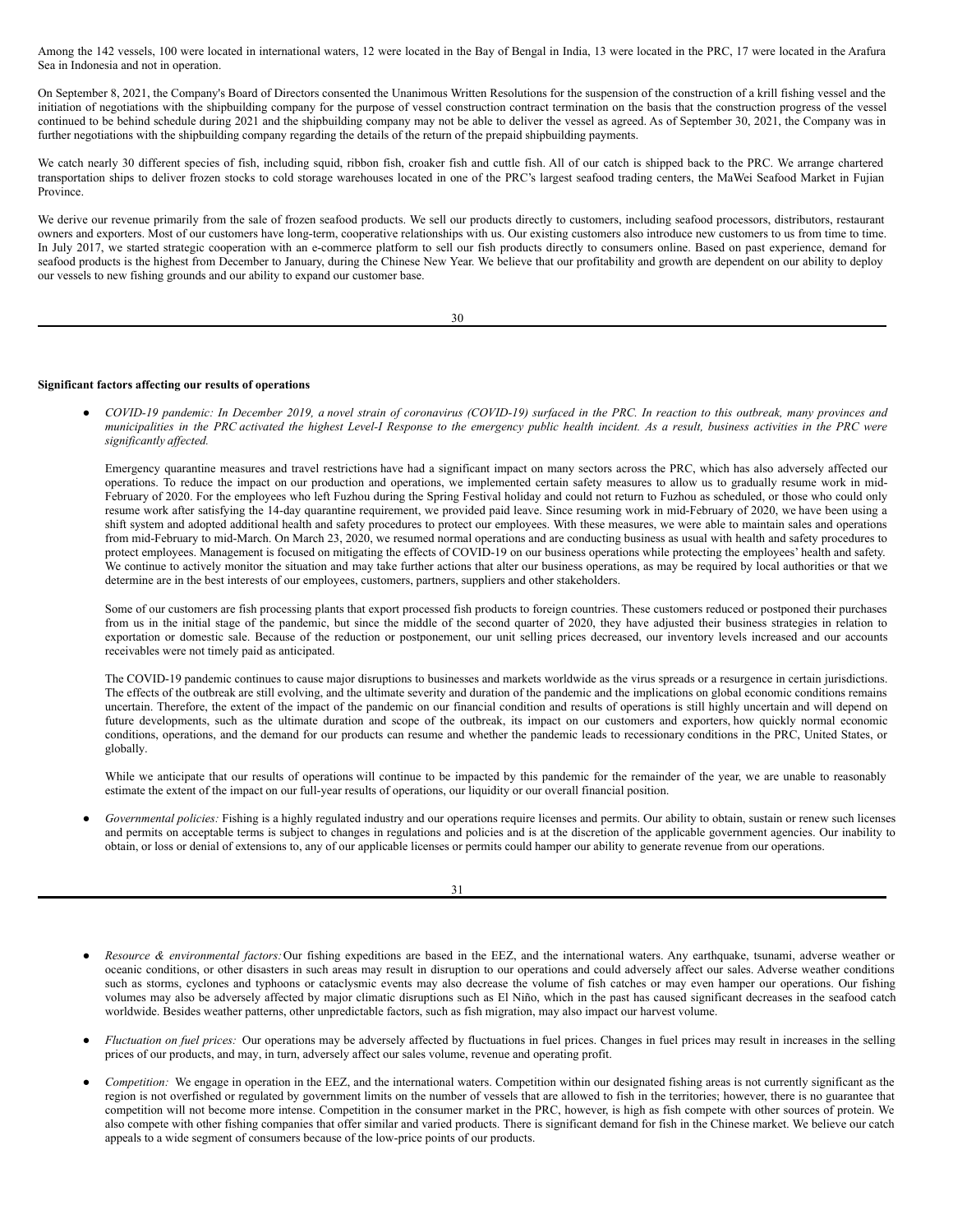*Fishing licenses:* Each of our fishing vessels requires approval from the MARA to carry out ocean fishing projects in international waters and foreign territories. Different countries may have different policies for foreign cooperation in fisheries. Some countries require fishing licenses issued by the accessed country; some others may require establishment of a joint venture or sole proprietorship to obtain local licenses.

In early December 2014, the Indonesian government introduced a six-month moratorium on issuing new fishing licenses and renewals so that the country's Ministry of Maritime Affairs and Fisheries ("MMAF") could combat illegal fishing and rectify ocean fishing order. In February 2015, we ceased all fishing operations in Indonesia. During the moratorium, we were informed that the fishing licenses of four vessels operated through PT. Avona, one of the local companies through which we conduct business in Indonesia, and the fishery business license of PT. Dwikarya, the other local company through which we conduct business in Indonesia, were revoked. Although, in November 2015, the Indonesian government announced that the moratorium had concluded, the MMAF has neither implemented new fishing policies nor resumed the license renewal process. As a result of the above, all local fishing licenses of our vessels in Indonesia are presently inactive. In 2020, we recognized an impairment loss of approximately \$34,566,000 for the 37 vessels in Indonesian waters. See Note 2 for discussion of impairment of long-lived assets.

In October 2016, we deployed 13 vessels, which were granted fishing licenses by the Ministry of Agriculture and Fisheries of the Democratic Republic of Timor-Leste ("MAF"), to operate in the Indo-Pacific waters of the country. In September 2017, we were informed that the fishing licenses of these 13 vessels were suspended and the vessels were docked in the port by the MAF. The 13 vessels have returned to the PRC.

32

## **RESULTS OF OPERATIONS**

#### *Comparison of results of operations for the three and nine months ended September 30, 2021 and 2020*

#### *Revenue*

We catch different species of fish, ship them back to China and sell the catches to distributors and retailers by acting as a wholesaler. Selling of marine catch and trading of shrimps are our product lines. The product type, contractual price and quantities are identified in contracts. We do not offer promotional payments, customer coupons, rebates or other cash redemption offers to our customers, and we do not accept returns from customers. Our revenues are recorded at a point in time. All of our operations are considered by the Company's Chief Operating Decision Maker to be aggregated in one reportable operating segment and our revenue is disaggregated by product type in terms of species of fish sold pursuant to FASB ASC 606-10-55-91(a).

The revenue is generated from the sale of frozen fish and other marine catches. We recognize revenue at the amount we expect to be entitled to be paid, determined when control of the products is transferred to our customers, which occurs upon delivery of and acceptance of the frozen fish by the customer and we have a right to payment.

We have identified one performance obligation as when the frozen fish and other marine catches identified in the contract are picked up by the customers at our cold storage warehouse, with revenue being recognized at a point in time. We initially recognize revenue in an amount which is estimated based on contractual prices. The receivables under contracts, whereby pricing is based on contractual prices, are primarily collected within 180 days.

For the three months ended September 30, 2021 and 2020, our revenue by species of fish was as follows (dollars in thousands, except for average price):

|                                     | Three Months Ended September 30, 2021 |                |  |                  |                          |  |  |
|-------------------------------------|---------------------------------------|----------------|--|------------------|--------------------------|--|--|
|                                     | Revenue                               | Volume<br>(KG) |  | Average<br>price | Percentage<br>of revenue |  |  |
| Argentina squid                     | 9,587                                 | 2,960,703      |  | 3.24             | 26.6%                    |  |  |
| Indian Ocean squid                  | 7,872                                 | 8,108,747      |  | 0.97             | 21.8%                    |  |  |
| Sardine                             | 4,262                                 | 10,240,299     |  | 0.42             | 11.8%                    |  |  |
| South American white shrimp (whole) | 3,584                                 | 688.152        |  | 5.21             | $9.9\%$                  |  |  |
| Chub mackerel                       | 2,915                                 | 3,935,434      |  | 0.74             | 8.1%                     |  |  |
| Other                               | 7,884                                 | 4,942,466      |  | 8.35             | 21.8%                    |  |  |
| Total                               | 36,104                                | 30,875,800     |  | 1.17             | $100.0\%$                |  |  |

|                    | Three Months Ended September 30, 2020 |            |  |                  |                          |  |  |  |
|--------------------|---------------------------------------|------------|--|------------------|--------------------------|--|--|--|
|                    | Volume<br>(KG)<br>Revenue             |            |  | Average<br>price | Percentage<br>of revenue |  |  |  |
| Indian Ocean squid | 6,071                                 | 7,285,134  |  | 0.83             | 39.3%                    |  |  |  |
| Peru squid         | 4,685                                 | 3,382,517  |  | 1.39             | 30.3%                    |  |  |  |
| Chub mackerel      | 981                                   | 1,030,773  |  | 0.95             | 6.4%                     |  |  |  |
| Tuna               | 662                                   | 184,867    |  | 3.58             | $4.3\%$                  |  |  |  |
| Sardine            | 649                                   | 1,743,914  |  | 0.37             | 4.2%                     |  |  |  |
| Others             | 2,400                                 | 1,070,101  |  | 2.24             | 15.5%                    |  |  |  |
| Total              | 15,448                                | 14,697,306 |  | 1.05             | $100.0\%$                |  |  |  |

33

For the nine months ended September 30, 2021 and 2020, our revenue by species of fish was as follows (dollars in thousands, except for average price):

|                                     | Nine Months Ended September 30, 2021 |            |         |       |            |  |  |
|-------------------------------------|--------------------------------------|------------|---------|-------|------------|--|--|
|                                     |                                      |            | Average |       | Percentage |  |  |
|                                     | Revenue                              | (KG)       |         | price | of revenue |  |  |
| Argentina squid                     | 22,176                               | 6,872,403  |         | 3.23  | 21.9%      |  |  |
| Indian Ocean squid                  | 18.574                               | 18,968,099 |         | 0.98  | 18.3%      |  |  |
| South American white shrimp (whole) | 16.449                               | 3,251,646  |         | 5.06  | 16.2%      |  |  |
| Peru squid                          | 13,984                               | 10,519,823 |         | 1.33  | 13.8%      |  |  |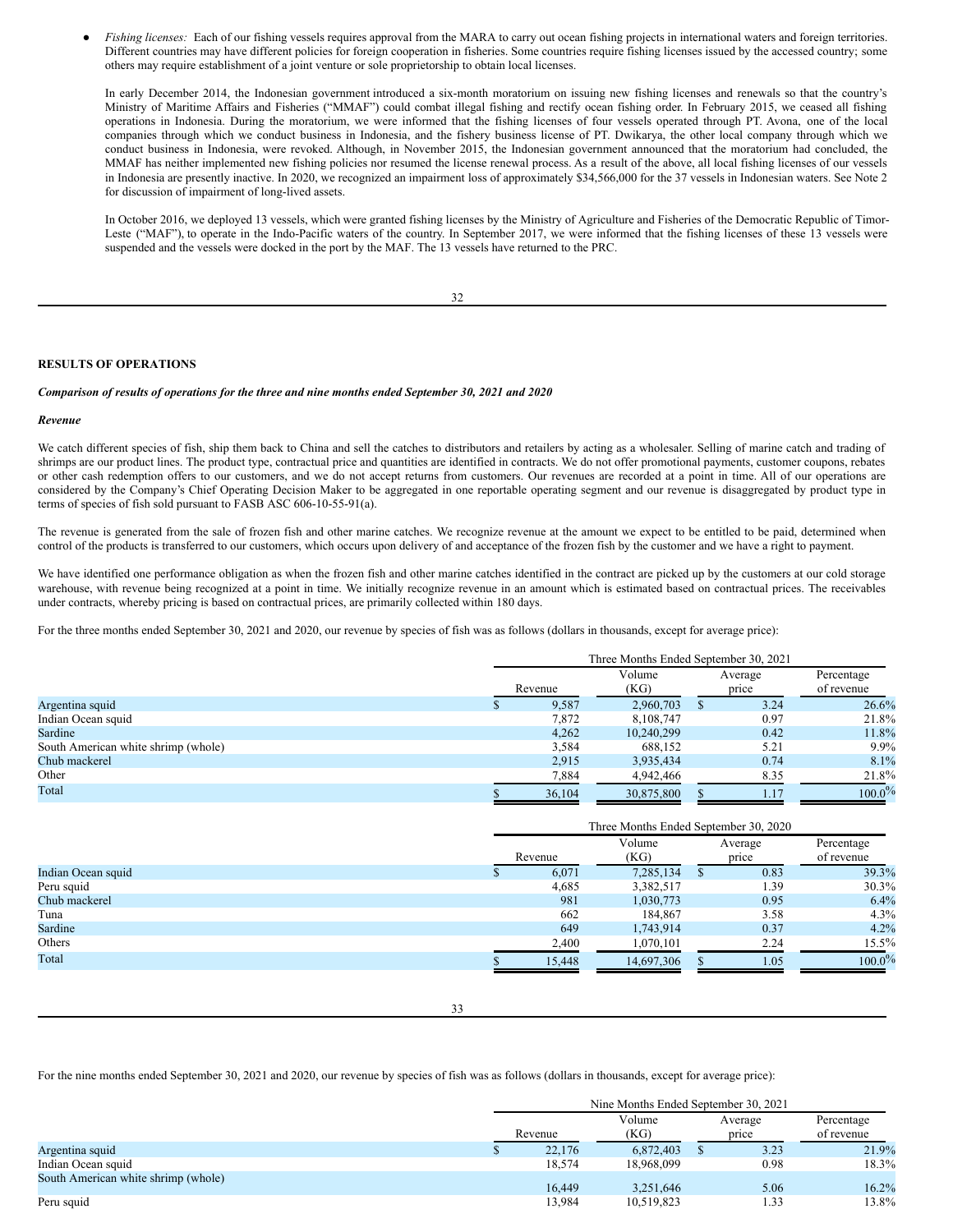| Chub mackerel | 7.934                 | 5.864              | 0.97                   | 7.8%      |
|---------------|-----------------------|--------------------|------------------------|-----------|
| Others        | 15C<br>$\sim$<br>---- | 24,086,52          | $\sim$<br>U.Y.         | 22.0%     |
| Total         | 101.276               | 4.356<br>71<br>844 | A <sub>1</sub><br>1.41 | $100.0\%$ |

|                    | Nine Months Ended September 30, 2020 |            |                  |      |                          |  |  |
|--------------------|--------------------------------------|------------|------------------|------|--------------------------|--|--|
|                    | Volume<br>(KG)<br>Revenue            |            | Average<br>price |      | Percentage<br>of revenue |  |  |
| Indian Ocean squid | 25,892                               | 30,557,785 |                  | 0.85 | 46.1%                    |  |  |
| Peru squid         | 9,523                                | 6,436,282  |                  | 1.48 | 16.9%                    |  |  |
| Chub mackerel      | 4,996                                | 5,585,977  |                  | 0.89 | 8.9%                     |  |  |
| Cuttle fish        | 4,554                                | 1,024,960  |                  | 4.44 | 8.1%                     |  |  |
| Croaker fish       | 3,367                                | 1,861,511  |                  | 1.81 | $6.0\%$                  |  |  |
| Others             | 7,886                                | 4,524,509  |                  | 1.74 | $14.0\%$                 |  |  |
| Total              | 56,218                               | 49.991.024 |                  | 1.12 | $100.0\%$                |  |  |

For the three months ended September 30, 2021, we had revenue of \$36,103,674, as compared to revenue of \$15,448,083 for the three months ended September 30, 2020, an increase of \$20,655,591, or 133.7%. Sales volumes in the three months ended September 30, 2021 increased by 110.1% to 30,875,800 kg from 14,697,306 kg in the three months ended September 30, 2020. Average unit sale price increased 11.4% in the three months ended September 30, 2021 as compared to the three months ended September 30, 2020.

For the nine months ended September 30, 2021, we had revenue of \$101,275,967, as compared to revenue of \$56,218,216 for the nine months ended September 30, 2020, an increase of \$45,057,751, or 80.1%. Sales volumes in the nine months ended September 30, 2021 increased 43.7% to 71,844,356 kg from 49,991,024 kg in the nine months ended September 30, 2020. Average unit sale price increased 25.9% in the nine months ended September 30, 2021 as compared to the nine months ended September 30, 2020.

For the three and nine months ended September 30, 2021, our increase in revenue was primarily attributable to the different sales mix, average unit sale price increased, and increase in sales volume as more vessels were in operation.

|              | I |
|--------------|---|
| ۰,           | ٠ |
| I<br>,<br>۰. |   |

## *Cost of revenue*

Our cost of revenue primarily consists of the cost of the inventory sold which includes fuel cost, labor cost, depreciation, freight and other overhead costs and other costs. Others cost include the reserve for inventories and other miscellaneous costs. Fuel cost, labor cost and depreciation generally accounted for the majority of our cost of revenue for the three months and nine months ended September 30, 2021 and 2020. The following table sets forth our cost of revenue information, both in amounts and as a percentage of revenue for the three months ended September 30, 2021 and 2020 (dollars in thousands):

|                       | Three Months Ended September 30, |           |              |        |           |          |  |  |  |  |  |
|-----------------------|----------------------------------|-----------|--------------|--------|-----------|----------|--|--|--|--|--|
|                       |                                  | 2021      |              | 2020   |           |          |  |  |  |  |  |
|                       |                                  | $%$ of    |              |        | $%$ of    |          |  |  |  |  |  |
|                       |                                  | cost of   | $%$ of       |        | cost of   | $%$ of   |  |  |  |  |  |
|                       | Amount                           | revenue   | revenue      | Amount | revenue   | revenue  |  |  |  |  |  |
| Fuel cost             | 18,679                           | 46.5%     | $51.7\%$ \$  | 8,418  | 61.1%     | 54.5%    |  |  |  |  |  |
| Purchase cost         | 4,971                            | 12.4%     | 13.8%        |        |           |          |  |  |  |  |  |
| Labor cost            | 5,561                            | 13.8%     | $15.4\%$     | 2,134  | 15.5%     | 13.8%    |  |  |  |  |  |
| Freight               | 4,647                            | 11.6%     | 12.9%        | 1,165  | 8.4%      | 7.5%     |  |  |  |  |  |
| Depreciation          | 4.466                            | 11.1%     | 12.4%        | 1,436  | $10.4\%$  | 9.3%     |  |  |  |  |  |
| Spare parts           | 1,639                            | 4.1%      | 4.5%         | 656    | 4.8%      | $4.2\%$  |  |  |  |  |  |
| Maintenance fee       | 200                              | $0.5\%$   | $0.6\%$      | 4      | $0.0\%$   | $0.0\%$  |  |  |  |  |  |
| Other                 |                                  | $0.0\%$   | $0.0\%$      | (25)   | $(0.2)\%$ | (0.2)%   |  |  |  |  |  |
| Total cost of revenue | 40.165                           | $100.0\%$ | $111.3\%$ \$ | 13.788 | $100.0\%$ | $89.1\%$ |  |  |  |  |  |

The following table sets forth our cost of revenue information, both in amounts and as a percentage of revenue, for the nine months ended September 30, 2021 and 2020 (dollars in thousands):

|                       | Nine Months Ended September 30, |           |             |  |                          |           |          |  |  |  |  |
|-----------------------|---------------------------------|-----------|-------------|--|--------------------------|-----------|----------|--|--|--|--|
|                       |                                 | 2021      |             |  |                          | 2020      |          |  |  |  |  |
|                       |                                 | $%$ of    |             |  |                          | $%$ of    |          |  |  |  |  |
|                       |                                 | cost of   | $%$ of      |  |                          | cost of   | $%$ of   |  |  |  |  |
|                       | Amount                          | revenue   | revenue     |  | Amount                   | revenue   | revenue  |  |  |  |  |
| Fuel cost             | 49.294                          | 46.3%     | $48.7\%$ \$ |  | 29.168                   | 62.5%     | 51.9%    |  |  |  |  |
| Purchase cost         | 22,606                          | 21.2%     | 22.3%       |  | $\overline{\phantom{0}}$ |           |          |  |  |  |  |
| Labor cost            | 13.169                          | 12.4%     | 13.0%       |  | 6,926                    | 14.8%     | 12.3%    |  |  |  |  |
| Depreciation          | 9,402                           | 8.8%      | $9.3\%$     |  | 4,417                    | 9.5%      | 7.9%     |  |  |  |  |
| Freight               | 8,398                           | 7.9%      | 8.3%        |  | 4,378                    | $9.4\%$   | 7.8%     |  |  |  |  |
| Spare parts           | 3,084                           | 2.9%      | $3.0\%$     |  | 1,197                    | 2.6%      | 2.1%     |  |  |  |  |
| Maintenance fee       | 392                             | $0.4\%$   | $0.4\%$     |  | 20                       | $0.0\%$   | $0.0\%$  |  |  |  |  |
| Other                 | 187                             | $0.1\%$   | $0.2\%$     |  | 536                      | $1.2\%$   | $1.0\%$  |  |  |  |  |
| Total cost of revenue | 106,532                         | $100.0\%$ | $105.2\%$   |  | 46,642                   | $100.0\%$ | $83.0\%$ |  |  |  |  |

Cost of revenue for the three months ended September 30, 2021 was \$40,165,352, representing an increase of \$26,377,831, or 191.3%, as compared to \$13,787,521 for the three months ended September 30, 2021. Cost of revenue for the nine months ended September 30, 2021 was \$106,530,518, representing an increase of \$59,888,634, or 128.4%, as compared to \$46,641,884 for the nine months ended September 30, 2020. The increase was primarily attributable to more vessels being in designated waters, which drove up refueling costs and other related costs of revenue. Purchase cost represents purchase cost of fishery products incurred by Fujian Heyue. As an effort to further penetrate fishery products market, Fujian Heyue commenced trading of fishery products in the first quarter of year 2021.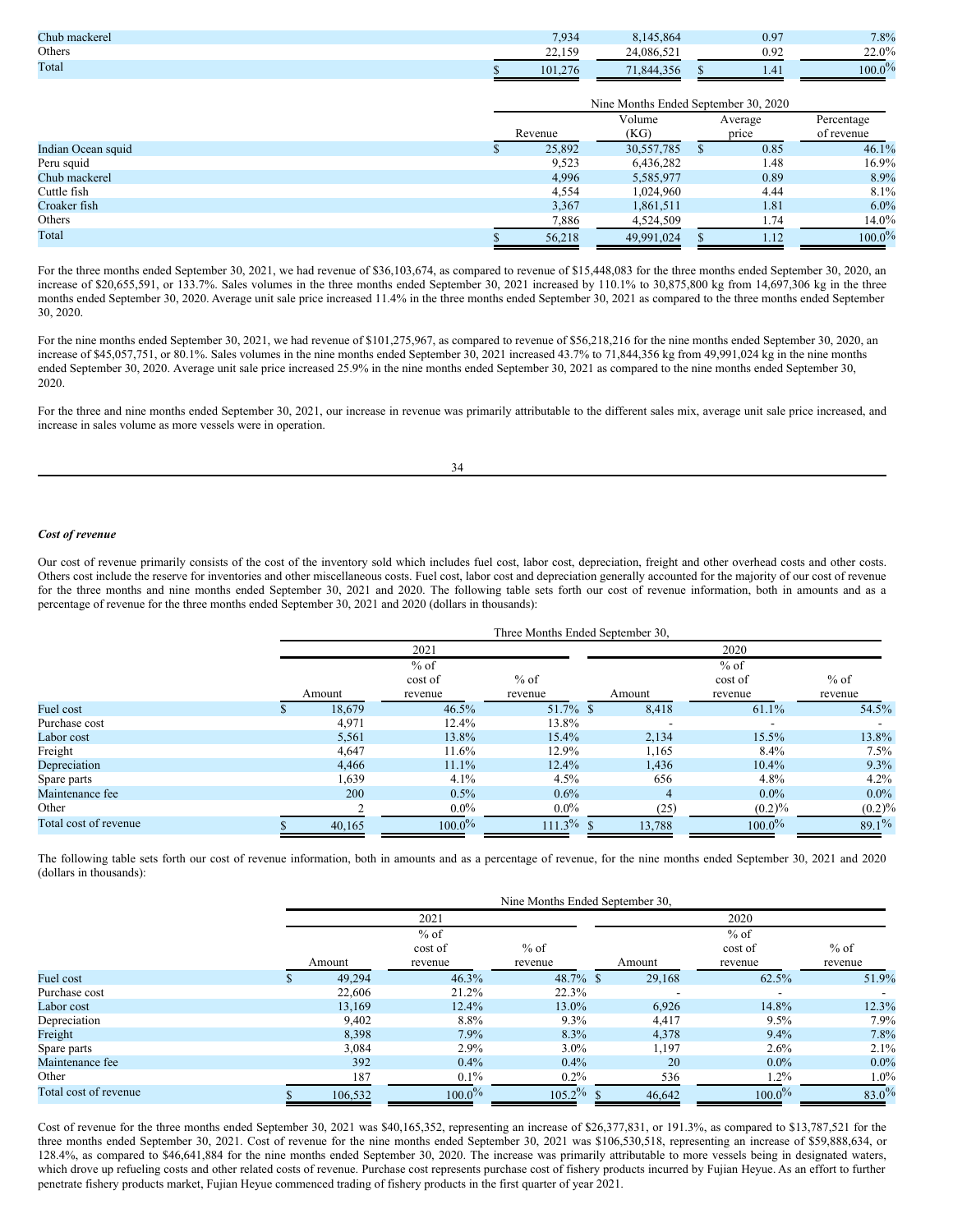#### *Gross profit*

Our gross profit is affected primarily by decreases in average unit sale price and changes in production costs. Fuel cost, depreciation, and labor cost together account for about 70.9% and 87.0% of cost of revenue for the three months ended September 30, 2021 and 2020, respectively. Fuel cost, depreciation, and labor cost together account for about 67.5% and 86.8% of cost of revenue for the nine months ended September 30, 2021 and 2020, respectively. The fluctuation of fuel price and change in labor cost may significantly affect our cost of inventory and gross profit.

The following table sets forth information as to our revenue, cost of revenue, gross profit and gross margin for the three and nine months ended September 30, 2021 and 2020.

|                     |  | Three Months Ended<br>September 30, |  |            |      | Nine Months Ended<br>September 30. |      |            |
|---------------------|--|-------------------------------------|--|------------|------|------------------------------------|------|------------|
| 2020<br>2021        |  |                                     |  |            | 2021 |                                    | 2020 |            |
| Revenue             |  | 36,103,674                          |  | 15,448,083 |      | 101.275.967                        |      | 56,218,216 |
| Cost of revenue     |  | 40.165.352                          |  | 13.787.521 |      | 105.497.389                        |      | 46,641,884 |
| Gross (loss) profit |  | (4,061,678)                         |  | .660,562   |      | (4,221,422)                        |      | 9,576,332  |
| Gross margin        |  | $(11.3)\%$                          |  | $10.7\%$   |      | $(5.2)\%$                          |      | $17.0\%$   |

Gross loss for the three months ended September 30, 2021 was \$4,061,678, representing a change of \$5,722,240, or 344.6%, as compared to gross profit of \$1,660,562 for the three months ended September 30, 2020. Gross loss for the nine months ended September 30, 2021 was \$5,254,551, representing a change of \$14,830,883, or 154.9%, as compared to gross profit of \$9,576,332 for the nine months ended September 30, 2020. The decrease was due to the increase in our unit production cost of fish.

Gross margin decreased to (11.3)% for the three months ended September 30, 2021 from 10.7% for the three months ended September 30, 2020. Gross margin decreased to (5.2)% for the nine months ended September 30, 2021 from 17.0% for the nine months ended September 30, 2020. The decrease in gross margin was primarily attributable to more vessels were designated waters, which drove up refueling costs and other related costs of revenue and the purchase cost of fishery products.

#### *Selling expenses*

Our selling expense mainly includes shipping and handling fees, insurance, customs clearance charge, storage fees and advertising expenses. Our sales activities are conducted through direct selling by our internal sales staff. Because of the strong demand for our products and services, we typically do not aggressively market and distribute our products.

Selling expense amounted to \$1,976,187 for the three months ended September 30, 2021, as compared to \$1,333,927 for the three months ended September 30, 2020, a decrease of \$642,260, or 48.1%. Selling expense amounted to \$5,112,982 for the nine months ended September 30, 2021, as compared to \$3,282,097 for the nine months ended September 30, 2020, an increase of \$1,830,885, or 55.8%. Selling expense as a percentage of revenue for the three months ended September 30, 2021 decreased to 5.5% from 8.6% for the same period in 2020. Selling expense as a percentage of revenue for the nine months ended September 30, 2021 decreased to 5.0% from 5.8% for the same period in 2020. Selling expense for the three and nine months ended September 30, 2021 and 2020 consisted of the following:

|                            | Three Months Ended<br>September 30, |  |                          |  | Nine Months Ended<br>September 30, |  |           |  |
|----------------------------|-------------------------------------|--|--------------------------|--|------------------------------------|--|-----------|--|
|                            | 2021                                |  | 2020                     |  | 2021                               |  | 2020      |  |
| Insurance                  | 615,978                             |  | 471,163                  |  | 1,913,245                          |  | 1,301,969 |  |
| Storage fees               | 584,456                             |  | 450,554                  |  | 1,566,357                          |  | 871,294   |  |
| Customs clearance charge   | 365,209                             |  | 324,824                  |  | 977,061                            |  | 358,035   |  |
| Shipping and handling fees | 213.891                             |  | 35,397                   |  | 258.311                            |  | 356,490   |  |
| Adverting                  | 14.927                              |  | $\overline{\phantom{a}}$ |  | 14.927                             |  |           |  |
| Other                      | 181,726                             |  | 51,989                   |  | 383,081                            |  | 394,309   |  |
|                            | 1,976,187                           |  | 1,333,927                |  | 5,112,982                          |  | 3,282,097 |  |

For the three months ended September 30, 2021, insurance increased by \$144,815, or 30.7%, as compared to the three months ended September 30, 2020. For the nine months ended September 30, 2021, insurance increased by \$611,276, or 47.0%, as compared to the nine months ended September 30, 2020. The change was mainly attributable to the different insured fishing vessels mix.

35

36

- For the three months ended September 30, 2021, storage fees increased by \$133,902, or 29.7%, as compared to the three months ended September 30, 2020. For the nine months ended September 30, 2021, storage fees increased by \$695,063, or 79.8%, as compared to the nine months ended September 30, 2020. The increase was mainly attributable to larger warehouses being rented as more fish were delivered for inventory.
- For the three months ended September 30, 2021, customs clearance charges increased by \$40,385, or 12.4%, as compared to the three months ended September 30, 2020. For the nine months ended September 30, 2021, customs clearance charge increased by \$619,026, or 172.9%, as compared to the nine months ended September 30, 2020. The change was mainly attributable to the number of customs declarations.
- For the three months ended September 30, 2021, shipping and handling fees increased by \$178,494, or 504.3%, as compared to the three months ended September 30, 2020. For the nine months ended September 30, 2021, shipping and handling fees decreased by \$98,179, or 27.5%, as compared to the nine months ended September 30, 2020. The change was mainly attributable to the number of deliveries from ports to the warehouse in China.
- Other miscellaneous selling expense for the three months ended September 30, 2021 increased by \$129,737, or 249.5%, as compared to the three months ended September 30, 2020. Other miscellaneous selling expense for the nine months ended September 30, 2021 decreased by \$11,228, or 2.8%, as compared to the nine months ended September 30, 2020.

### *General and administrative expense*

General and administrative expense amounted to \$2,174,063 for the three months ended September 30, 2021, as compared to \$1,583,800 for the three months ended September 30, 2020, an increase of \$590,263, or 37.3%. General and administrative expense amounted to \$6,050,924 for the nine months ended September 30, 2021, as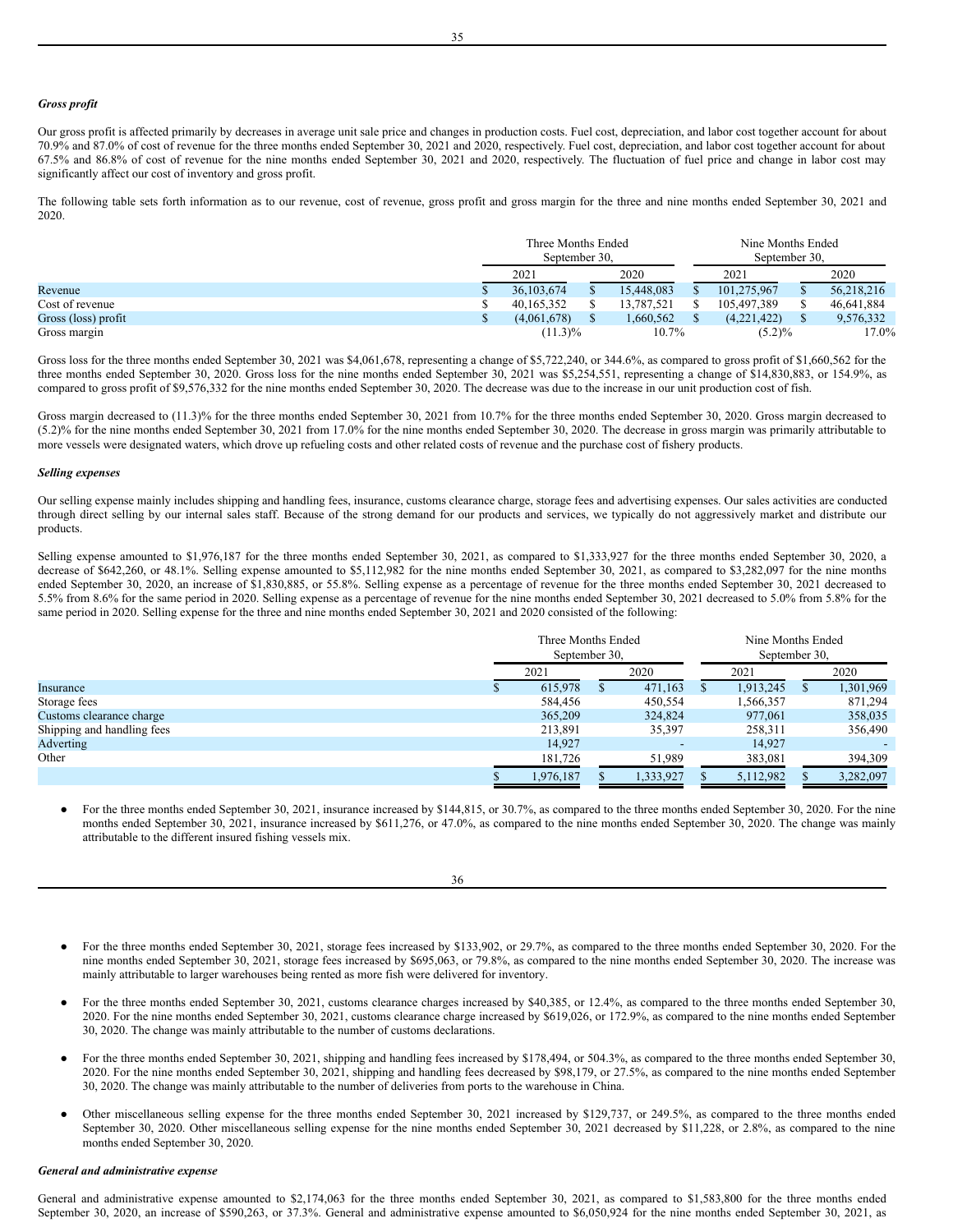compared to \$5,150,042 for the nine months ended September 30, 2020, an increase of \$900,882, or 17.5%. General and administrative expense for the three and nine months ended September 30, 2021 and 2020 consisted of the following:

|                                                | Three Months Ended<br>September 30, |    |           |  | Nine Months Ended<br>September 30, |  |           |
|------------------------------------------------|-------------------------------------|----|-----------|--|------------------------------------|--|-----------|
|                                                | 2021                                |    | 2020      |  | 2021                               |  | 2020      |
| Depreciation                                   | 1,001,961                           | S. | 773,812   |  | 1,146,815                          |  | 2,274,579 |
| Professional fees                              | 452.264                             |    | 272,593   |  | 2,071,057                          |  | 1,117,925 |
| Compensation and related benefits              | 270,010                             |    | 260,808   |  | 901.329                            |  | 823,726   |
| Bad debt expense                               | 246,106                             |    | 188,293   |  | 756,464                            |  | 245,498   |
| Rent and related administrative service charge | 117,778                             |    | 21,086    |  | 355,220                            |  | 257,787   |
| Travel and entertainment                       | 41,384                              |    | 26,687    |  | 222,236                            |  | 35,560    |
| Other                                          | 44,559                              |    | 40,521    |  | 597,802                            |  | 394,967   |
|                                                | 2,174,063                           |    | 1,583,800 |  | 6,050,924                          |  | 5,150,042 |

- We recorded the depreciation in relation to vessels that are not operating as general and administrative expense rather than cost of revenue. For the three months ended September 30, 2021, depreciation expense increased by \$228,149, or 29.5%, as compared to the three months ended September 30, 2020. For the nine months ended September 30, 2021, depreciation expense decreased by \$1,127,764, or 49.6%, as compared to the nine months ended September 30, 2020.
- Professional fees, which primarily consist of legal fees, accounting fees, investor relation service charges, valuation service fees and other fees associated with being a public company, for the three months ended September 30, 2021, increased by \$179,671, or 65.9%, as compared to the three months ended September 30, 2020. The increase in the three months ended September 30, 2021 was primarily attributable to an increase in accounting fees of approximately \$142,000 and an increase in legal fees of approximately \$105,000, offset by a decrease in consulting fees of approximately \$15,000 and a decrease in investor relations of approximately \$51,000. For the nine months ended September 30, 2021, professional fees increased by \$953,132, or 85.3%, as compared to the nine months ended September 30, 2020. The increase in the nine months ended September 30, 2021, was primarily attributable to an increase in legal fees of approximately \$481,000, an increase in investor relation service charges of approximately \$124,000, an increase in accounting fees of approximately \$291,808 and an increase in consulting fees of approximately \$62,000.
- Compensation and related benefits increased by \$9,202, or 3.5%, for the three months ended September 30, 2021 as compared to the three months ended September 30, 2020. For the nine months ended September 30, 2021, compensation and related benefits increased by \$77,603, or 9.4%, as compared to the nine months ended September 30, 2020.
- For the three months ended September 30, 2021, we recorded bad debt expense of \$246,106 as compared to \$188,293 for the three months ended September 30, 2020. For the nine months ended September 30, 2021, we recorded bad debt expense of \$756,464 as compared to bad debt expense of \$245,498 for the nine months ended September 30, 2020. Based on our periodic review of accounts receivable balances, we adjusted the allowance for doubtful accounts after considering management's evaluation of the collectability of individual receivable balances, including the analysis of subsequent collections, the customers' collection history, and recent economic events.

37

- Rent and related administrative service charge increased by \$96,692, or 458.6%, for the three months ended September 30, 2021 as compared to the three months ended September 30, 2020. For the nine months ended September 30, 2021, rent and related administrative service charge increased by \$97,433, or 37.8%, as compared to the nine months ended September 30, 2020.
- For the three months ended September 30, 2021, travel and entertainment expense increased by \$14,697, or 55.1%, as compared to the three months ended September 30, 2020. For the nine months ended September 30, 2020, travel and entertainment expense increased by \$186,676, or 525.0%, as compared to the nine months ended September 30, 2020. The increase was mainly attributable to an increase in travel expense of approximately \$15,000 and an increase in entertainment expense of approximately \$172,000.
- Other general and administrative expenses, which primarily consists of communication fees, office supplies, miscellaneous taxes, bank service charges, depreciation, and NASDAQ listing fees. For the three months ended September 30, 2021, other general and administrative expenses increased by \$4,038, or 10.0%, as compared to the three months ended September 30, 2020. For the nine months ended September 30, 2021, other general and administrative expense increased by \$202,836, or 51.4%, as compared to the nine months ended September 30, 2020.

## *Subsidy*

The subsidy mainly consists of an incentive granted by the Chinese government to encourage the development of the ocean fishing industry in order to satisfy the demand of natural seafood in the PRC and other miscellaneous subsidies from the Chinese government. For the three months ended September 30, 2021, subsidies increased by \$11,843,301, or 266.7%, as compared to the three months ended September 30, 2020. For the nine months ended September 30, 2021, subsidies increased by \$7,109,010, or 55.6%, as compared to the nine months ended September 30, 2020. The change was mainly due to the government's subsidy disbursement schedule.

## *Impairment*

Impairment loss represents the impairment loss on the vessels whenever events or changes in circumstances indicate that the carrying amount of the assets might not be recovered. We recognized an impairment loss of \$495,857 and nil for the three months ended September 30, 2021 and 2020, respectively. We recognized impairment loss of \$1,471,223 and nil for the nine months ended September 30, 2021 and 2020, respectively.

## *Income from operations*

As a result of the factors described above, for the three months ended September 30, 2021 income from operations amounted to \$7,576,247, as compared to income from operations of \$3,183,566 for the three months ended September 30, 2020, a change of \$4,392,681, or 138.0%. For the nine months ended September 30, 2021, income from operations amounted to \$1,998,149, as compared to income from operations of \$13,923,012 for the nine months ended September 30, 2020, a change of \$11,924,863, or 85.6%.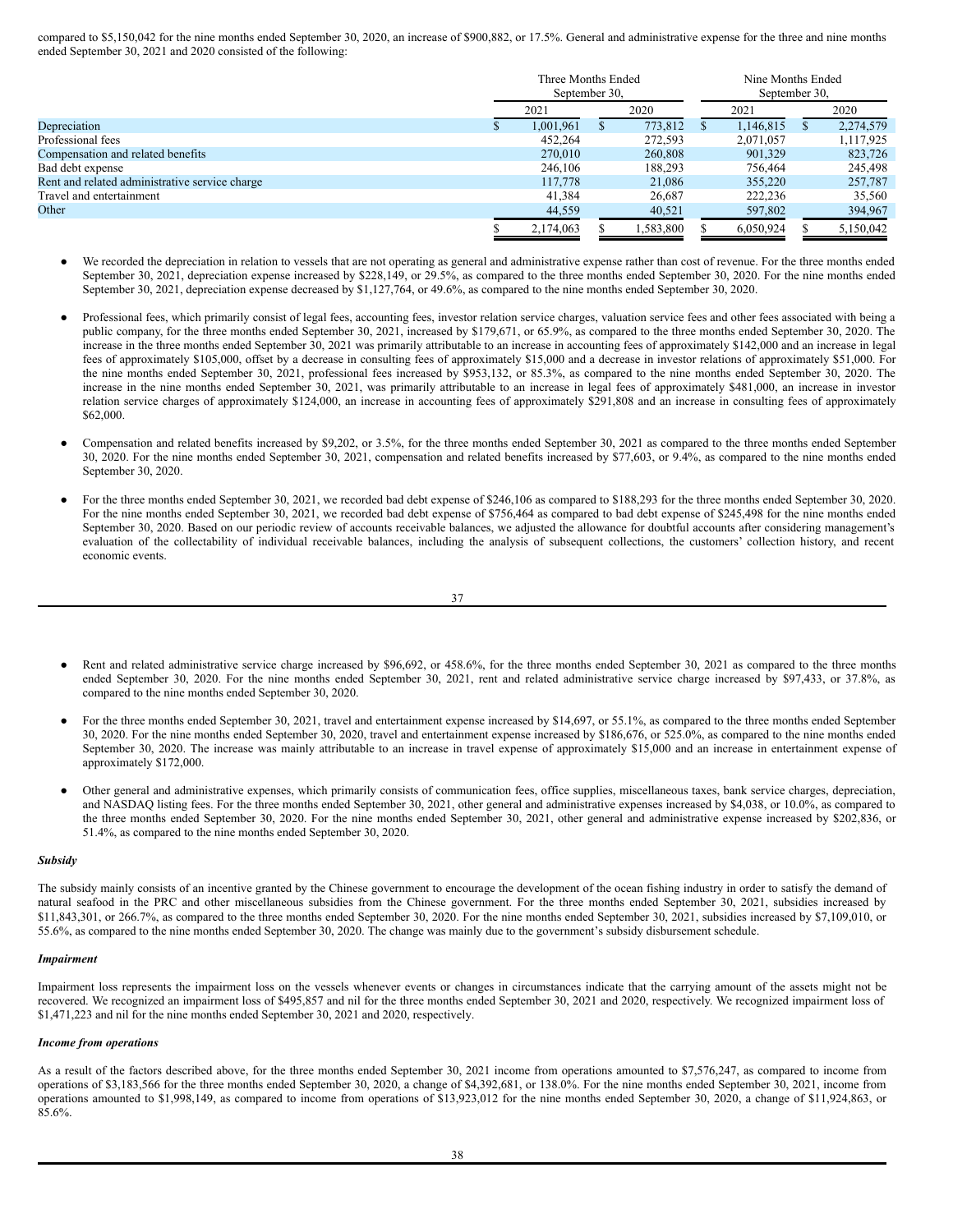#### *Other income(expense)*

Other income(expense) mainly includes interest income from bank deposits, interest expense for short-term and long-term bank borrowings, foreign currency transaction gain (loss), and loss on equity method investment.

For the three months ended September 30, 2021, other expense, net, amounted to \$4,706,923 as compared to other expense, net, of \$2,401,871 for the three months ended September 30, 2020, an increase of \$2,305,052, or 96.0%, which was primarily attributable to an increase in interest expenses of approximately \$19,000 as a result of an increase in bank loans, a decrease in interest income of approximately \$950,000, an increase in loss on equity method investment of approximately \$226,335 and an increase in foreign currency transaction loss of approximately \$1,113,000.

For the nine months ended September 30, 2021, other expense, net, amounted to \$11,700,581 as compared to other expense, net, of \$6,385,621 for the nine months ended September 30, 2020, an increase of \$5,314,960, or 83.2%, which was primarily attributable to an increase in interest expense of approximately \$1,849,000 as a result of an increase in bank loans, a decrease in interest income of approximately \$3,263,148, an increase in loss on equity method investment of approximately \$414,000 ,an increase in other expense of approximately \$42,000 and an decrease in foreign currency transaction gain of approximately \$219,000 offset by an increase in gain from cost method investment of approximately \$472,000.

#### *Income taxes*

We are exempt from income taxes for income generated from our ocean fishing operations in China for the three and nine months ended September 30, 2021 and 2020.

#### *Net income (loss)*

As a result of the factors described above, our net income was \$2,869,324 for the three months ended September 30, 2021, as compared to net income of \$781,695 for the three months ended September 30, 2020, a change of \$2,087,629 or 267.1%. Our net loss was \$9,702,432 for the nine months ended September 30, 2021, as compared to net income of \$7,537,391 for the nine months ended September 30, 2020, a change of \$17,239,823 or 228.7%.

### *Net income (loss) attributable to ordinary shareholders of the Company*

The net income attributable to ordinary shareholders of the Company was \$2,584,624, or \$0.03 per ordinary share (basic and diluted), for the three months ended September 30, 2021, as compared with a net income attributable to ordinary shareholders of the Company of \$689,184, or \$0.01 per ordinary share (basic and diluted), for the three months ended September 30, 2020, a change of \$1,895,440 or 275.0%.

The net loss attributable to ordinary shareholders of the Company was \$9,155,641, or \$(0.11) per ordinary share (basic and diluted), for the nine months ended September 30, 2021, as compared with net income attributable to ordinary shareholders of the Company of \$6,777,864, or \$0.09 per ordinary share (basic and diluted), for the nine months ended September 30, 2020, a change of \$15,933,505 or 235.1%.

#### *Foreign currency translation adjustment*

Our reporting currency is the U.S. dollar. The functional currency of the Company and Merchant Supreme and Prime Cheer, subsidiaries of the Company, is the U.S. dollar and the functional currency of the Company's subsidiaries which are incorporated in China is the Chinese Renminbi ("RMB"). The financial statements of our subsidiaries which are incorporated in China are translated to U.S. dollars using period end rates of exchange for assets and liabilities, equity is translated at the historical exchange rates and average rates of exchange (for the period) for revenue, costs, and expenses. Net gains and losses resulting from foreign exchange transactions are included in the consolidated statements of operations and comprehensive income (loss). As a result of foreign currency translations, which are a non-cash adjustment, we reported a foreign currency translation gain of \$4,111,818 for the three months ended September 30, 2021, as compared to foreign currency translation gain of \$5,700,836 for the three months ended September 30, 2020. We reported a foreign currency translation gain of \$3,083,162 for the nine months ended September 30, 2021, as compared to foreign currency translation gain of \$3,846,221 for the nine months ended September 30, 2020. This non-cash loss had the effect of increasing/decreasing our reported comprehensive loss/gain and this non-cash gain had the effect of decreasing/increasing our reported comprehensive loss/gain.

| I | ۰. |
|---|----|
| I | ۰, |

## *Comprehensive income (loss)*

As a result of our foreign currency translation adjustment, we had comprehensive income for the three months ended September 30, 2021 of \$6,981,142, as compared to comprehensive income of \$6,482,531 for the three months ended September 30, 2020. We had comprehensive loss of \$6,619,270 for the nine months ended September 30, 2021, as compared to comprehensive income of \$11,383,612 for the nine months ended September 30, 2020.

## Cash flows for the nine months ended September 30, 2021 compared to the nine months ended September 30, 2020

The following summarizes the key components of our cash flows for the nine months ended September 30, 2021 and 2020:

|                                                            | Nine Months Ended<br>September 30, |                |
|------------------------------------------------------------|------------------------------------|----------------|
|                                                            | 2021                               | 2020           |
| Net cash provided by (used in) operating activities        | 71,368,706                         | (23,838,922)   |
| Net cash used in investing activities                      | (100, 591, 610)                    | (64, 394, 531) |
| Net cash provided by financing activities                  | 44,867,227                         | 94,840,528     |
| Effect of exchange rate on cash                            | 2,525,721                          | 935,670        |
| Net increase in cash, cash equivalents and restricted cash | 18,170,044                         | 7,542,745      |

Net cash flow provided by operating activities was \$71,368,706 for the nine months ended September 30, 2021 as compared to net cash flow used in operating activities of \$23,838,922 for the nine months ended September 30, 2020, a change of \$95,207,628.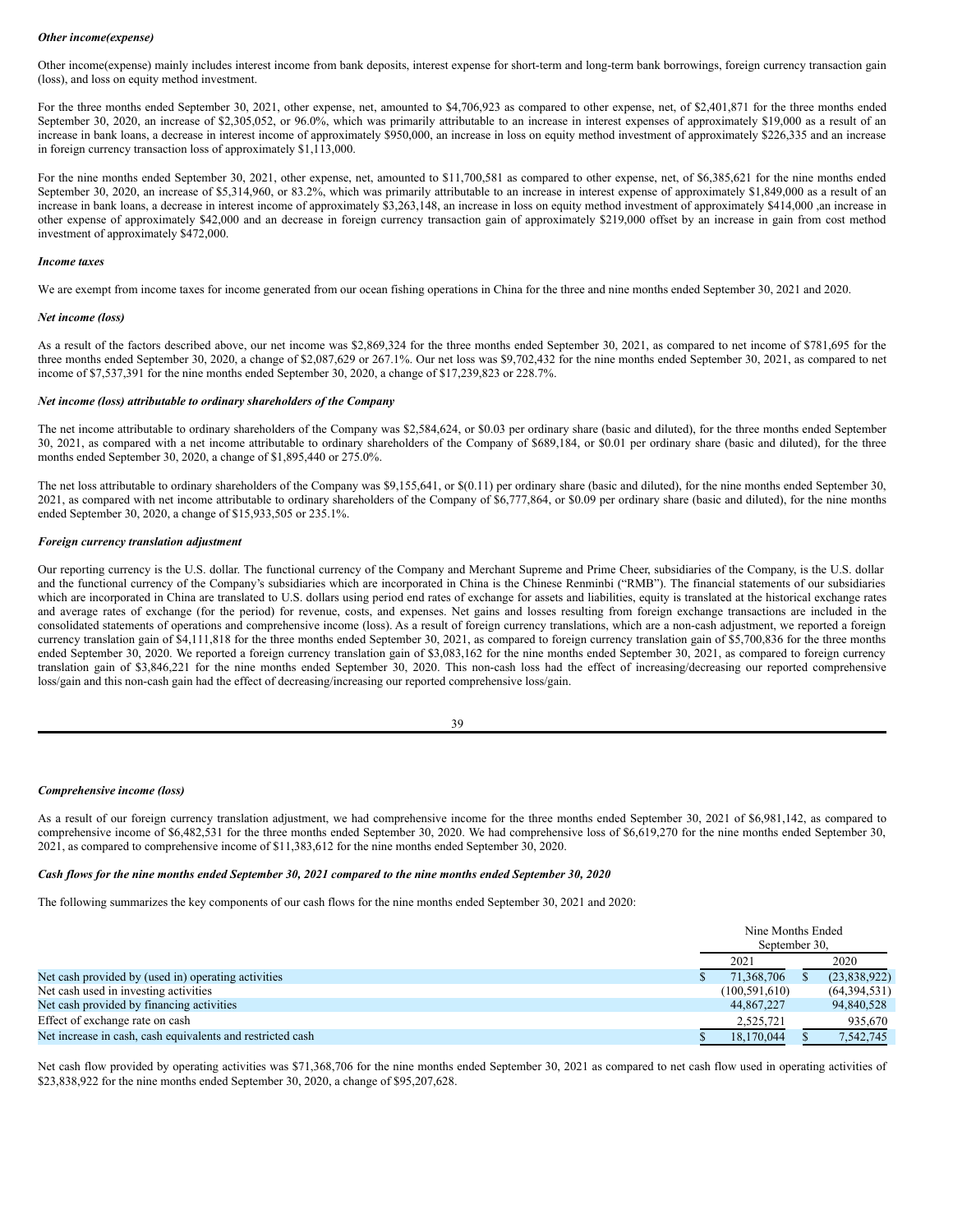- Net cash flow provided by operating activities for the nine months ended September 30, 2021 primarily reflected our net loss of approximately \$9,702,432, and the add-back of non-cash items, mainly consisting of depreciation of approximately \$12,510,000, bad debt expense of approximately \$756,000, reserve for inventories of approximately \$740,000, loss on equity method investment of approximately \$765,000 and impairment loss of fishing vessels of approximately \$1,471,000, and changes in operating assets and liabilities primarily consisting of a decrease in accounts receivable of approximately \$9,584,000, a decrease in prepaid expenses related party of approximately \$2,032,000, a decrease in other receivables of approximately \$1,309,000, an increase in accounts payable of approximately \$20,066,000, an increase in accounts payable-related parties of approximately \$401,000, an increase in accrued liabilities and other payables of approximately \$8,070,000, an increase in accrued liabilities and other payables-related party of approximately \$29,569,000 and an increase in due to related parties of approximately \$77,000, offset by an increase in inventories of approximately \$5,567,000 due to more fishery products purchased by Fujian Heyue and the slowdown in sales deliveries as a result of strict measures taken by the government to address prevention and control of COVID-19 and an increase in prepaid expenses of approximately \$1,350,000.
- Net cash flow used in operating activities for the nine months ended September 30, 2020, primarily reflected our net income of approximately \$7,537,000, and the add-back of non-cash items, mainly consisting of depreciation of approximately \$10,617,000, bad debt expense of approximately \$245,000, reserve for inventories of approximately \$1,712,000, loss on equity method investment of approximately \$351,000 and issuance of ordinary shares for professional fees valued at approximately \$26,000, and changes in operating assets and liabilities primarily consisting of an increase in accounts receivable of approximately \$5,191,000, an increase in inventory of approximately \$35,028,000 due to our business expansion resulting from more fishing vessels put in operations, an increase in prepaid expenses of approximately \$432,000, an increase in other receivables of approximately \$328,000, a decrease in accounts payable of approximately \$4,642,000 and a decrease in advance from customers of approximately \$619,000, offset by an increase in accounts payable-related parties of approximately \$219,000, an increase in accrued liabilities and other payables of approximately \$1,554,000 and an increase in due to related parties of approximately \$140,000.

Net cash flow used in investing activities was \$100,591,610 for the nine months ended September 30, 2021 as compared to \$64,394,531 for the nine months ended September 30, 2020. During the nine months ended September 30, 2021, we made prepayments for long-term assets of approximately \$32,038,302 and made payments for purchase of property, plant and equipment of approximately \$68,553,308. During the nine months ended September 30, 2020, we made payments for purchase of property, plant and equipment of approximately \$93,357,000, offset by proceeds received from proceeds from government subsidies for fishing vessels construction of approximately \$28,963,000.

Net cash flow provided by financing activities was \$44,867,227 for the nine months ended September 30, 2021 as compared to net cash flow provided by financing activities of \$94,840,528 for the nine months ended September 30, 2020. During the nine months ended September 30, 2021, we received proceeds from short-term bank loans of approximately \$44,813,000, proceeds from long-term bank loans of approximately \$78,720,000, proceeds from issuance of new shares of approximately \$8,050,000and proceeds from related party of approximately \$1,450,000, offset by the repayments of short-term bank loans of approximately \$42,031,000, repayments of long-term bank loans of approximately \$44,684,000 and repurchase of series A preferred shares of approximately \$1,450,000. During the nine months ended September 30, 2020, we received short-term bank loans of approximately \$81,811,000, long-term bank loans of approximately \$104,640,000 and repayments of loans issued to related parties of approximately \$157,693,000, offset by the repayments of short-term bank loans of approximately \$42,908,000, the repayment of long-term bank loans of approximately \$46,325,000 and loans issued to related parties of approximately \$160,070,000.

| ٦ | I            |  |
|---|--------------|--|
|   | ٦<br>×<br>۰. |  |

## **LIQUIDITY AND CAPITAL RESOURCES**

Liquidity is the ability of a company to generate funds to support its current and future operations, satisfy its obligations and otherwise operate on an ongoing basis. Our principal liquidity demands are based on the capital needs of Pingtan Fishing related to the acquisition or construction of new fishing vessels and continuously upgrading and renovating existing vessels, and our general corporate purposes. We historically relied on cash flow provided by operations and bank loans to supplement our working capital. We also receive government subsidies as a government incentive for encouraging development of the ocean fishing industry. Since the outbreak of COVID-19, we have been paying close attention to the operation of our customers and optimizing the collection of accounts receivable. For new customers, we adopted the policy of receiving payment before pick-up. At September 30, 2021 and December 31, 2020, we had cash balances of approximately \$15,756,293 and \$691,933, respectively. The significant portion of these funds are located in financial institutions located in the PRC and will continue to be indefinitely reinvested in our operations in the PRC.

On January 8, 2021, the Company issued 4,000,000 of its Series A Convertible Preferred Shares, par value \$0.001 per share ("Series A Preferred Shares"), at a purchase price of \$1.00 per share and a stated value of \$1.10 per share, in a registered direct offering. Each Series A Preferred Share is convertible into the Company's ordinary shares at a conversion price per share equal to the lesser of (i) \$2.00 or (ii) 90% of the lowest volume weighted average price of the ordinary shares on a trading day during the ten trading days prior to the conversion date, but not lower than \$0.44 per share, subject to certain adjustments. Holders of Series A Preferred Shares are entitled to receive dividends of 8.0% per annum. The net proceeds from this offering were approximately \$3.70 million. From January 8, 2021 until May 27, 2021, the purchaser converted Series A Preferred Shares into ordinary shares of the Company pursuant to the terms of the certificate of designation of the Preferred Shares (the "Certificate of Designation"). The Company failed to timely file its Annual Report on Form 10-K for the fiscal year ended December 31, 2020 (as amended, the "10-K") with the SEC, which ultimately resulted in the registration statement registering the Series A Preferred Shares and ordinary shares sold in the offering no longer being effective, which is a "Triggering Event" as defined in the Certificate of Designation, and triggered certain redemption rights of the purchaser as set forth in the Certificate of Designation. On May 27, 2021, the Company redeemed 590,922 Series A Preferred Shares and repurchased 793,192 ordinary shares that were converted following the failure to file the 10-K from the purchaser for aggregate consideration of \$1,450,000.

The following table sets forth a summary of changes in our working capital from December 31, 2020 to September 30, 2021:

|                           |                       |                 |                      |                |        | December $31, 2020$ to<br>September 30, 2021 |                      |
|---------------------------|-----------------------|-----------------|----------------------|----------------|--------|----------------------------------------------|----------------------|
|                           | September 30,<br>2021 |                 | December 31,<br>2020 |                | Change |                                              | Percentage<br>Change |
| Working capital deficit:  |                       |                 |                      |                |        |                                              |                      |
| Total current assets      |                       | 125,561,583     |                      | 114,249,453    |        | 11,312,130                                   | 9.9%                 |
| Total current liabilities |                       | 227,829,933     |                      | 133,364,200    |        | 94, 465, 733                                 | 70.8%                |
| Working capital deficit:  |                       | (102, 268, 350) |                      | (19, 114, 747) |        | (83, 153, 603)                               | $435.0\%$            |

Our working capital deficit increased by \$83,153,603 to a working capital deficit of \$102,268,350 at September 30, 2021 from a working capital deficit of \$19,114,747 at December 31, 2020. This increase in the working capital deficit is primarily attributable to a decrease in accounts receivable, net of allowance for doubtful accounts, of approximately \$10,123,000, a decrease in prepaid expenses - related party of approximately \$2,015,000, a decrease in other receivables of approximately \$1,295,000, an increase in accounts payable of approximately \$20,137,000, an increase in accounts payable-related parties of approximately \$461,000, an increase in short-term bank loans of approximately \$3,095,000, an increase in long-term bank loans - current portion approximately of \$30,689,000 due to the repayment schedule, an increase in accrued liabilities and other payables of approximately \$8,763,000, an increase in lease liability of approximately \$367,000 and an increase in due to related party of approximately \$30,955,000, offset by an increase in restricted cash of approximately \$3,106,000,an increase in inventories, net of reserve for inventories, of approximately \$5,229,000 and an increase in prepaid expenses of approximately \$1,347,000.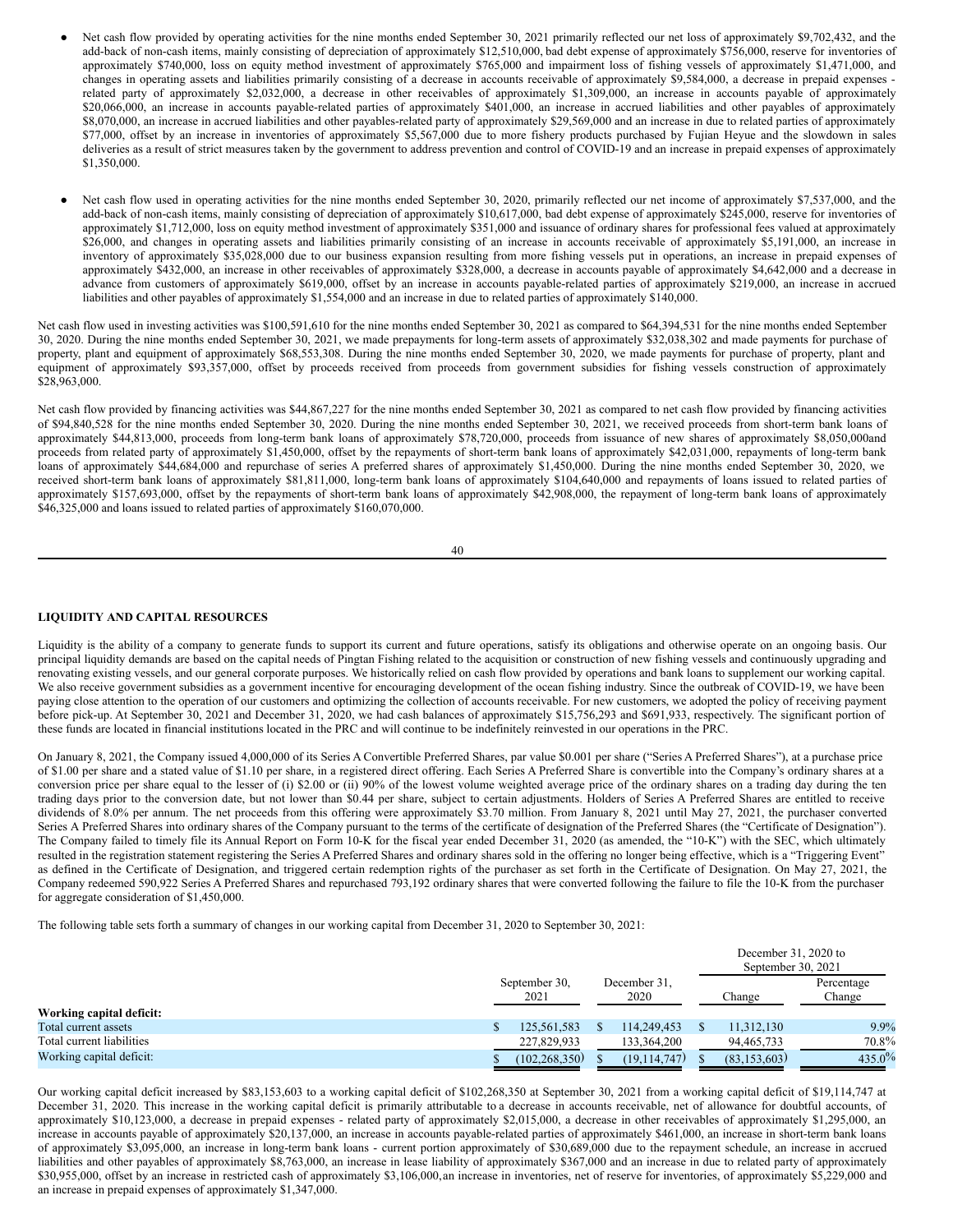In order to mitigate our liquidity risk, we plan to rely on the proceeds from loans from banks and/or financial institutions to increase working capital in order to meet capital demands, and the government subsidies for vessel modification and rebuilding projects and reimbursement of certain operating expenses. In addition, Mr. Zhuo, the Chief Executive Officer and Chairman of the Board, will continue to provide financial support to the Company when necessary.

The Company meets its day-to-day working capital requirements through cash flows provided by operations, bank loans and related parties' advances. The Company's forecasts and projections show that the Company has adequate resources to continue in operational existence to meet its obligations in the twelve months following the date of this filing, considering that management has control over the timing and scope of investments in vessel building and operations in Indian waters and international waters and consideration of opportunities in new fishing territories. Also, in the recent years, the Company has upgraded 68 fishing vessels and 3 transport vessels, the upgraded fishing vessels and transport vessels have greater working capacities and will generate more revenue and cash inflows to the Company. In addition, the Company receives subsidies for modification and rebuilding project and reimbursement of certain operating expenses from the PRC government, as an encouragement for the development of the ocean fishing industry.

#### **Contractual Obligations and Off-Balance Sheet Arrangements**

#### **Contractual obligations**

We have certain fixed contractual obligations and commitments that include future estimated payments. Changes in our business needs, cancellation provisions, changing interest rates, and other factors may result in actual payments differing from the estimates. We cannot provide certainty regarding the timing and amounts of payments. We have presented below a summary of the most significant assumptions used in our determination of amounts presented in the tables, in order to assist in the review of this information within the context of our consolidated financial position, results of operations, and cash flows.

The following tables summarize our contractual obligations as of September 30, 2021 (dollars in thousands), and the effect these obligations are expected to have on our liquidity and cash flows in future periods.

| Contractual obligations:              |  | Payments Due by Period |                  |         |               |                          |             |                          |       |       |  |  |
|---------------------------------------|--|------------------------|------------------|---------|---------------|--------------------------|-------------|--------------------------|-------|-------|--|--|
|                                       |  | Total                  | Less than 1 vear |         | l -3<br>vears |                          | $3-5$ vears |                          | years |       |  |  |
| Related party office lease obligation |  | 13                     |                  |         |               | $\overline{\phantom{0}}$ |             | $\overline{\phantom{0}}$ |       |       |  |  |
| Short-term bank loans (1)             |  | 55,509                 |                  | 55.509  |               |                          |             |                          |       |       |  |  |
| Office lease obligation               |  | 399                    |                  | 399     |               | $\overline{\phantom{0}}$ |             |                          |       |       |  |  |
| Long-term bank loans                  |  | 320,803                |                  | 70.676  |               | 171.526                  |             | 72.587                   |       | 6.014 |  |  |
| Total                                 |  | 376,724                |                  | 126,597 |               | 171,526                  |             | 72,587                   |       | 6,014 |  |  |

(1) Historically, we have refinanced these short-term bank loans for an additional term of six months to one year and we expect to continue to refinance these loans upon expiration.

#### **Off-balance Sheet Arrangements**

None.

## **Recently Adopted Accounting Standards**

Codification Improvements to Topic 842, Leases ("ASU 2018-10") and ASU 2018-11, Leases (Topic 842), Targeted Improvements ("ASU 2018-11"). The amendments in ASU 2018-10 affect only narrow aspects of the guidance issued in the amendments in ASU 2016-02, including but not limited to lease residual value guarantee, rate implicit in the lease and lease term and purchase option. The amendments in ASU 2018-11 provide an optional transition method for adoption of the new standard, which will allow entities to continue to apply the legacy guidance in ASC 840, including its disclosure requirements, in the comparative periods presented in the year of adoption.

Adoption of the new standard resulted in the recording of right use asset and lease liability of \$0.77 million as of January 1, 2019, which primarily relates to our corporate office leases. The standard did not materially impact our condensed consolidated statements of operations or cash flows. Adopting the new standard did not have a material impact on the accounting for leases under which we are the lessee.

In August 2018, the FASB issued ASU 2018-13, "Changes to the Disclosure Requirements for Fair Value Measurement." This standard eliminates the current requirement to disclose the amount or reason for transfers between level 1 and level 2 of the fair value hierarchy and the requirement to disclose the valuation methodology for level 3 fair value measurements. The standard includes additional disclosure requirements for level 3 fair value measurements, including the requirement to disclose the changes in unrealized gains and losses in other comprehensive income during the period and permits the disclosure of other relevant quantitative information for certain unobservable inputs. The new guidance is effective for interim and annual periods beginning after December 15, 2019. We applied the new standard beginning January 1, 2020. The adoption did not have a material impact on the Company's consolidated financial statements.

#### **Recent accounting pronouncements**

In June 2016, the FASB issued ASU 2016-13, "Financial Instruments—Credit Losses (Topic 326), Measurement of Credit Losses on Financial Instruments", which will be effective for fiscal years beginning after December 15, 2019, including interim periods within those fiscal years. The guidance replaces the incurred loss impairment methodology with an expected credit loss model for which a company recognizes an allowance based on the estimate of expected credit loss. In November 2019, the FASB issued ASU 2019-10. Financial Instruments — Credit Losses (Topic 326), Derivatives and Hedging (Topic 815), and Leases (Topic 842): Effective Dates, finalizes effective date delays for private companies, not-for-profit organizations, and certain smaller reporting companies applying the credit losses, leases, and hedging standards. The effective date for SEC filers, excluding smaller reporting companies as defined by the SEC, remains as fiscal years beginning after December 15, 2019. The new effective date for all other entities is fiscal years beginning after December 15, 2022. The Company is currently evaluating the impact of adopting this standard on its consolidated financial statements.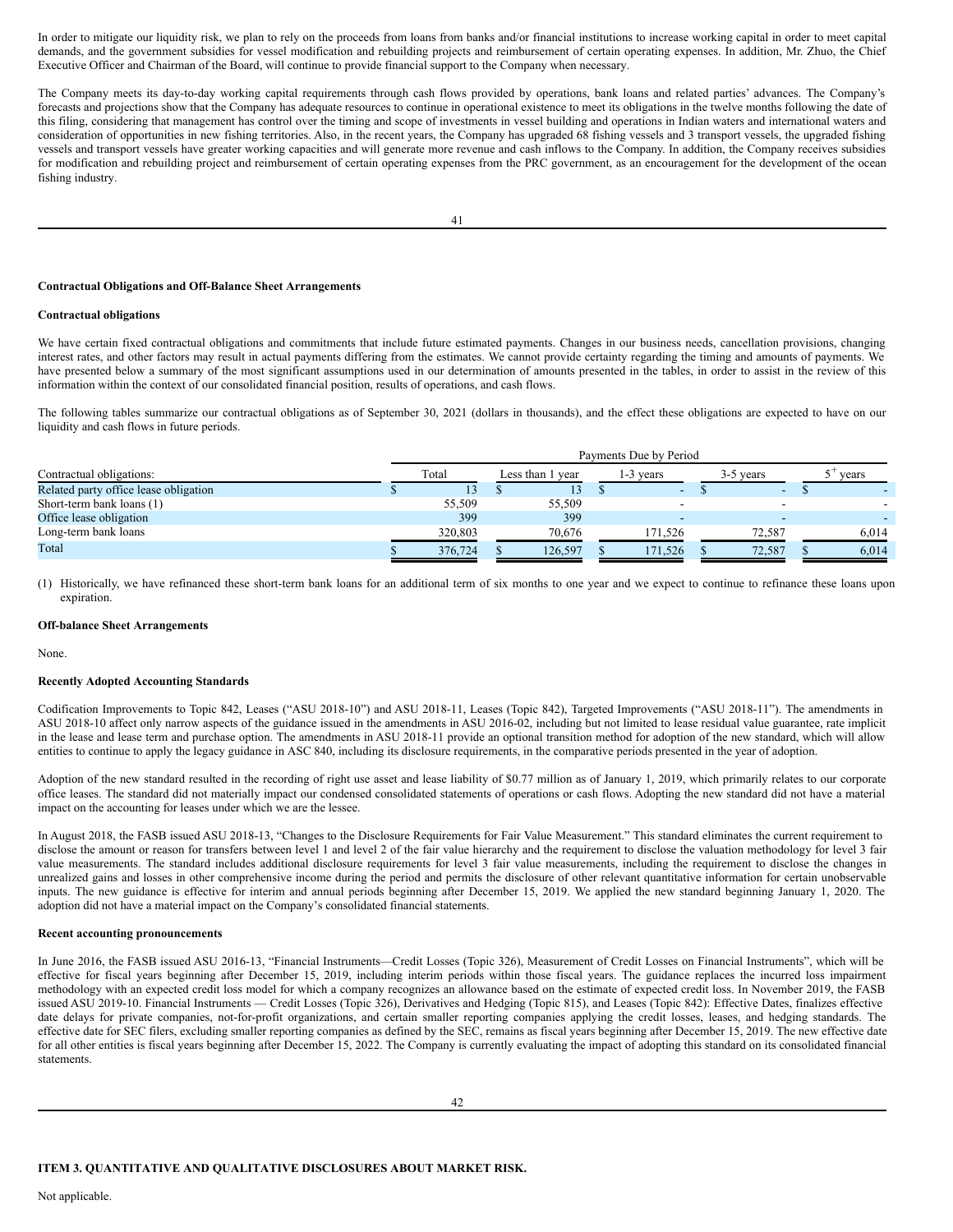#### **ITEM 4. CONTROLS AND PROCEDURES**

## **Evaluation of Disclosure Controls and Procedures**

Disclosure controls and procedures are designed to ensure that information required to be disclosed by us in reports filed or submitted under the Securities Exchange Act of 1934, as amended ("Exchange Act") is recorded, processed, summarized and reported within the time periods specified in the SEC's rules and forms. Disclosure controls and procedures include, without limitation, controls and procedures designed to ensure that information required to be disclosed under the Exchange Act is accumulated and communicated to management, including the principal executive and financial officers, as appropriate to allow timely decisions regarding required disclosure. There are inherent limitations to the effectiveness of any system of disclosure controls and procedures, including the possibility of human error and the circumvention or overriding of the controls and procedures. Accordingly, even effective disclosure controls and procedures can only provide reasonable assurance of achieving their control objectives.

In connection with the preparation of the quarterly report on Form 10-Q for the quarter ended September 30, 2021, our management, including our principal executive officer and principal financial officer, carried out an evaluation of the effectiveness of our disclosure controls and procedures, which are defined in Rules 13a-15(e) and 15d-15(e) of the Exchange Act. Disclosure controls and procedures include, without limitation, controls and procedures designed to ensure that information required to be disclosed by an issuer in the reports that it files or submits under the Exchange Act is accumulated and communicated to the issuer's management, including its principal executive and principal financial officers, or persons performing similar functions, as appropriate to allow timely decisions regarding required disclosure.

Based on this evaluation, management concluded that our disclosure controls and procedures were not effective as of September 30, 2021 as a result of the material weaknesses in our internal control over financial reporting discussed below.

A material weakness (within the meaning of PCAOB Auditing Standard No. 5) is a deficiency, or a combination of deficiencies, in internal control over financial reporting, such that there is a reasonable possibility that a material misstatement of our annual or interim financial statements will not be prevented or detected on a timely basis. In connection with management's assessment of our internal control over financial reporting described above, management has identified the material weakness in our internal control over financial reporting as of December 31, 2020 that we did not maintain a sufficient complement of personnel with an appropriate level of experience and training in the application of US GAAP commensurate with our financial reporting requirements. We concluded that our internal control over financial reporting was not effective as of September 30, 2021.

43

Nonetheless, management believes that our consolidated financial statements included in this Quarter Report on Form 10-Q have been prepared in accordance with generally accepted accounting principles. Our Chief Executive Officer and Chief Financial Officer have certified that, based on such officer's knowledge, the financial statements and other financial information included in this Quarter Report on Form 10-Q fairly present in all material respects the financial condition, results of operations and cash flows of the Company as of, and for, the periods presented in this report. In addition, we are determining a remediation plan for the material weaknesses, which plan is described below.

#### *Material Weakness Remediation Activities*

In the fiscal year ended December 31, 2020 and the first and second quarters of 2021, we identified a material weakness in our internal controls over financial reporting as described above.

We are currently in the process of remediating the material weakness and have taken and will continue to take steps that we believe will address the underlying causes of the material weakness. We are committed to continuing to improve our financial organization. The remediation efforts include:

- performing an assessment of our financial organization to determine the sufficiency of resources with the appropriate level of knowledge, experience and training commensurate with our internal controls and executing any recommendations arising from the assessment;
- evaluating the need for the establishment of effective internal audit functions, however, due to the scarcity of qualified candidates with extensive experience in US GAAP reporting and accounting in the region, we might decide to outsource the function to an outside party;
- expanding our accounting staff through actively recruiting for open positions and anticipate hiring additional qualified accounting and financial reporting personnel in 2021; and
- re-training our current accounting staff regarding risks, controls and maintaining adequate evidence.

While progress has been made to enhance our internal control over financial reporting, we are still in the process of implementing, documenting and testing these processes, procedures and controls. We will continue to devote significant time and attention to these remediation efforts. However, the material weaknesses cannot be considered remediated until the applicable remedial controls operate for a sufficient period of time and management has concluded, through testing, that these controls are operating effectively.

## **Changes in Internal Controls over Financial Reporting**

The changes in the aforementioned internal controls over financial reporting and the remediation efforts expected to be undertaken have materially affected, or are reasonably likely to materially affect, our internal control over financial reporting. No other changes in the Company's internal control over financial reporting occurred during the fiscal quarter ended September 30, 2021.

44

## **PART II - OTHER INFORMATION**

#### **ITEM 1. LEGAL PROCEEDINGS**

From time to time, we may be subject to legal proceedings and claims in the ordinary course of business. Except as disclosed below, we are not a party to any litigation the outcome of which, if determined adversely to us, would individually or in the aggregate be reasonably expected to have a material adverse effect on our business, operating results, cash flows or financial condition.

As previously disclosed by the Company, the United States Securities and Exchange Commission ("SEC") initiated a formal, non-public investigation of the Company, and the SEC issued a request for a variety of documents and other information. The document request relates to a range of matters, including the Company's public disclosures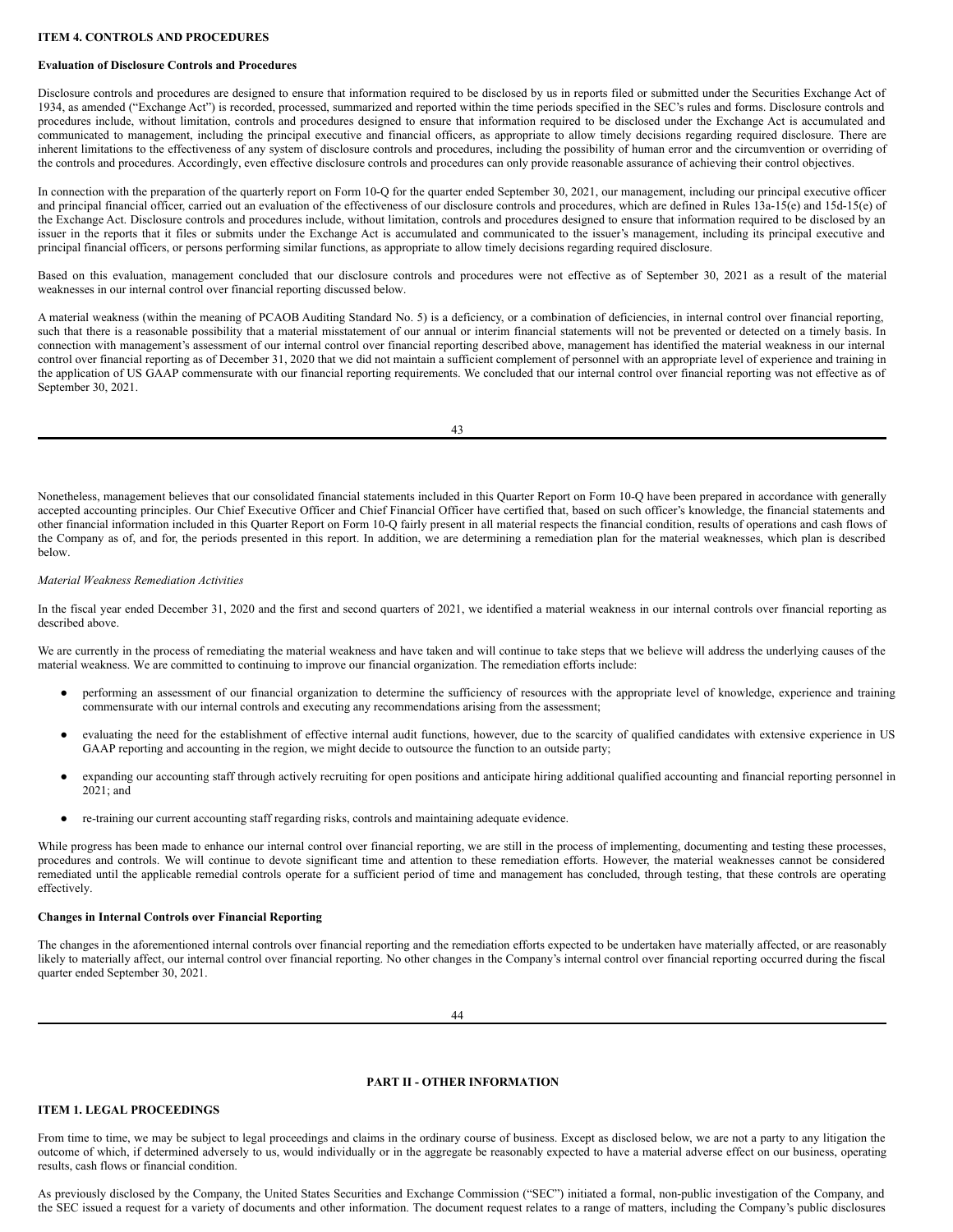related to the Company's delayed filings of its Annual Report on Form 10-K for the fiscal year ended December 31, 2020 and quarterly reports on Form 10-Q for the periods ended March 31, 2021 and June 30, 2021. We are cooperating with the SEC in its investigation. We cannot predict the outcome of this investigation.

## **ITEM 1A. RISK FACTORS**

Factors that could cause our actual results to differ materially from those in this report are described in the Company's Annual Report on Form 10-K, as amended, for the fiscal year ended December 31, 2020 filed with the SEC on October 13, 2021.

## **ITEM 2. UNREGISTERED SALES OF EQUITY SECURITIES AND USE OF PROCEEDS**

None.

#### **ITEM 3. DEFAULTS UPON SENIOR SECURITIES**

None.

## **ITEM 4. MINE SAFETY DISCLOSURES**

None.

## **ITEM 5. OTHER INFORMATION**

None.

## **ITEM 6. EXHIBITS**

The following exhibits are filed as part of, or incorporated by reference into, this Quarterly Report on Form 10-Q.

#### **Exhibit**

| $31.1*$      | Certification of the Chief Executive Officer required by Rule 13a-14(a) or Rule 15d-14(a).                                                |
|--------------|-------------------------------------------------------------------------------------------------------------------------------------------|
|              |                                                                                                                                           |
| $31.2*$      | Certification of the Chief Financial Officer required by Rule 13a-14(a) or Rule 15d-14(a).                                                |
|              |                                                                                                                                           |
| $32*$        | Certification of the Chief Executive Officer and Chief Financial Officer required by Rule 13a-14(b) or Rule 15d-14(b) and 18 U.S.C. 1350. |
|              |                                                                                                                                           |
| $101$ . INS* | Inline XBRL INSTANCE DOCUMENT                                                                                                             |
|              |                                                                                                                                           |
| $101.SCH*$   | Inline XBRL TAXONOMY EXTENSION SCHEMA DOCUMENT                                                                                            |
|              |                                                                                                                                           |
| $101.CAL*$   | Inline XBRL TAXONOMY EXTENSION CALCULATION LINKBASE DOCUMENT                                                                              |
|              |                                                                                                                                           |
| 101.DEF*     | Inline XBRL TAXONOMY EXTENSION DEFINITION LINKBASE DOCUMENT                                                                               |
|              |                                                                                                                                           |
| $101.LAB*$   | Inline XBRL TAXONOMY EXTENSION LABEL LINKBASE DOCUMENT                                                                                    |
|              |                                                                                                                                           |
| 101.PRE*     | Inline XBRL TAXONOMY EXTENSION PRESENTATION LINKBASE DOCUMENT                                                                             |
|              |                                                                                                                                           |
| $104*$       | Cover Page Interactive Data File (formatted as Inline XBRL and contained in Exhibit 101).                                                 |
|              |                                                                                                                                           |
|              | Filed herewith                                                                                                                            |

46

#### **SIGNATURES**

Pursuant to the requirements of the Securities Exchange Act of 1934, the registrant has duly caused this report to be signed on its behalf by the undersigned hereunto duly authorized.

|                         | PINGTAN MARINE ENTERPRISE LTD.<br>(Registrant)                                                                                   |
|-------------------------|----------------------------------------------------------------------------------------------------------------------------------|
| Date: November 15, 2021 | /s/ Xinrong Zhuo<br>By:<br>Xinrong Zhuo<br>Chairman of the Board and<br>Chief Executive Officer<br>(Principal Executive Officer) |
| Date: November 15, 2021 | /s/ LiMing Yung<br>$\rm\,By:$<br>LiMing Yung<br>Chief Financial Officer<br>(Principal Financial and Accounting Officer)          |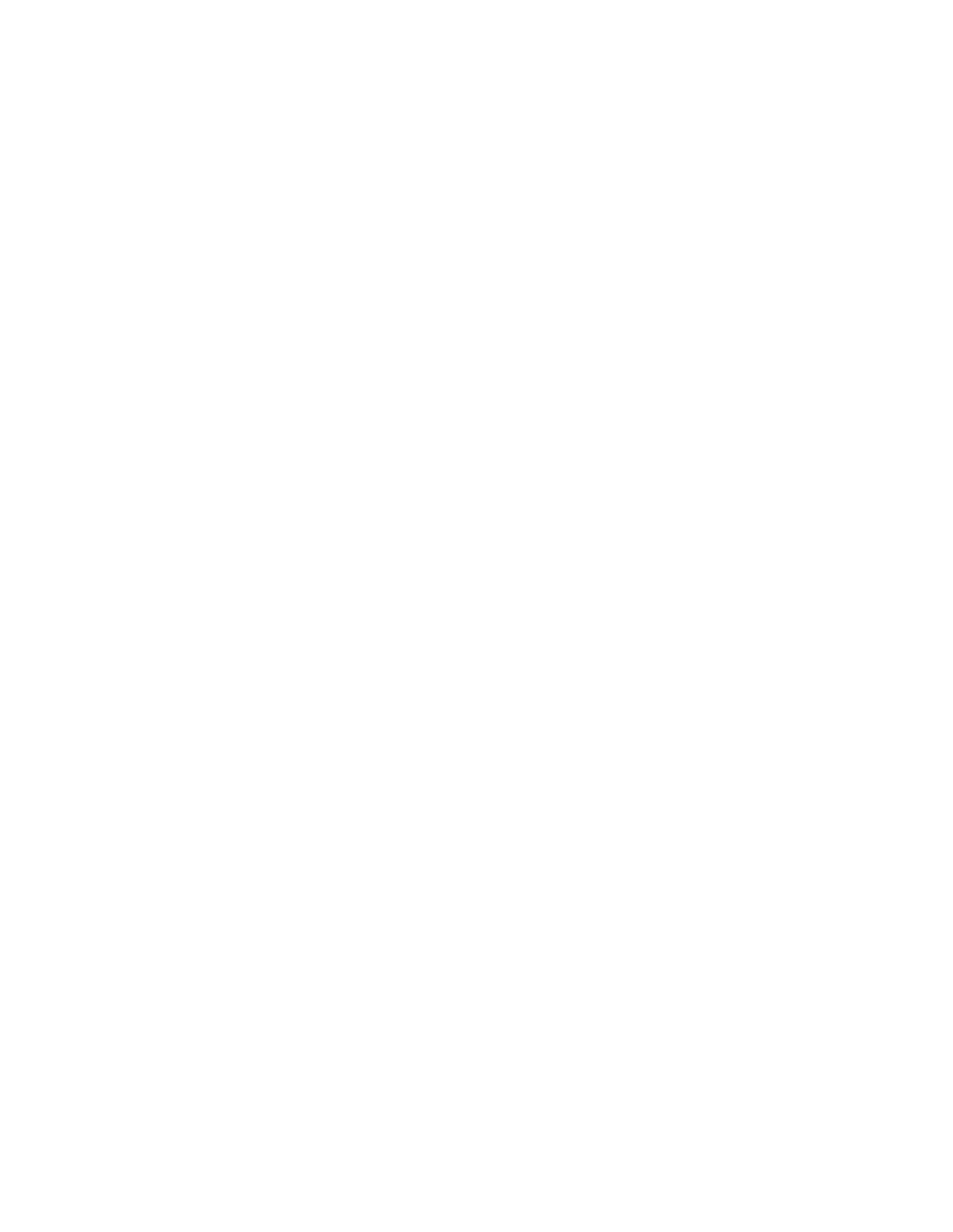## **Certification Pursuant to Section 302 of the Sarbanes-Oxley Act of 2002**

<span id="page-32-0"></span>I, Xinrong Zhuo, certify that:

- 1. I have reviewed this Quarterly Report on Form 10-Q (the "report") of Pingtan Marine Enterprise Ltd.
- 2. Based on my knowledge, this report does not contain any untrue statement of a material fact or omit to state a material fact necessary to make the statements made, in light of the circumstances under which such statements were made, not misleading with respect to the period covered by this report;
- 3. Based on my knowledge, the financial statements, and other financial information included in this report, fairly present in all material respects the financial condition, results of operations and cash flows of the registrant as of, and for, the periods presented in this report;
- 4. The registrant's other certifying officer and I are responsible for establishing and maintaining disclosure controls and procedures (as defined in Exchange Act Rules 13a-15 (e) and 15d-15 (e)) and internal control over financial reporting (as defined in Exchange Act Rules 13a-15 (f) and 15d-15 (f)) for the registrant and have:
	- a) Designed such disclosure controls and procedures, or caused such disclosure controls and procedures to be designed under our supervision, to ensure that material information relating to the registrant, including its consolidated subsidiaries, is made known to us by others within those entities, particularly during the period in which this report is being prepared;
	- b) Designed such internal control over financial reporting, or caused such internal control over financial reporting to be designed under our supervision, to provide reasonable assurance regarding the reliability of financial reporting and the preparation of financial statements for external purposes in accordance with generally accepted accounting principles;
	- c) Evaluated the effectiveness of the registrant's disclosure controls and procedures and presented in this report our conclusions about the effectiveness of the disclosure controls and procedures, as of the end of the period covered by this report based on such evaluation; and
	- d) Disclosed in this report any change in the registrant's internal control over financial reporting that occurred during the registrant's most recent fiscal quarter that has materially affected, or is reasonably likely to materially affect, the registrant's internal control over financial reporting; and
- 5. The registrant's other certifying officer and I have disclosed, based on our most recent evaluation of internal control over financial reporting, to the registrant's auditors and the audit committee of the registrant's board of directors (or persons performing the equivalent functions):
	- a) All significant deficiencies and material weaknesses in the design or operation of internal control over financial reporting which are reasonably likely to adversely affect the registrant's ability to record, process, summarize and report financial information; and
	- b) Any fraud, whether or not material, that involves management or other employees who have a significant role in the registrant's internal control over financial reporting.

Date: November 15, 2021 By: /s/ Xinrong Zhuo

Xinrong Zhuo Chairman of the Board and Chief Executive Officer (Principal Executive Officer)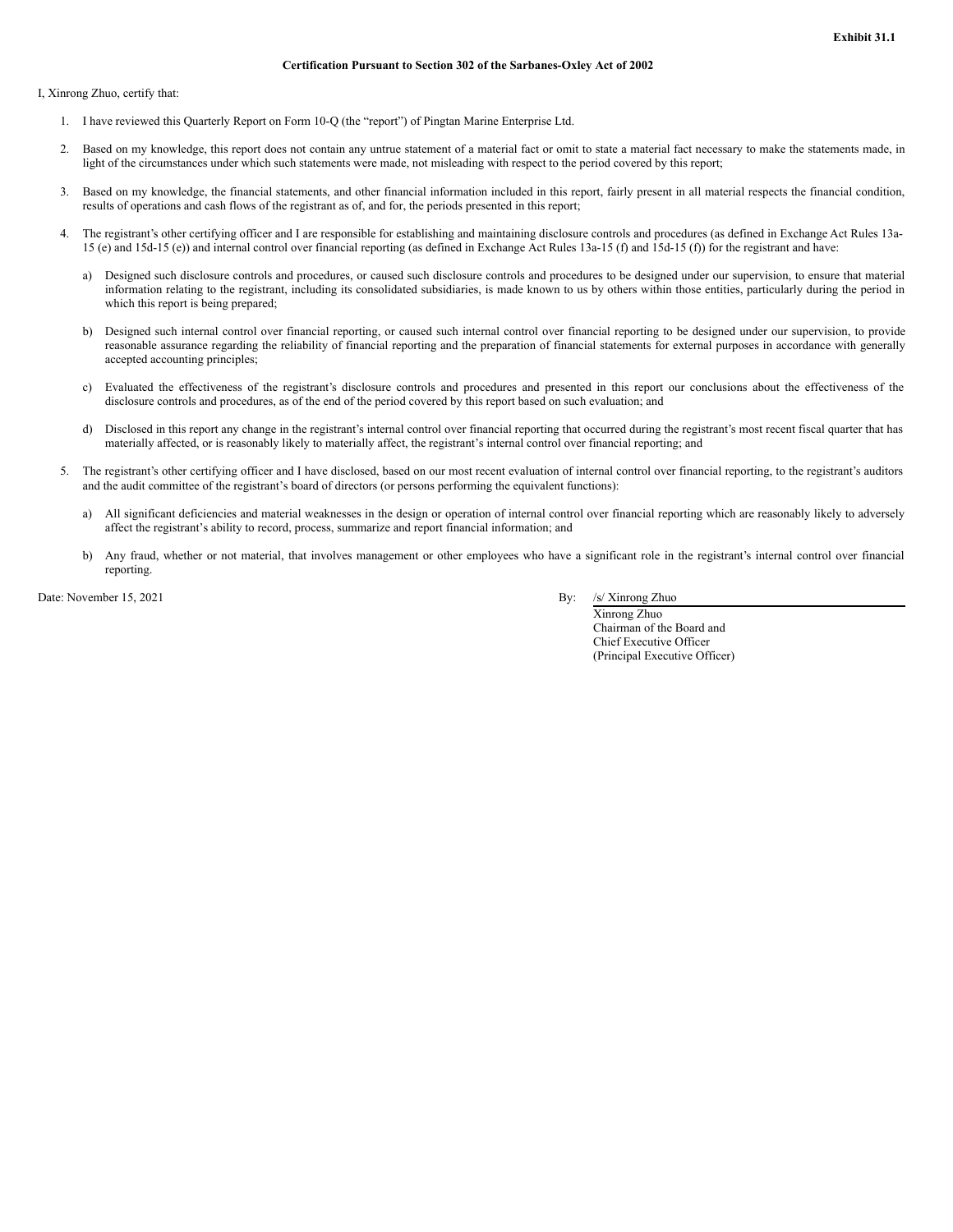## **Certification Pursuant to Section 302 of the Sarbanes-Oxley Act of 2002**

<span id="page-33-0"></span>I, LiMing Yung, certify that:

- 1. I have reviewed this Quarterly Report on Form 10-Q (the "report") of Pingtan Marine Enterprise Ltd;
- 2. Based on my knowledge, this report does not contain any untrue statement of a material fact or omit to state a material fact necessary to make the statements made, in light of the circumstances under which such statements were made, not misleading with respect to the period covered by this report;
- 3. Based on my knowledge, the financial statements, and other financial information included in this report, fairly present in all material respects the financial condition, results of operations and cash flows of the registrant as of, and for, the periods presented in this report;
- 4. The registrant's other certifying officer and I are responsible for establishing and maintaining disclosure controls and procedures (as defined in Exchange Act Rules 13a-15 (e) and 15d-15 (e)) and internal control over financial reporting (as defined in Exchange Act Rules 13a-15 (f) and 15d-15 (f)) for the registrant and have:
	- a) Designed such disclosure controls and procedures, or caused such disclosure controls and procedures to be designed under our supervision, to ensure that material information relating to the registrant, including its consolidated subsidiaries, is made known to us by others within those entities, particularly during the period in which this report is being prepared;
	- b) Designed such internal control over financial reporting, or caused such internal control over financial reporting to be designed under our supervision, to provide reasonable assurance regarding the reliability of financial reporting and the preparation of financial statements for external purposes in accordance with generally accepted accounting principles;
	- c) Evaluated the effectiveness of the registrant's disclosure controls and procedures and presented in this report our conclusions about the effectiveness of the disclosure controls and procedures, as of the end of the period covered by this report based on such evaluation; and
	- d) Disclosed in this report any change in the registrant's internal control over financial reporting that occurred during the registrant's most recent fiscal quarter that has materially affected, or is reasonably likely to materially affect, the registrant's internal control over financial reporting; and
- 5. The registrant's other certifying officer and I have disclosed, based on our most recent evaluation of internal control over financial reporting, to the registrant's auditors and the audit committee of the registrant's board of directors (or persons performing the equivalent functions):
	- a) All significant deficiencies and material weaknesses in the design or operation of internal control over financial reporting which are reasonably likely to adversely affect the registrant's ability to record, process, summarize and report financial information; and
	- b) Any fraud, whether or not material, that involves management or other employees who have a significant role in the registrant's internal control over financial reporting.

Date: November 15, 2021 By: /s/ LiMing Yung

LiMing Yung Chief Financial Officer (Principal Financial and Accounting Officer)